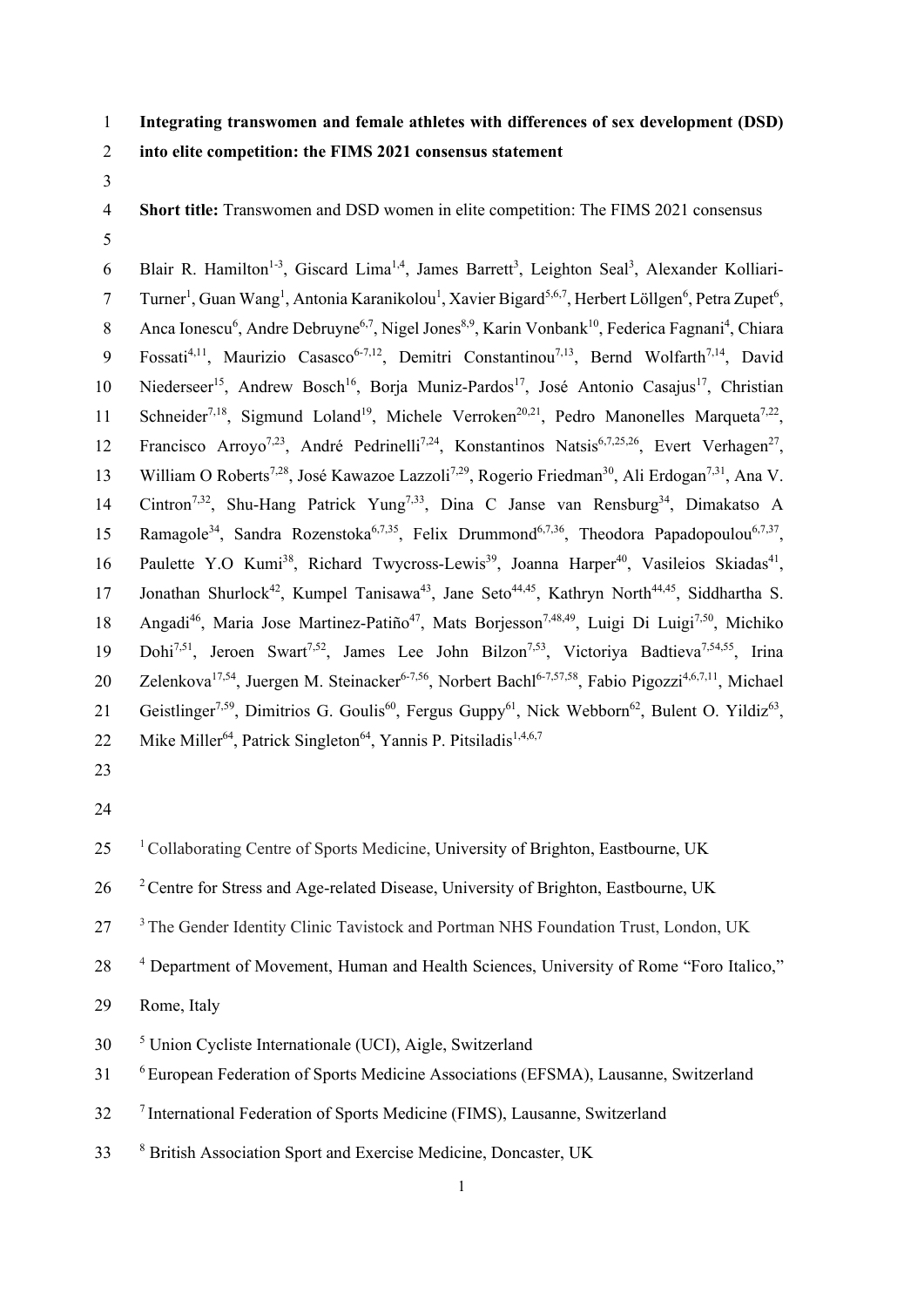- <sup>9</sup> British Cycling and University of Liverpool, UK
- <sup>10</sup> Department of Pneumology, Pulmonary Function Laboratory, Medicine Clinic (KIMII),
- 3 University of Vienna, Vienna, Austria
- <sup>11</sup> Villa Stuart Sport Clinic, FIFA Medical Center of Excellence, Rome, Italy
- 5 <sup>12</sup> Italian Federation of Sports Medicine (FMSI), Rome, Italy
- <sup>13</sup> Centre for Exercise Science and Sports Medicine, University of the Witwatersrand, South
- 7 Africa
- <sup>14</sup> Department of Sports Medicine, Humboldt University and Charité University School of
- 9 Medicine, Berlin, Germany
- 10 <sup>15</sup> Department of Cardiology, University Hospital Zurich, University Heart Centre, University
- 11 of Zurich, Zurich, Switzerland
- 12 <sup>16</sup> Division of Exercise Science and Sports Medicine, University of Cape Town, Cape Town,
- 13 South Africa
- 14 <sup>17</sup> GENUD research group, FIMS Collaborating Center of Sports Medicine, Department of
- 15 Physiatry and Nursing, University of Zaragoza, Zaragoza, Spain
- 18 16 Orthopaedic Center Theresie, Munich, Germany
- <sup>19</sup> Department of Sport and Social Sciences, Norwegian School of Sport Sciences, Oslo, 18 Norway
- <sup>20</sup> Centre of Research and Innovation for Sport, Technology and Law (CRISTAL), De Montfort
- 20 University, Leicester, UK
- 21<sup>21</sup> Sporting Integrity Ltd, Stoke Mandeville, UK
- 22 <sup>22</sup> Department of Sports Medicine, San Antonio Catholic University of Murcia, Murcia, Spain
- 23 23 FIMS Collaborating Center of Sports Medicine, Guadalajara, Mexico
- 24 24 Department of Orthopaedics, University of São Paulo Medical School, São Paulo, Brazil
- 25 <sup>25</sup> Interbalkan Medical Center, FIMS Collaborating Center of Sports Medicine, Thessaloniki,
- 26 Greece
- <sup>26</sup> Department of Anatomy and Surgical Anatomy, Faculty of Health Sciences, School of
- 28 Medicine, Aristotle University of Thessaloniki, Thessaloniki, Greece
- 29<sup>27</sup> Amsterdam Collaboration on Health and Safety in Sports, Department of Public and
- 30 Occupational Health, Amsterdam UMC, Vrije Universiteit Amsterdam, Amsterdam Movement
- 31 Sciences, Amsterdam, The Netherlands
- <sup>28</sup> Department of Family Medicine and Community Health, University of Minnesota, 33 Minneapolis, USA
- <sup>29</sup> 34 Biomedical Institute, Fluminense Federal University Medical School, Niterói, Brazil
- <sup>30</sup> 35 Universidade Federal do Rio Grande do Sul, Endocrine Unit, Hospital de Clinicas de Porto
- 36 Alegre, Brazil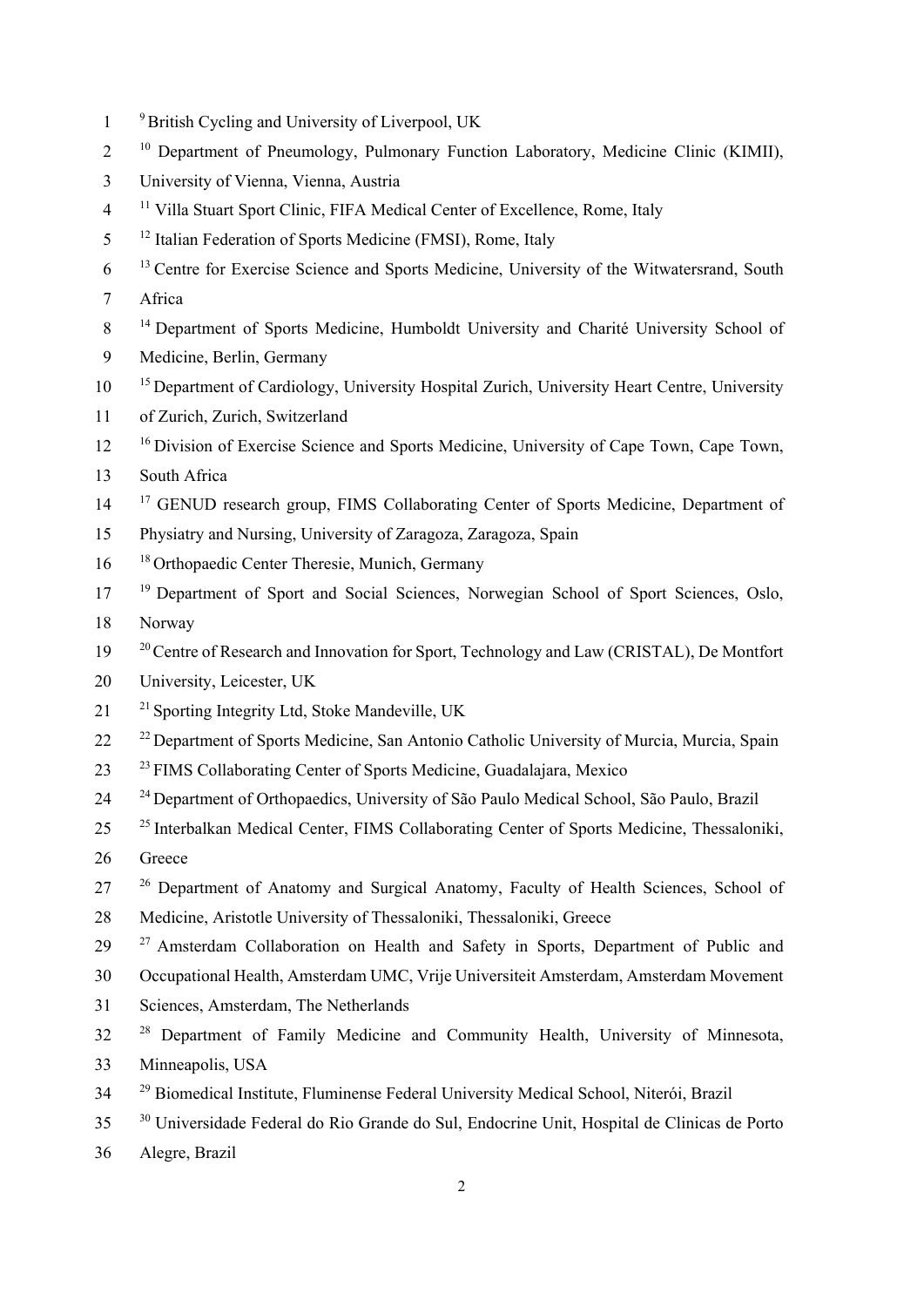- <sup>31</sup> Gloria Sports Arena, FIMS Collaborating Centre of Sports Medicine, Antalya, Turkey
- <sup>32</sup> 2 Puerto Rico Sports Medicine Federation, San Juan, Puerto Rico
- <sup>33</sup> Asian Federation of Sports Medicine (AFSM), Hong Kong Center of Sports Medicine and
- 4 Sports Science, Hong Kong
- <sup>34</sup> Section Sports Medicine, Faculty of Health Sciences, University of Pretoria, Pretoria, South
- 6 Africa
- <sup>35</sup> FIMS Collaboration Centre of Sports Medicine, Sports laboratory, Riga, Latvia
- <sup>36</sup> 8 FIMS Collaboration Centre of Sports Medicine, Instituto de Medicina do Esporte, Porto
- 9 Alegre, Brazil
- <sup>37</sup> Defence Medical Rehabilitation Centre, Stanford Hall, Loughborough, UK
- <sup>38</sup> Centre for Sports and Exercise Medicine, Queen Mary University of London, London, UK
- <sup>39</sup> School of Engineering & Materials Science, Queen Mary University of London, London, UK
- <sup>40</sup> School of Sport, Exercise and Health Sciences, Loughborough University, Loughborough,
- 14 UK
- 15 <sup>41</sup> University Hospital Southampton, UK
- $16$   $42$  Brighton and Sussex University Hospitals, Brighton, UK
- 17 <sup>43</sup> Faculty of Sport Sciences, Waseda University, Tokyo, Japan
- 18 <sup>44</sup> Murdoch Children's Research Institute, Melbourne, Victoria, Australia
- 19<sup>45</sup> Department of Paediatrics, University of Melbourne, The Royal Children's Hospital,
- 20 Melbourne, Victoria, Australia
- 21<sup>46</sup> Department of Kinesiology, School of Education and Human Development, University of
- 22 Virginia, Charlottesville, Virginia, USA
- 23 <sup>47</sup> Faculty of Educational Sciences and Sports, University of Vigo, Galicia, Spain
- <sup>48</sup> Department of Molecular and Clinical Medicine, Sahlgrenska Academy, Center for Health
- 25 and Performance, Goteborg University, Göteborg, Sweden
- 26 <sup>49</sup> Sahlgrenska University Hospital/Ostra, Region of Western Sweden, Göteborg, Sweden
- <sup>50</sup> Unit of Endocrinology, Department of Movement, Human and Health Sciences, University
- 28 of Rome "Foro Italico", Rome, Italy
- 29 <sup>51</sup> Sport Medical Center, Japan Institute of Sports Sciences, Tokyo, Japan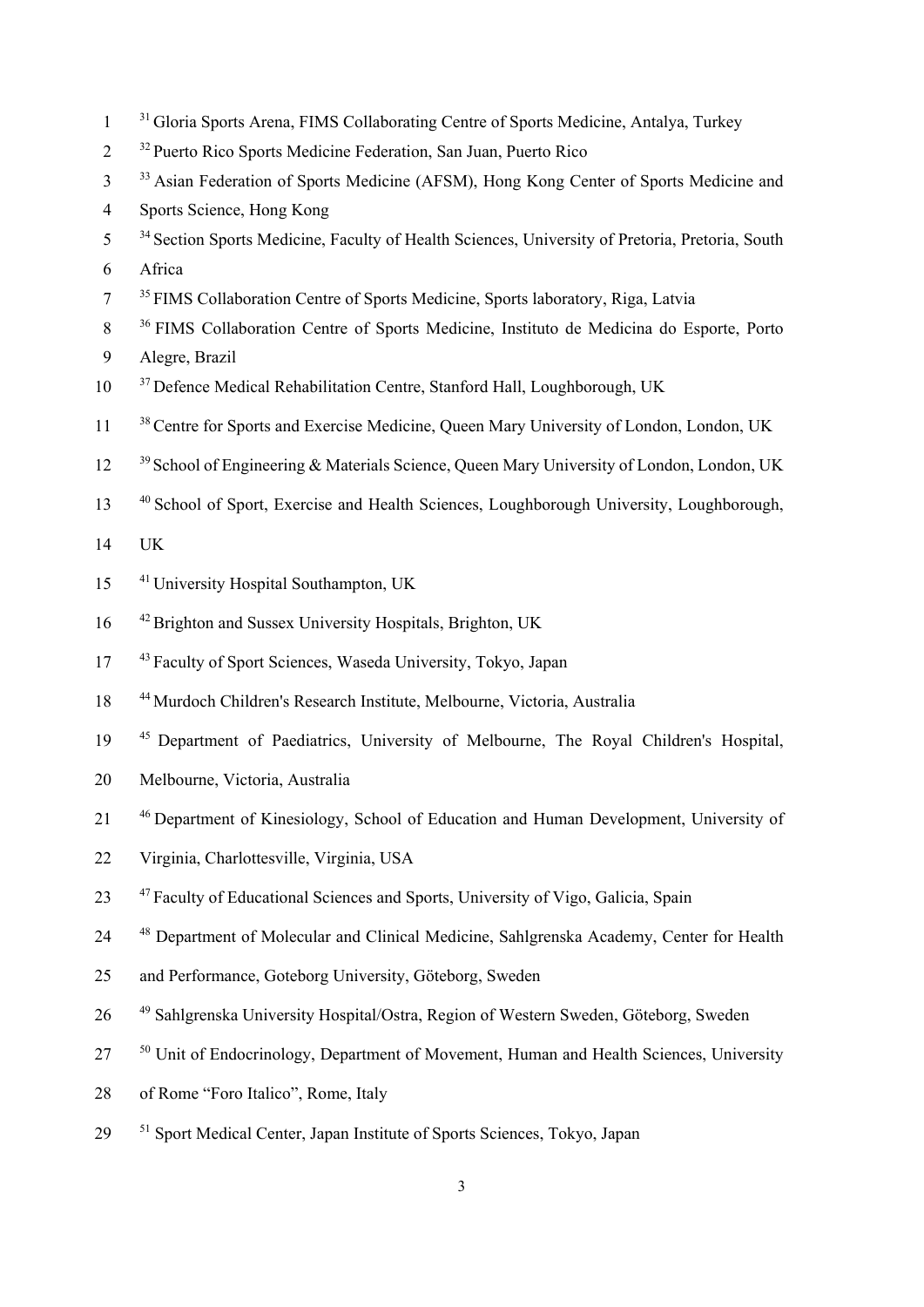- <sup>52</sup> UCT Research Unit for Exercise Science and Sports Medicine, Cape Town, South Africa
- <sup>53</sup> Department for Health, University of Bath, Bath, UK
- <sup>54</sup> I.M. Sechenov First Moscow State Medical University (Sechenov University), Ministry of
- Health of Russia, Moscow, Russian Federation
- 5<sup>55</sup> Moscow Research and Practical Center for Medical Rehabilitation, Restorative and Sports
- Medicine, Moscow Healthcare Department, Moscow, Russian Federation
- <sup>56</sup> Division of Sports and Rehabilitation Medicine, Ulm University Hospital, Ulm Germany
- <sup>57</sup> Institute of Sports Science, University of Vienna, Vienna, Austria
- <sup>58</sup> Austrian Institute of Sports Medicine, Vienna, Austria
- <sup>59</sup> Unit of International Law, Department of Constitutional, International and European Law,
- University of Salzburg, Salzburg, Salzburg, Austria
- $12<sup>60</sup>$  Unit of Reproductive Endocrinology,  $1<sup>st</sup>$  Department of Obstetrics and Gynecology, Medical
- School, Aristotle University of Thessaloniki, Greece
- <sup>61</sup> School of Sport and Service Management, University of Brighton, Eastbourne, UK
- <sup>62</sup> School of Sport and Service Management, University of Brighton, Eastbourne, UK
- <sup>63</sup> Division of Endocrinology and Metabolism, Department of Internal Medicine, Hacettepe
- University School of Medicine, 06100, Ankara, Turkey
- <sup>64</sup> World Olympian Association, Lausanne, Switzerland
- 
- 
- 

## **Corresponding Author**

- 23 Yannis P. Pitsiladis: Y. Pitsiladis@brighton.ac.uk University of Brighton, Eastbourne, UK.
- 

## **ORCID iDs**

- Blair Hamilton:<https://orcid.org/0000-0001-7412-1188>
- Giscard Lima:<https://orcid.org/0000-0003-3781-9522>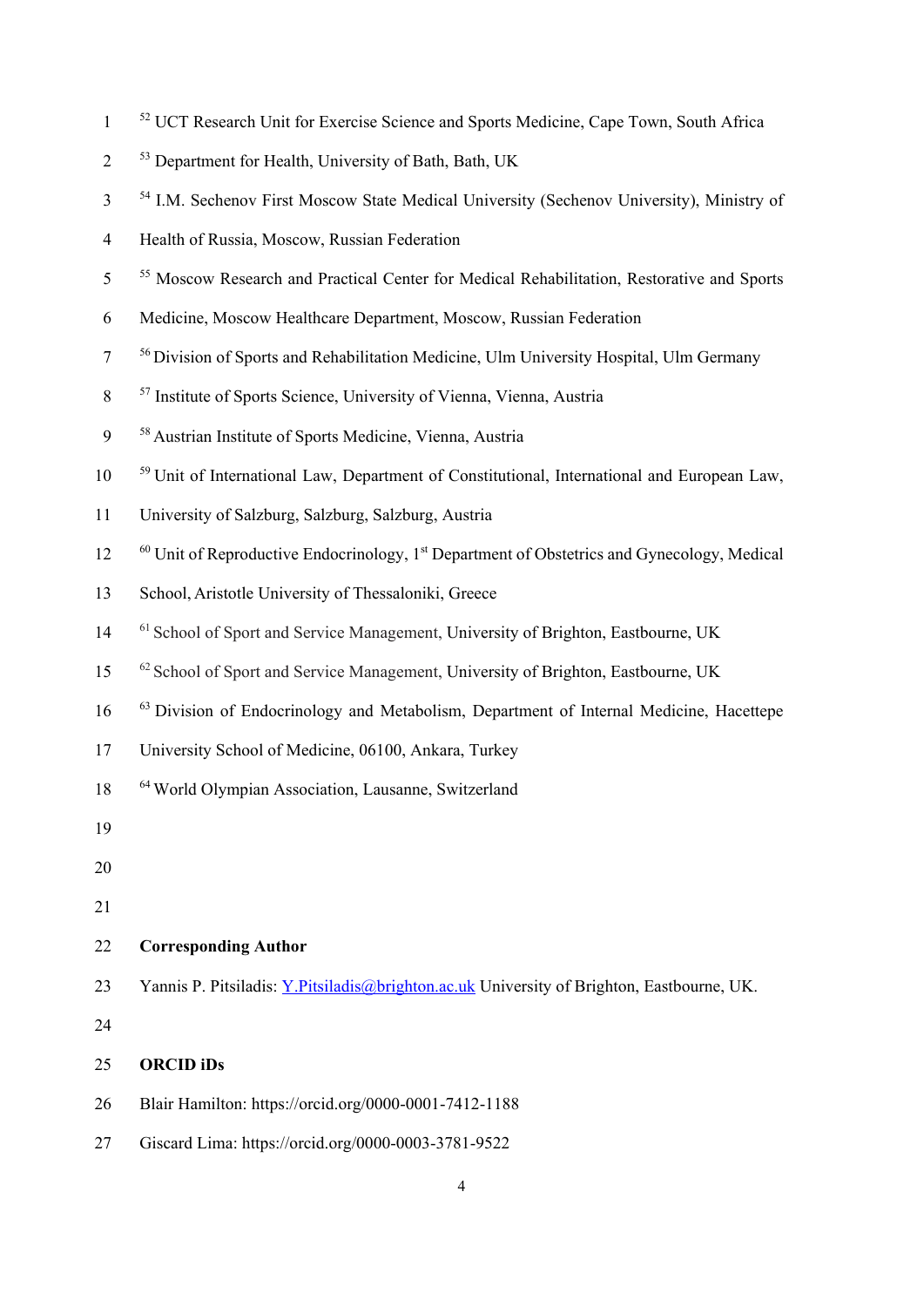| $\mathbf{1}$   | Alexander Kolliari-Turner: https://orcid.org/0000-0002-2469-7645           |
|----------------|----------------------------------------------------------------------------|
| $\overline{2}$ | Fergus Guppy: https://orcid.org/0000-0002-8526-9169                        |
| 3              | Dimitrios G. Goulis: https://orcid.org/0000-0002-5005-1995                 |
| $\overline{4}$ | Jürgen Steinacker: http://orcid.org/0000-0001-8901-9450                    |
| 5              | Bulent O. Yildiz: https://orcid.org/0000-0003-1797-7662                    |
| 6              | David Niederseer: https://orcid.org/0000-0003-3089-1222                    |
| $\tau$         | William O Roberts: https://orcid.org/0000-0003-4517-4330                   |
| $8\,$          | Victoriya Badtieva: https://orcid.org/0000-0003-4291-679X                  |
| 9              | Michele Verroken: https://orcid.org/0000-0001-5764-0613                    |
| 10             | Sigmund Loland: https://orcid.org/0000-0003-1206-4098                      |
| 11             | James Bilzon: https://orcid.org/0000-0002-6701-7603                        |
| 12             | Chiara Fossati: https://orcid.org/0000-0002-2870-7185                      |
| 13             | Fabio Pigozzi: http://orcid.org/0000-0001-5808-9405                        |
| 14             | Francisco Arroyo: http://orcid.org/0000-0001-5072-1189                     |
| 15             | Jose A Casajus: https://orcid.org/0000-0002-7215-6931                      |
| 16             | Borja Muniz-Pardos: https://orcid.org/0000-0002-9191-9033                  |
| 17             | Konstantinos Natsis: https://orcid.org/0000-0002-9958-6368                 |
| 18             | Richard Twycross-Lewis: https://orcid.org/0000-0001-9564-333X              |
| 19             | Dina C (Christa) Janse Van Rensburg: https://orcid.org/0000-0003-1058-6992 |
|                |                                                                            |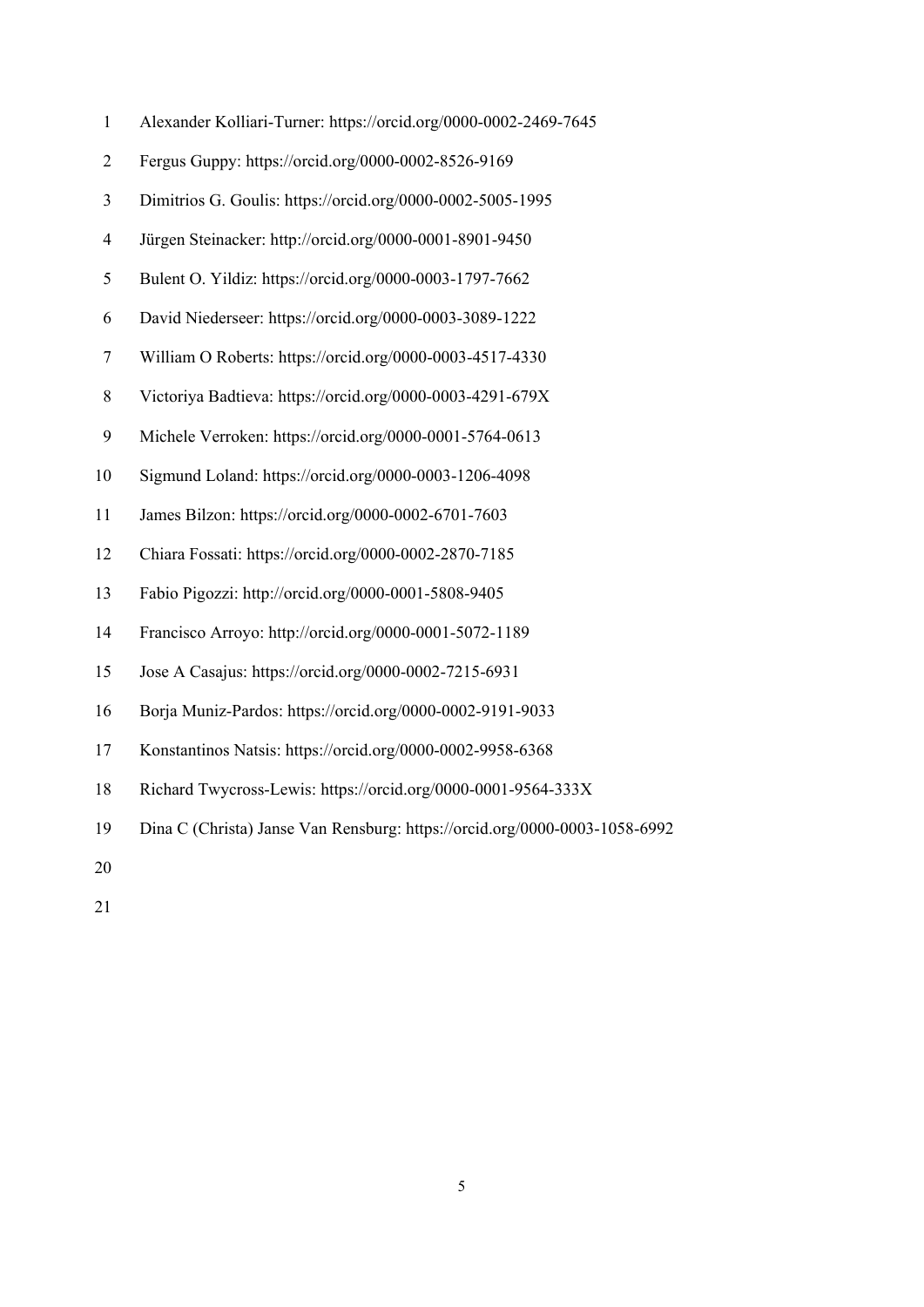# **Keywords**

- Transgender, transwomen, intersex, gender identity, testosterone, competition, sport
- 

# **Key Points**

| 5  |           | The use of testosterone concentration limits of 5 nmol/L in transwomen and DSD            |
|----|-----------|-------------------------------------------------------------------------------------------|
| 6  |           | women athletes is a justifiable threshold based on the best available scientific evidence |
| 7  | $\bullet$ | There is a distinct lack of sports performance data to inform and update sports policy    |
| 8  |           | for DSD women and transwomen athletes                                                     |
| 9  | $\bullet$ | Fair integration or exclusion of transwomen and DSD women athletes needs to be            |
| 10 |           | based on peer-reviewed experimental sporting performance evidence when such               |
| 11 |           | evidence becomes available                                                                |
| 12 |           |                                                                                           |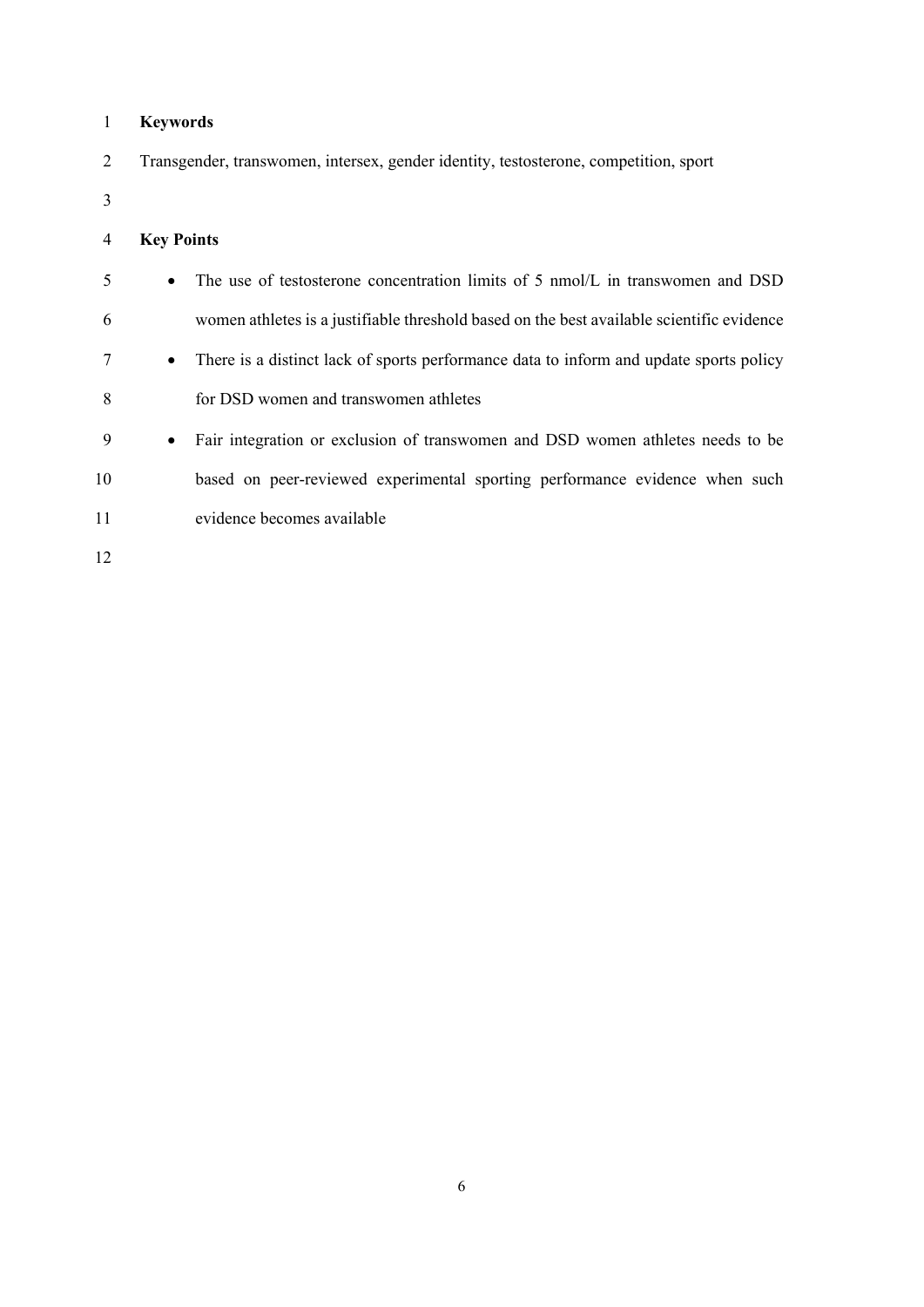#### **Abstract**

 Sport is historically designated by the binary categorization of male and female that conflicts with modern society. Sport's governing bodies should consider reviewing rules determining the eligibility of athletes in the female category as there may be lasting advantages of previously high testosterone concentrations for transwomen athletes and currently high testosterone concentrations in differences in sex development (DSD) athletes. The use of serum testosterone concentrations to regulate the inclusion of such athletes into the elite female category is currently the objective biomarker that is supported by most available scientific literature, but it has limitations due to the lack of sports performance data before, during or after testosterone suppression. Innovative research studies are needed to identify other biomarkers of testosterone sensitivity/responsiveness, including molecular tools to determine the functional status of androgen receptors. The scientific community also needs to conduct longitudinal studies with specific control groups to generate the biological and sports performance data for individual sports, to inform the fair inclusion or exclusion of these athletes. Eligibility of each athlete to a sport-specific policy needs to be based on peer-reviewed scientific evidence made available to policymakers from all scientific communities. However, even the most evidence-based regulations are unlikely to eliminate all differences in performance between cisgender women with and without DSD and transwomen athletes. Any remaining advantage held by transwomen or DSD women could be considered as part of the athlete's unique makeup.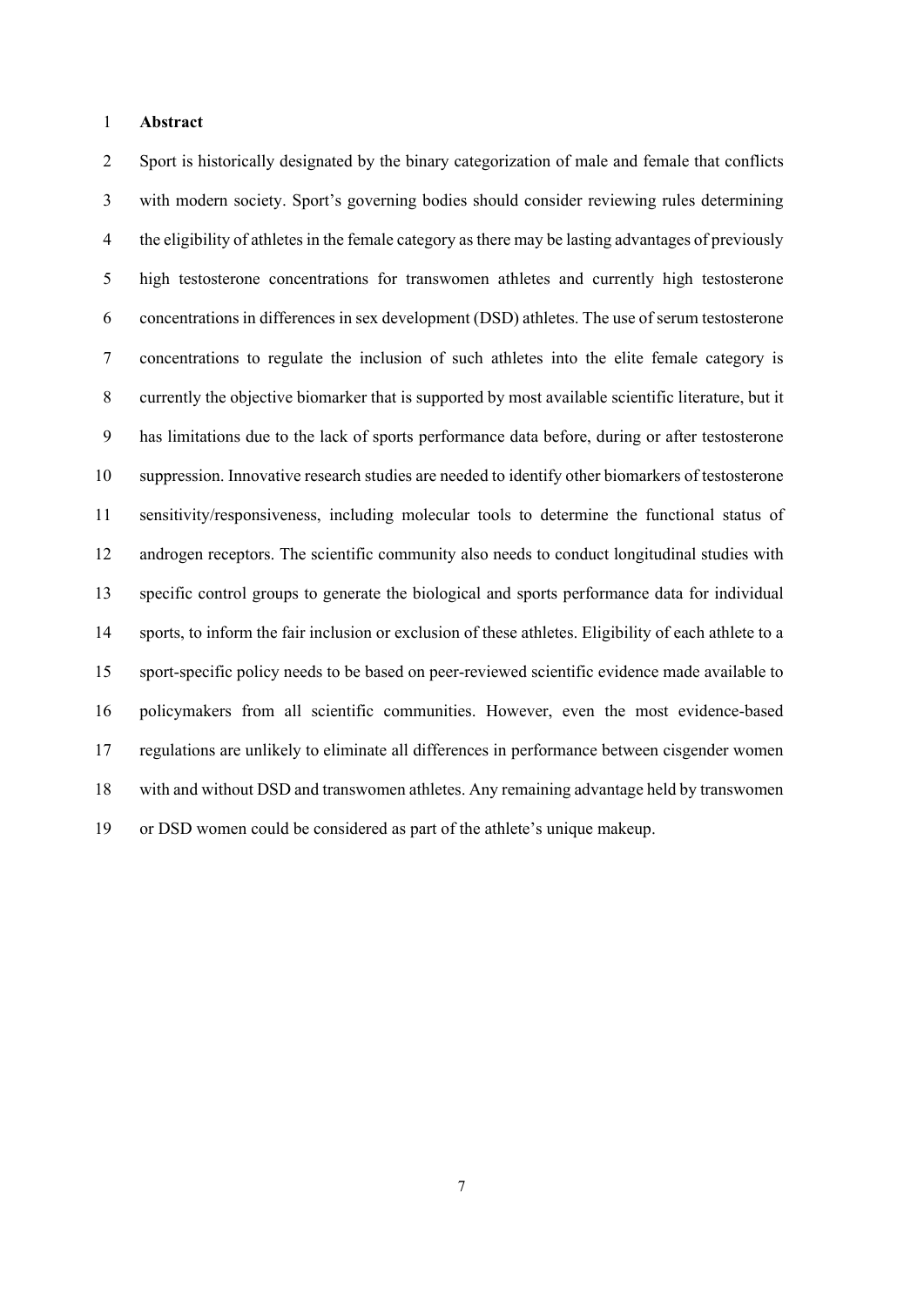<span id="page-7-0"></span>1 **Table 1.** Summary of what is already known in this area, and future considerations in 2 integrating transwomen and DSD women into elite women's sport.

| What is already known                                                                                                                                                                                                                                                                                                                                                                                                                                                                                                                                                                                                                                                                        | <b>Future considerations</b>                                                                                                                                                                                                                                                                                                                                                                                                                                                                                                                                                                                                                                                                                                                                                                                                                                                                                                                                                                                                                                                                                                                                                                                                                                                                                                                                                                                                                                                                                                                                                                                                                                                                                                                                                                                                                                                                                                                  |
|----------------------------------------------------------------------------------------------------------------------------------------------------------------------------------------------------------------------------------------------------------------------------------------------------------------------------------------------------------------------------------------------------------------------------------------------------------------------------------------------------------------------------------------------------------------------------------------------------------------------------------------------------------------------------------------------|-----------------------------------------------------------------------------------------------------------------------------------------------------------------------------------------------------------------------------------------------------------------------------------------------------------------------------------------------------------------------------------------------------------------------------------------------------------------------------------------------------------------------------------------------------------------------------------------------------------------------------------------------------------------------------------------------------------------------------------------------------------------------------------------------------------------------------------------------------------------------------------------------------------------------------------------------------------------------------------------------------------------------------------------------------------------------------------------------------------------------------------------------------------------------------------------------------------------------------------------------------------------------------------------------------------------------------------------------------------------------------------------------------------------------------------------------------------------------------------------------------------------------------------------------------------------------------------------------------------------------------------------------------------------------------------------------------------------------------------------------------------------------------------------------------------------------------------------------------------------------------------------------------------------------------------------------|
| The binary classification of athletes fails<br>$\bullet$<br>consider Differences<br>to<br>in<br><b>Sex</b><br>Development (DSD)<br>and<br>women<br>transwoman athletes.<br>Testosterone production and action are<br>٠<br>the primary factors used in determining<br>differences in performance between cis<br>men and cis women.<br>Only observational data showing the<br>sporting performance of transwomen<br>and DSD athletes exist.<br>additions in the<br>Recent<br>scientific<br>literature including original<br>studies<br>provide the necessary impetus for the<br>development of more evidence-based<br>integration of DSD<br>women<br>and<br>transwomen into elite competition. | The use of testosterone concentration<br>limits of 5 nmol/L in transwomen and<br>DSD women athletes is a justifiable<br>threshold. This level could be refined<br>for specific events with the emergence<br>of new supporting evidence.<br>Any treatment is a purely personal and<br>private decision and no sports body<br>should provide recommendations on<br>treatment.<br>Fair integration of transwomen and<br>٠<br>DSD women athletes into elite sport<br>needs to be based on peer-reviewed<br>experimental evidence.<br>Any safety risks to cisgender female<br>athletes due to the inclusion of<br>transwomen in female elite sport must<br>be evidence-based to justify exclusion.<br>The assumption that the physiology of<br>٠<br>elite DSD women and transwomen<br>athletes is the same as elite male athletes<br>is an oversimplified view.<br>New innovative scientific approaches<br>٠<br>are needed to guide new sports specific<br>policy (e.g., quantifying bioactive<br>testosterone and individual sensitivity<br>testosterone, the role<br>of sex<br>to<br>chromosomes on athletic performance,<br>and the extent to which muscle memory<br>retained after prolonged high<br>1S<br>testosterone exposure).<br>There is a distinct lack of sports<br>performance data to inform and update<br>sports policy, this is in part due to the<br>lack of funding and lack of elite athletic<br>participants in this research area.<br>The participation of transwomen and<br>DSD women elite athletes in research<br>will be hindered by their low numbers<br>in elite competition. Recruitment for<br>research may have to be targeted also at<br>the sub-elite level with the specific<br>requirement of being an athlete at<br>higher than grassroots level.<br>The need to develop approaches to<br>distinguish between predisposition to<br>outstanding<br>performances<br>(e.g.,<br>haematological<br>and<br>anatomical |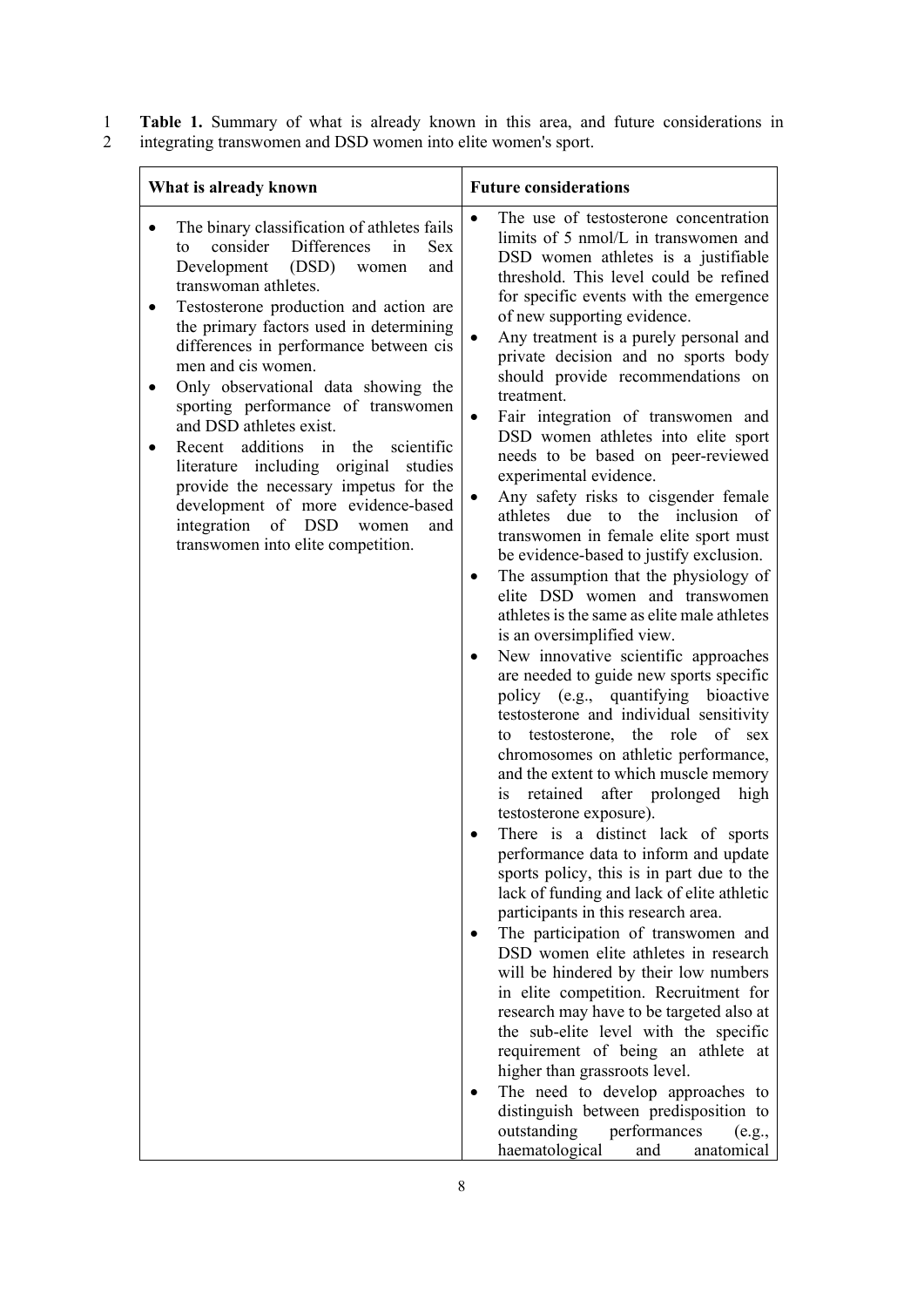| by transwomen or DSD women. | features) and any unfair advantages held |
|-----------------------------|------------------------------------------|
|-----------------------------|------------------------------------------|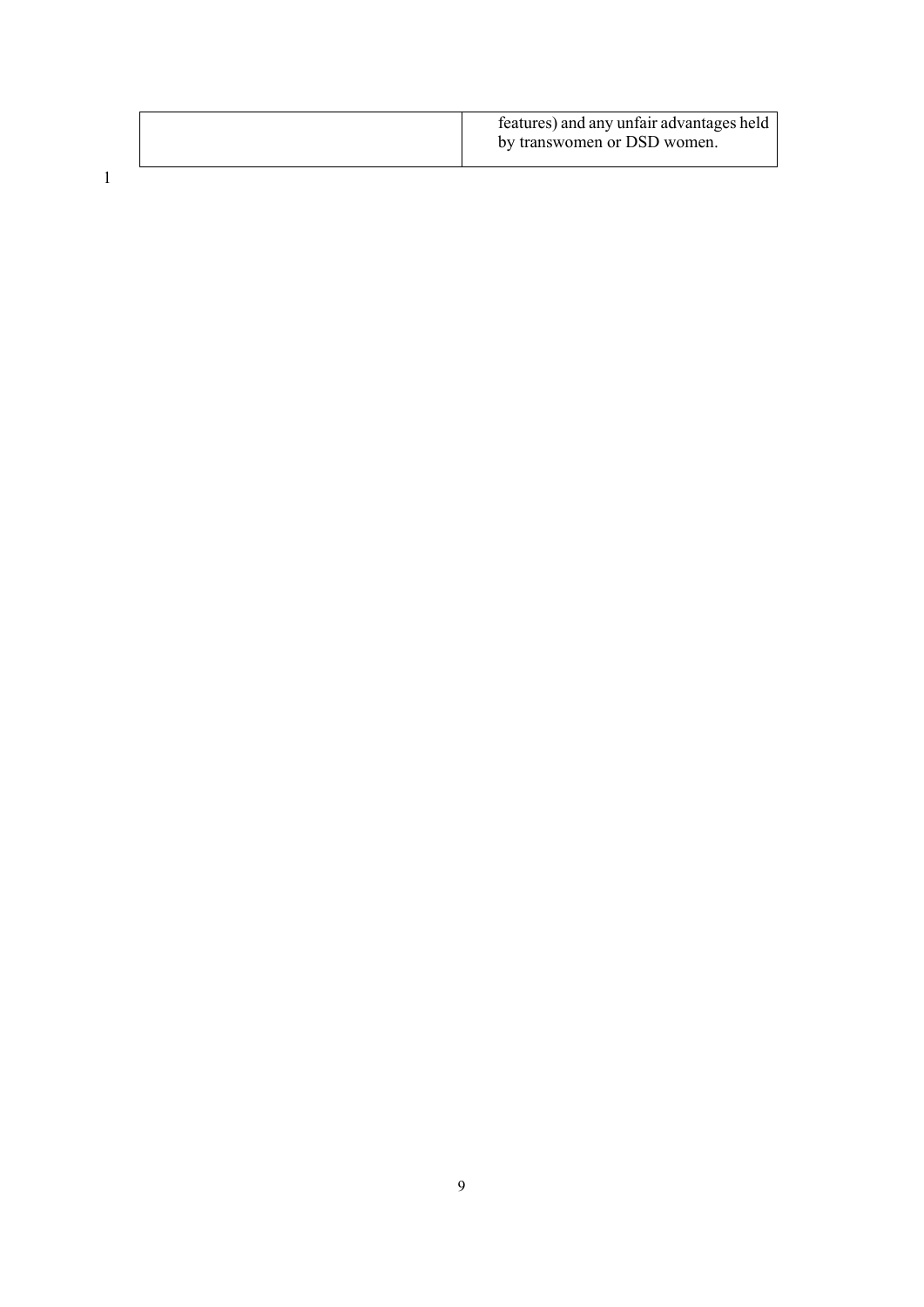#### **1. Introduction**

 Since antiquity, athletic and Olympic competitions have been separated according to the traditional binary concept of male/female to promote fairness and equity, as well as being divided by criteria such as weight, age, affiliation, amateur or professional status, and level of competition [1]. The binary classification of male and female was based on different methods, including physical examination (1966), Barr bodies (1968), Y chromosome (1991), and sex- determining region Y (*SRY*) gene (1996) [2]. A female athlete, when suspected to be male, could have been classified as either male or female depending on the previous methodology applied. For example, an individual with androgen insensitivity syndrome, with a 46, XY karyotype, would be classified as a female in 1966 and as a male in 1968, whereas an individual with congenital adrenal hyperplasia with a 46 XX karyotype, would be classified as male in 1966 and as a female in 1968. These examples illustrate such methods were unreliable, discriminatory, not fit for purpose, and that the integration of athletes outside of the binary of male and female is not a new problem (**[Table 1](#page-7-0)**).

 Integrating athletes who previously experienced male puberty into elite female sport is far from straight forward and remains highly contentious. For this reason, the concept of *"athletic gender"* was recently proposed [3, 4] which involves designating athletes to a gender for sports performance only and not social identity by using quantitative criteria based on performance [3]. This concept speaks to a *"start over"* notion put forward by Maayan Sudai, who proposes the introduction of a classification system based on physiological parameters for athletes, regardless of gender. This would be analogous to the classification system used to assess eligibility to compete in Paralympic events [5], however, the application of this would be very difficult for sport's governing bodies due to its complexity and financial commitment to implement at all levels of sport.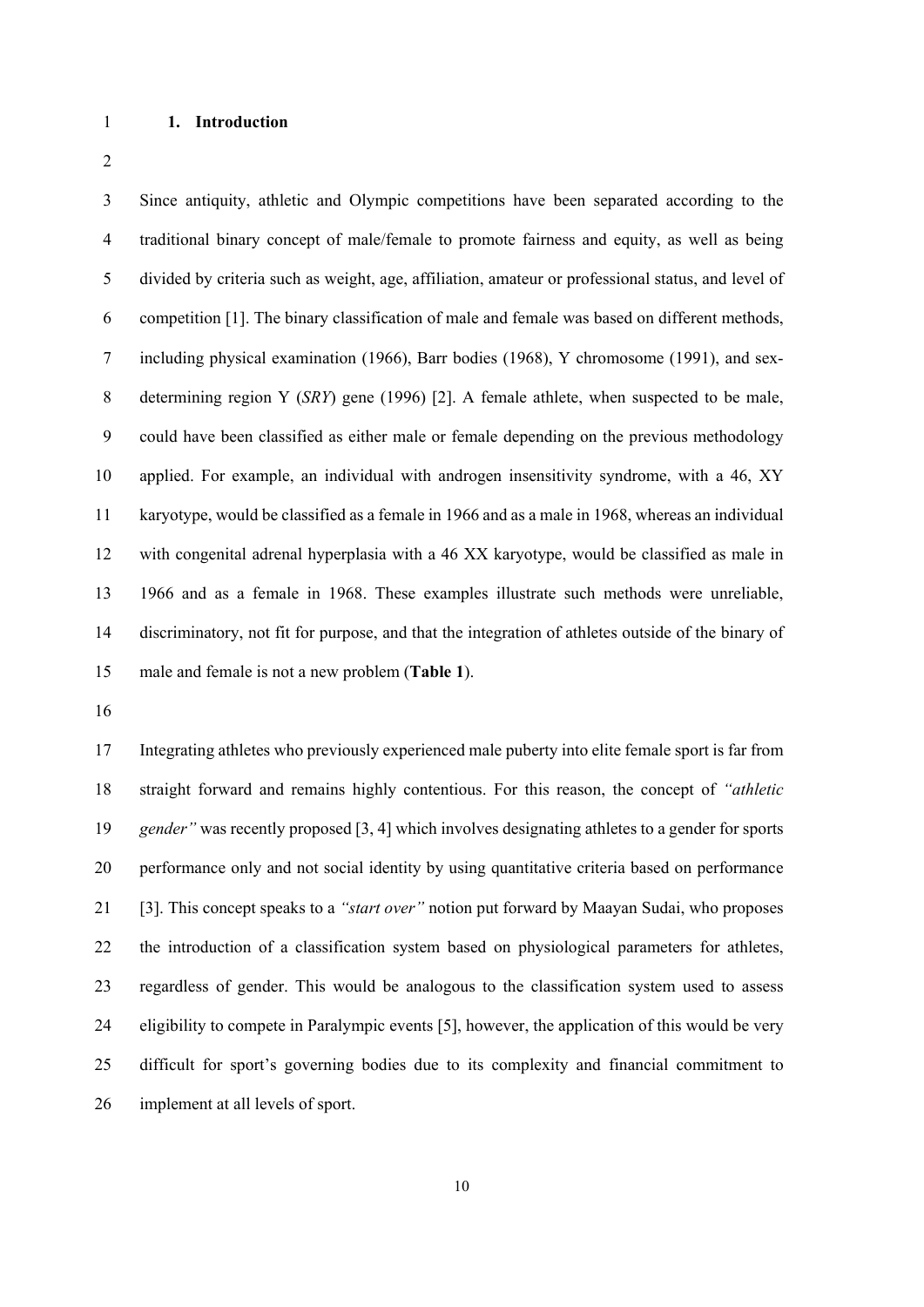The concept of athletic gender could help safeguard fair competition and prevent an unfair advantage, principles which underpin the true essence of sport [6], and would be in line with the fundamental principles of the Olympic Charter which emphasizes the need to respect the freedom and rights of athletes, as well as the importance of competing without any form of discrimination. The Olympic Charter states that "*The enjoyment of the rights and freedoms set forth in this Olympic Charter shall be secured without discrimination of any kind, such as race, colour, sex, sexual orientation, language, religion, political or other opinion, national or social origin, property, birth or other status [7]*" and importantly refers to sex and not gender. Sex is only considered in Olympic sports only when it could determine the outcome of a competition. Some sports do not use a sex classification, such as shooting, sailing, or horse riding.

 The terms *"sex"* and *"gender"* have different meanings and their overlap is conceptually complex. *Sex* refers to any individual's biology, such as anatomical or chromosomal differences, which are used to categorize an individual as male or female, whereas gender refers to socially constructed roles related to sex distinctions [8]. While gender identity is a self- defined social construct that shapes how an individual chooses to live, gender identity alone will not be enough to determine the appropriate sports category for each individual that allows fair competition, especially in the case of elite sport.

 The current manuscript aims to highlight the main issues to be considered surrounding the participation of female athletes with previously high testosterone concentrations (transwomen) and female athletes with naturally high testosterone concentrations [Differences in Sex Development (DSD)] in elite female sport. The two cases, cisgender women athletes with DSD (DSD women, for short) and transwomen athletes will be presented separately to enhance reader understanding, while the Future Research Considerations will be discussed together in section **[5](#page-21-0)** because the considerations for both groups of athletes are similar. It is important to note that the fluidity of gender identity does include non-binary and transmen athletes.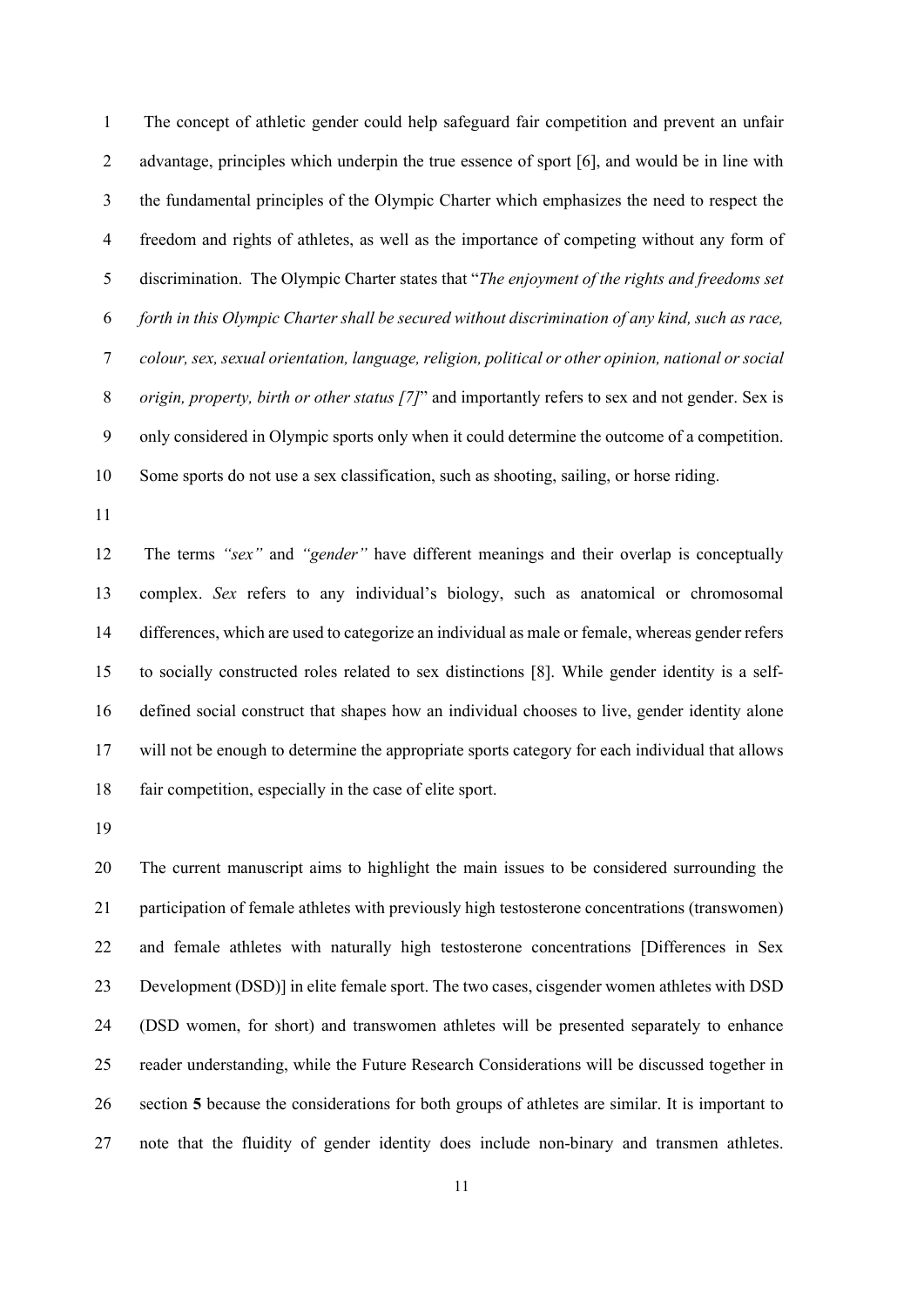However, for this manuscript, the authors wish to focus on the integration of DSD women and transwomen athletes into the elite female category of sports. The reasoning for this is that transmen (birth-assigned female transitioned to male) athletes are perceived to not confer the same magnitude of competitive advantage as transwomen or DSD women athletes when integrated into male elite sports [9] and that non-binary individuals are less likely to undertake gender-affirming treatment and are predominantly female sex assigned at birth [10], forgoing the effects of male puberty.

#### **2. Methods**

 Here we present the International Federation of Sports Medicine (FIMS) consensus on integrating DSD women and transwomen athletes into elite female sport derived on identifying, selecting, and critically appraising the very limited relevant primary research. An added objective of this consensus was to provide a roadmap for future research direction. The review of the evidence was performed by the first and second author (BH and GL) using the following keywords: "transgender" or "transwomen", "intersex" or "DSD", "gender identity", "testosterone", "competition", and "sport". The first draft of the manuscript was written by the first and last author (BH and YP). Of all 78 invited authors, 1 author declined the invitation and 7 authors elected to withdraw their names during one of the draft rounds. These names are not included on the authorship list above. All remaining 70 authors reviewed, commented and approved the final draft. The drafting of the consensus statement was initiated by the last author (YP) via email for ease of verification and process during the unprecedented constraints due to the COVID-19 pandemic. Voting on the consensus statements was performed remotely using Google Forms (Google™, California, USA). The voting result was collated by the first author (BH) along with dissenting opinions and discussions which were manifested and reported in the manuscript. All statements received unanimous approval by all named authors except for the statement on the testosterone limit of 5 nmol/L, which received majority approval and the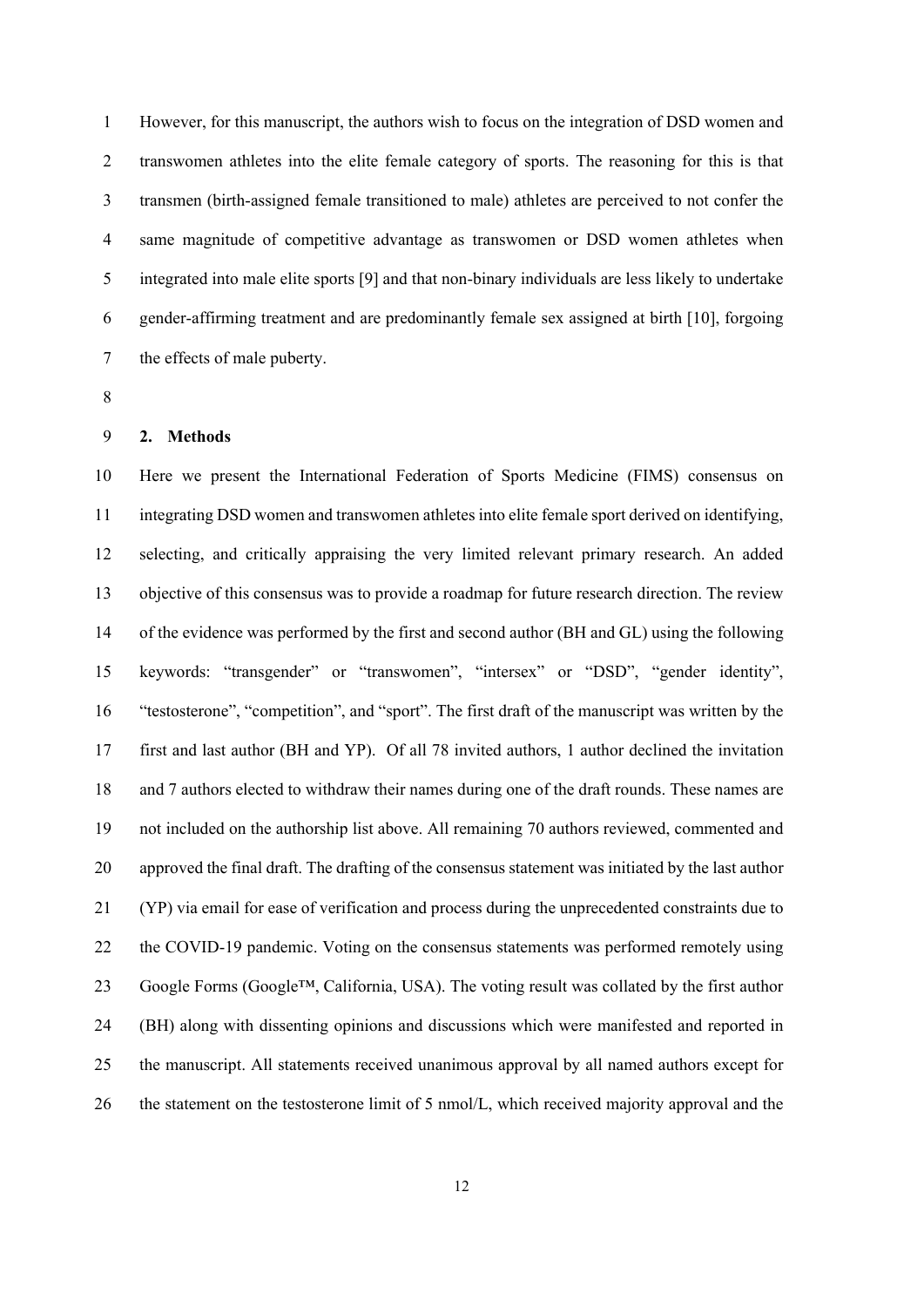voting result is included in the manuscript. The authors consider it essential to declare the extent of agreement, as well as dissenting views.

#### **3. DSD Women Athletes**

#### **3.1 Background**

 DSD is a group of rare conditions involving genes, hormones and reproductive organs [11, 12]. This manuscript will focus on the integration of DSD women athletes in the elite female category of sports who currently have high testosterone concentrations which the binary classification of sports fails to consider. The German Federal Parliament approved a law that came into effect in December 2018, that permits children with DSD born with ambiguous sexual anatomy who are not distinctly male or female to indicate a third gender category on their birth certificate [13]. This action follows a court ruling by the Federal Constitutional Court of Germany in October 2017 that ruled the existing regulations discriminated against people with DSD; the principle being that the gender identity of an individual must be protected as a fundamental human right [14].

 The views of the Court of Arbitration for Sport (CAS) have evolved when it comes to legal sex being a factor to determine the eligibility of an athlete to compete in a male or female category. In the Dutee Chand vs. the Athletics Federation of India and the International Association of Athletics Federations (IAAF) arbitration tribunal in 2014, CAS stated in their decision that *"The distinction between male and female is a matter of legal recognition [15]."* In contrast, in the Caster Semenya and Athletics South Africa vs. IAAF tribunal in 2018, CAS stated that *"a person's legal sex alone may not always constitute a fair and effective means of making that determination [16]."* The Human Rights Council under the United Nations recently released a statement on discrimination against women in sport [17]. While not limited to discrimination on DSD women and androgen sensitivity, the position taken is that both member and non-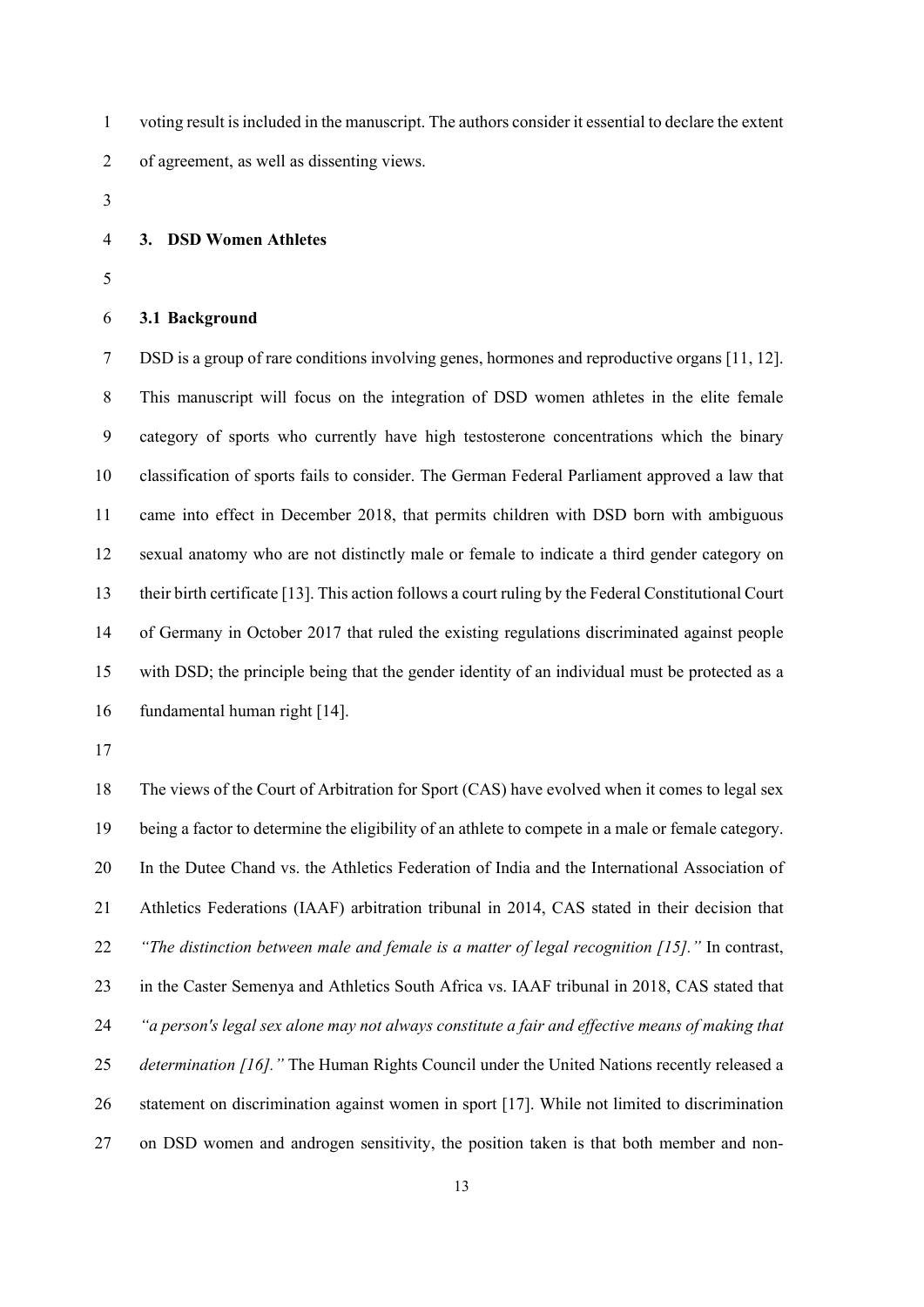member states of the United Nations should work in unison to recognize protected characteristics and eliminate discrimination.

#### **3.2 The Challenge**

 Conditions such as DSD are rare and primarily of genetic origin [18] and are presented concomitantly with ambiguous genitalia at birth which can occur phenotypically in under- virilized genotypic males or virilized genotypic females. These features can result in individuals assigned female at birth possessing testosterone concentrations comparable to cisgender males and, therefore, much higher than non-DSD women, including those with polycystic ovary syndrome [19]. Hyperandrogenic 46 XY DSD female athletes in the 2011 IAAF World Championships were 140 times more prevalent (0.7% of athletes had testosterone concentrations of >15.6 nmol/L [20]) when compared to the 0.005% [21, 20] reported in the general population [22, 23], which could be an indicator of performance advantage [20]. A possible indicator of fair integration of DSD women athletes into competitive sport would be a similar prevalence of DSD women and non-DSD women athletes in the championships as in the general population.

 The DSD condition is a natural attribute as opposed to a doping issue, such as the misuse of anabolic steroids. However, observational data has shown a clear difference in performance in DSD women athletes depending on whether testosterone concentrations were suppressed or not. For example, there was an average performance reduction of approximately 5.7% in the best performances of three female distance runners who had their testosterone concentrations suppressed from 21-25 to 2 nmol/L over 2 years [23]. Although a notable finding, no firm conclusions can be reached due to the reliance on a small number of athletes. Within DSD women athletes, there are individuals with 46, XY karyotype, and androgen insensitivity, which can be either complete androgen insensitivity (CAIS) or partial androgen insensitivity (PAIS). Therefore, testosterone concentrations in such individuals will not have the same functional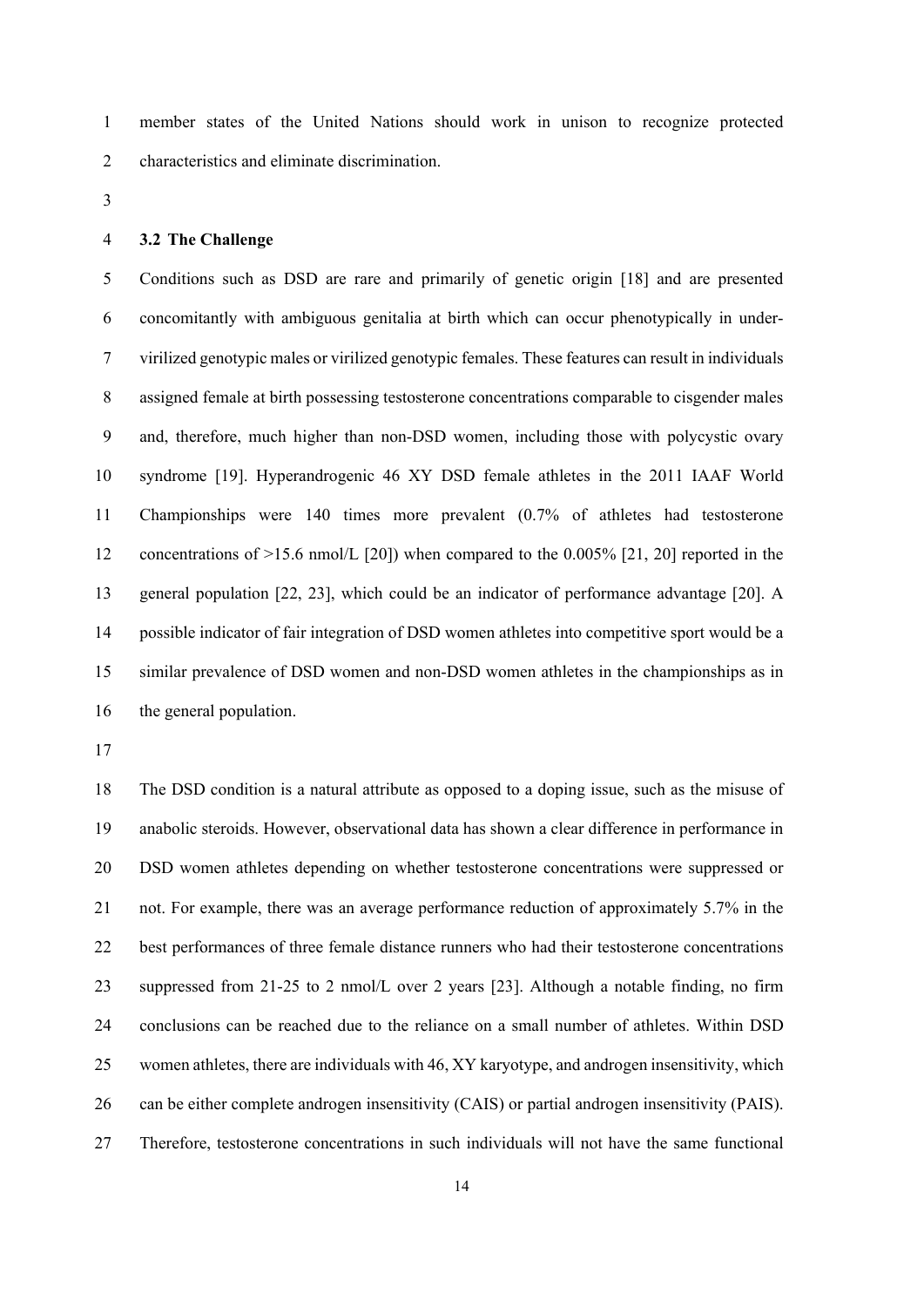effect as those with normal androgen receptors. This complexity needs to be considered if testosterone concentration, either as a single parameter, or more likely as one of several parameters, will evolve into a viable solution.

## **3.3 The Present Rulings in Elite Sport**

 Following an observational study by Bermon and Garnier describing the serum androgen levels of male and female athletes and their relationship with performance in track and field events [24], the eligibility regulations for the female classification were created and published by the IAAF (now World Athletics) in April 2018. Implementation of the policy was planned for November 2018 [25]. However, this study and the subsequent regulations have been subject to much debate [26-30]. The IAAF regulations permitted female athletes with specific DSD's (i.e., 12 testosterone concentrations  $\geq 5$  nmol/L and sufficient sensitivity to androgens) to compete in international competitions in the female category from 400 m up to 1500 m if they reduced testosterone concentrations to <5 nmol/L for at least six continuous months. These requirements needed to be maintained for the athlete to continue to be eligible in the female category of the events described in the regulation.

 Considering a challenge brought by Caster Semenya against these regulations, the IAAF agreed to delay the implementation and await the decision from CAS. The panel's decision was released in May 2019, with the statement that the "*Panel has dismissed the requests for arbitration considering that the Claimants were unable to establish that the DSD Regulations were invalid [31]."* Semenya appealed to Switzerland's Federal Supreme Court, which suspended the implementation of the eligibility regulation in June 2019. However, Semenya ultimately lost her appeal [32] in August 2020 and the eligibility regulations were reinstated with the court citing that "*fairness in sport is a legitimate concern and forms a central principle of sporting competition [33]*".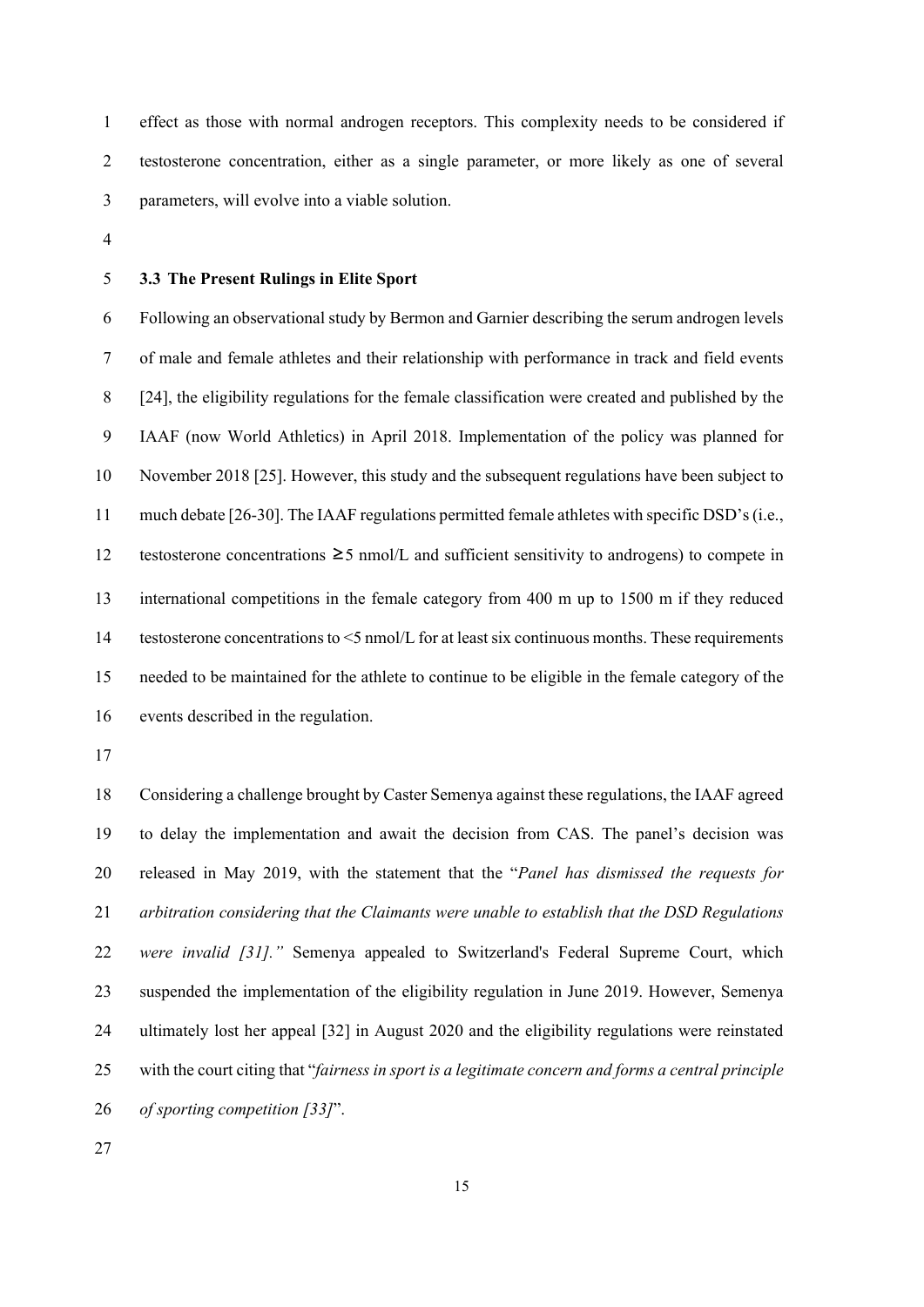In addition to the media frenzy both for and against the inclusion of DSD women athletes in 2 the female category of sports [34], editorials have been published sparking subsequent critiques and rebuttals in response [32, 35]. This fervour has also sparked academic and general community outrage at the IAAF ruling, which has been declared as discriminatory against Semenya. Idiosyncratically, the emotional and legal argument is that Semenya is being victimized and unfairly treated as a female athlete, yet her sex is not biologically clearly defined in the male/female binary definition. This case is an inevitable consequence of the antithesis between the binary concept of gender applied to sport and the new realm of gender fluidity, as illustrated by DSD women athletes.

 World Athletics in their most recent version of the eligibility regulations for the female classification (athletes with DSD), state that not all DSD women athletes who wish to compete in the female classification should need to reduce their testosterone levels to <5 nmol/L. They state that: *"A woman who has androgen insensitivity syndrome (AIS) is completely (CAIS) or partially (PAIS) insensitive to testosterone, thereby eliminating (CAIS) or reducing (PAIS) the physiological effect of that testosterone. An athlete with CAIS is not a Relevant Athlete. An athlete with PAIS will only be a Relevant Athlete if she is sufficiently androgen-sensitive for her elevated testosterone concentrations to have a material androgenising effect. The benefit of any doubt on this issue will be resolved in favour of the athlete [31]"*.

## **4. Transwomen Athletes**

## **4.1 Background**

 Transgender refers to a gender expression that is different from the sex that is assigned at birth. In this manuscript, a specific focus will be placed on transwomen, assigned male at birth who have transitioned to female both socially and legally and have had previous exposure to high testosterone concentrations during puberty. Recently, a controversial bill (i.e., 2019 Tennessee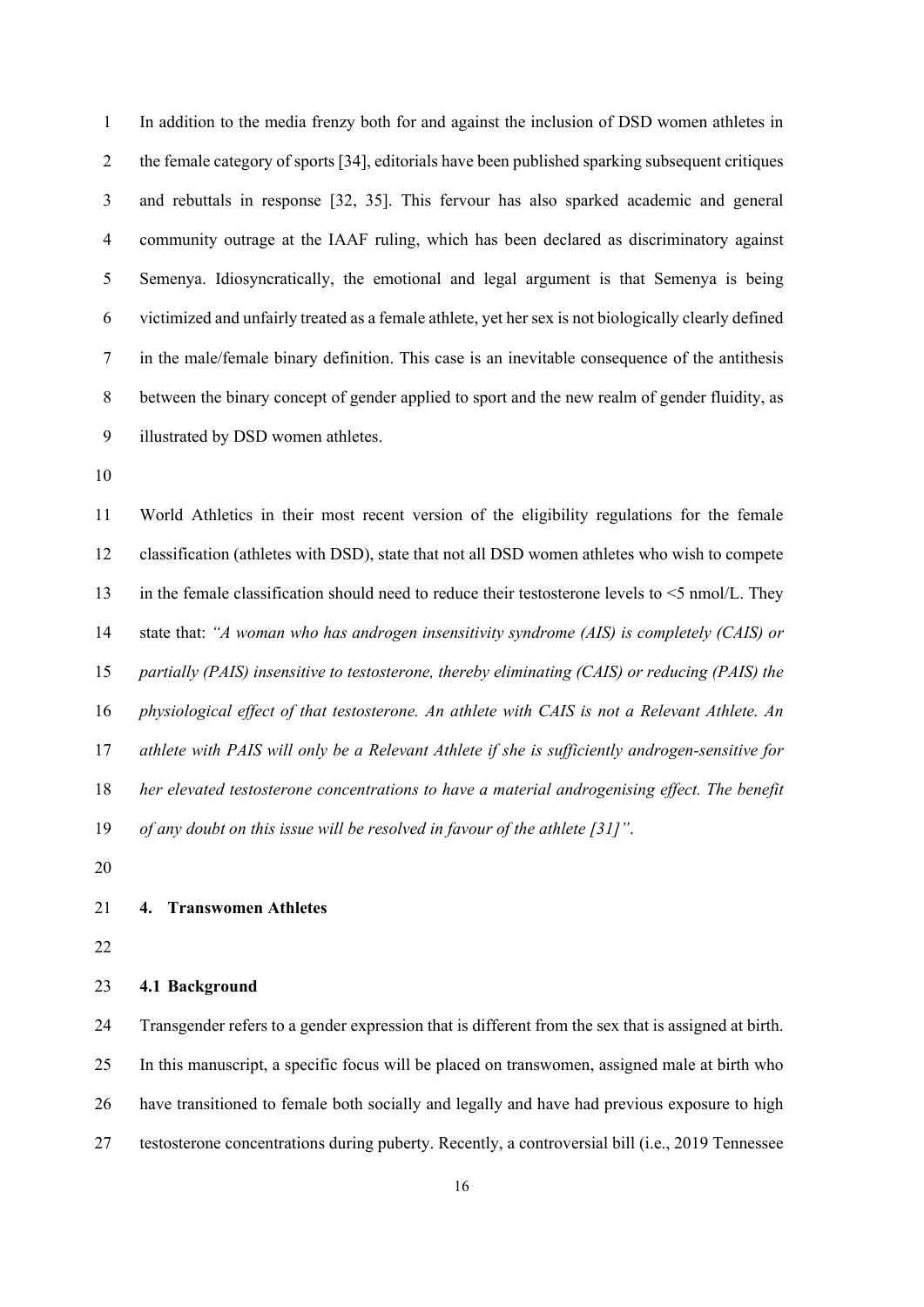SB2077) prohibiting the participation of transwomen athletes in school sports was introduced in the U.S. legislature. Should this bill pass into law, a burden would be placed on education providers to ensure pupils participate according to the biological sex indicated on their birth certificate. Additionally, the bill seeks to impose a civil penalty of \$10,000 as well as the revocation of public funds for any school that acts contrary to the bill [36].

 In March 2020, a second similarly controversial bill (i.e., the 2020 State of Idaho HB500) known as the "*Fairness in Women's Sports Act"*, was passed into state law making Idaho the first state to ban transwomen from participating in girls and women's sports [37]. The bill states that "*Athletic teams or sports designated for females, women, or girls shall not be open to students of the male sex* [38]" and that if a student's sex is disputed, "*a student may establish sex by presenting a signed physician's statement that shall indicate the student's sex solely on: a) the student's internal and external reproductive anatomy; b) the student's normal endogenously produced levels of testosterone; and c) an analysis of the student's genetic makeup* [38]".

 The bill received praise from the Senior Vice President of U.S. Legal Division, citing that "*Allowing males to compete in girls' sports destroys fair competition and women's athletic opportunities*" [39] but has drawn criticism given the act conflicts with the right to privacy 20 provision within the  $4<sup>th</sup>$  Amendment to the American Constitution. Indeed this has formed the basis of a claim brought by the American Civil Liberties Union against the State of Idaho regarding the legitimacy of the Act [40], alleging that the legislation could violate the federal law known as Title IX which prohibits sex discrimination, not gender discrimination, in educational institutions that receives federal financing [41]. This kind of legislation will inevitably result in tension between domestic law and international treaties developed to promote inclusivity and protect individuals from discrimination based on protected characteristics.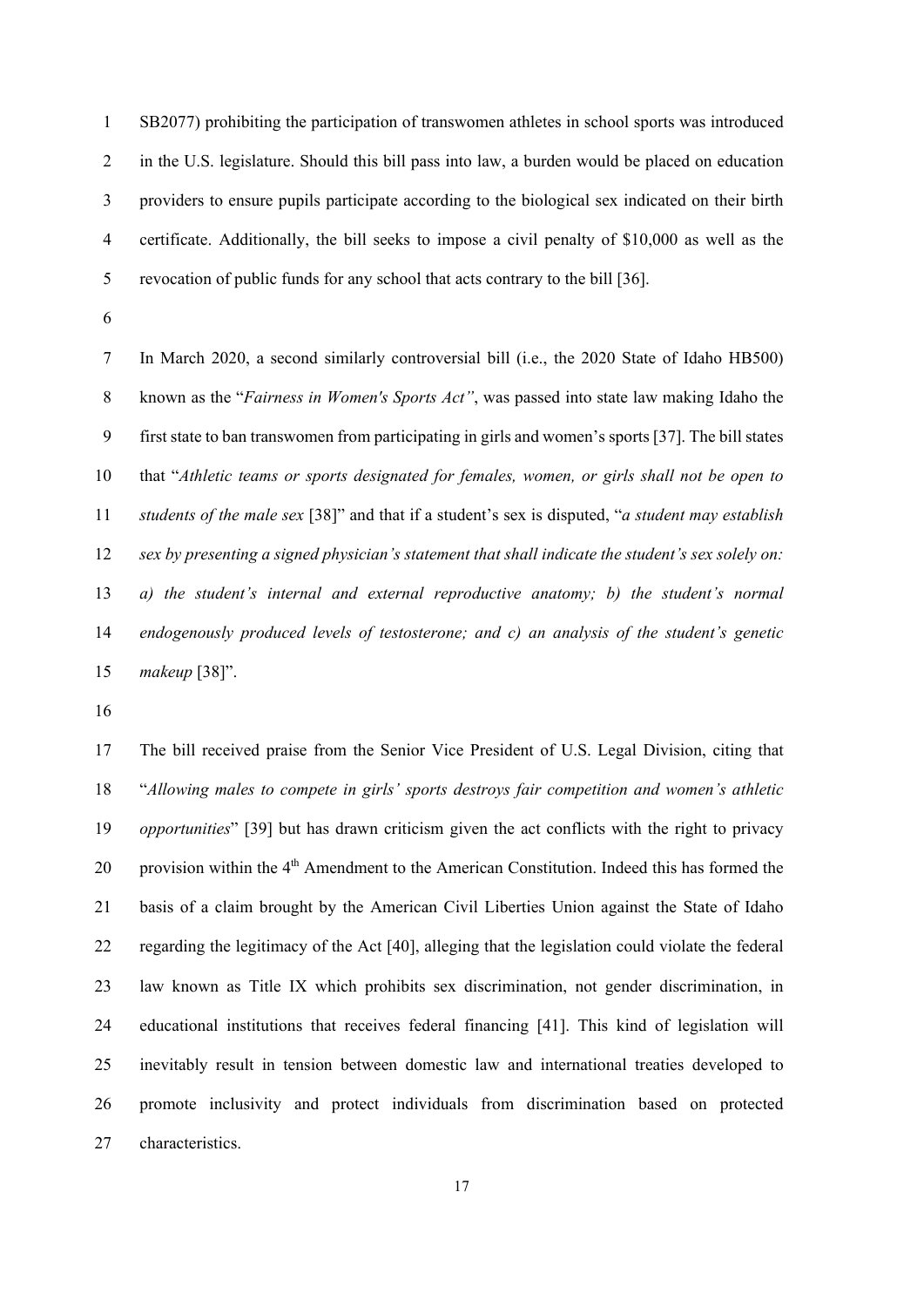#### **4.2 The Challenge**

 Although permitted by the IOC since 2004, no recognized transgender athlete has participated in the Olympic Games [42]. The main argument opposing the integration of transwomen athletes into the female category for future Olympics is the perceived sporting advantages that transwomen have over cisgender women, such as lever length or height advantages conferred by skeletal size and bone density despite testosterone reductions[43]. Prior athletic training with high testosterone concentrations may potentially result in advantages such as muscle memory [44]*,* that may persist for some time post testosterone suppression. This is a concern for sports highly dependent on muscle mass, strength, and aerobic capacity. This will be expanded on in section **[5.5](#page-24-0)**.

 Despite these concerns, evidence on transwomen's sporting performance is scarce (**[Table 1](#page-7-0)**) and in the case of aerobic performance, non-existent. Couple this with the data already showing that the oxygen-carrying haemoglobin levels are reduced in transwomen to female norms levels [45], it is a sports performance proxy that is urgently needing investigation due to the importance of the cardiovascular system during aerobic exercise. Low testosterone concentrations have been reported in transwomen undergoing hormone replacement therapy (HRT) [46] and in a recent meta-analysis, HRT was found not to affect the motor coordination or visuospatial abilities of transwomen [47]. In a study on 50 non-athlete transwomen who had undergone gender-affirming surgery (GAS) coupled with HRT, a reduction in muscle mass and bone mineral density was reported together with an increase in fat mass following HRT initially and 1 year after GAS [48]. These data on non-athletic transwomen and non-sports performance measures, make it difficult to suggest that the athletic capabilities of transwomen individuals undergoing HRT or GAS are comparable to those of cisgender women and because of this, the recording of data describing transwomen's sporting performance should be of the highest importance to sporting governing bodies and researchers.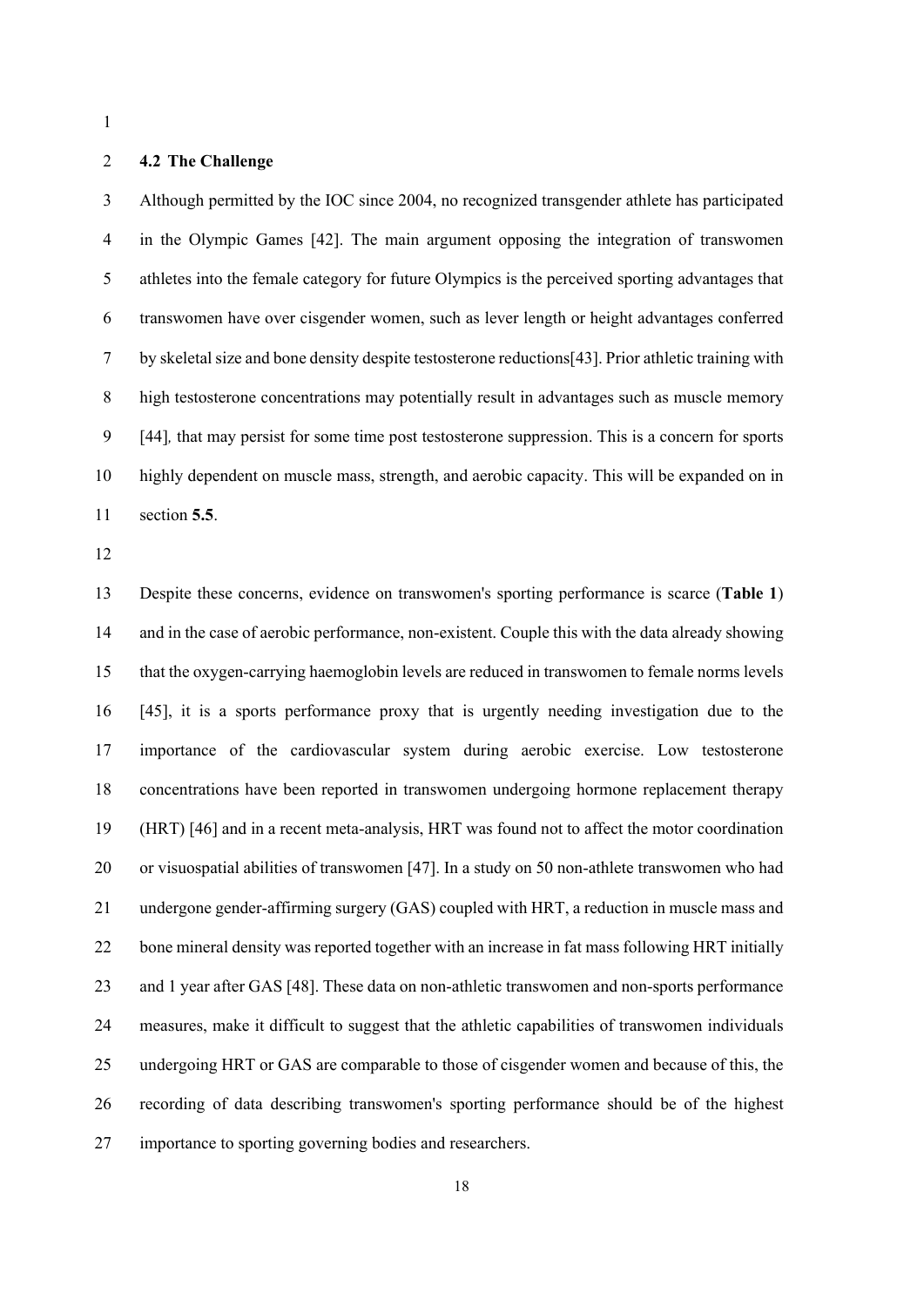While data on transwomen's athletic performance remains to be experimentally determined, a first retrospective study did evaluate the performances of 8 non-elite transwoman masters athletes who had participated in running competitions, first as males and then as females [49]. Running performance was compared using a standard age grading methodology [Age Grade 6 (%) = Age Standard x 100 / Race Time] for comparing groups of athletes of any age and gender in track-and-field and distance running [49, 50]. Overall, the group of athletes obtained similar "age-graded" scores in both categories. However, the design of the study may limit its relevance given the small sample size, no reporting of testosterone levels, self-reported run times, no reporting of when the participants ran after their transition, the athletes were not elite, and the findings of this study have not been replicated.

 A review paper by Hilton and Lundberg [43] addressed the integration of transwomen in the elite female category of sport. The authors concluded that anthropometric and muscle mass advantages are sustained in transwomen after 12 months of gender-affirming treatment based on studies showing the physiological changes caused by HRT in transwomen and chemical castration in men. Conversely, due to these studies being conducted in non-athletic transgender women, they also conclude that *"it is still uncertain how transgender women athletes, perhaps undergoing advanced training regimens to counteract the muscle loss during the therapy, would respond"* [43]*.*

 Despite the lack of direct sport-specific studies in transgender athletes in their review, Hilton and Lundberg raised safety as their primary concern and proposed that 12 months of testosterone suppression is insufficient to mitigate their safety concerns [43]. However, the main criticism of this review is the purely biological argument from an elite male versus elite female position, implying that transwomen athletes are the same as elite male athletes (**[Table](#page-7-0)  [1](#page-7-0)**). Data showing lower baseline isometric torque and muscle volume [51] in transwomen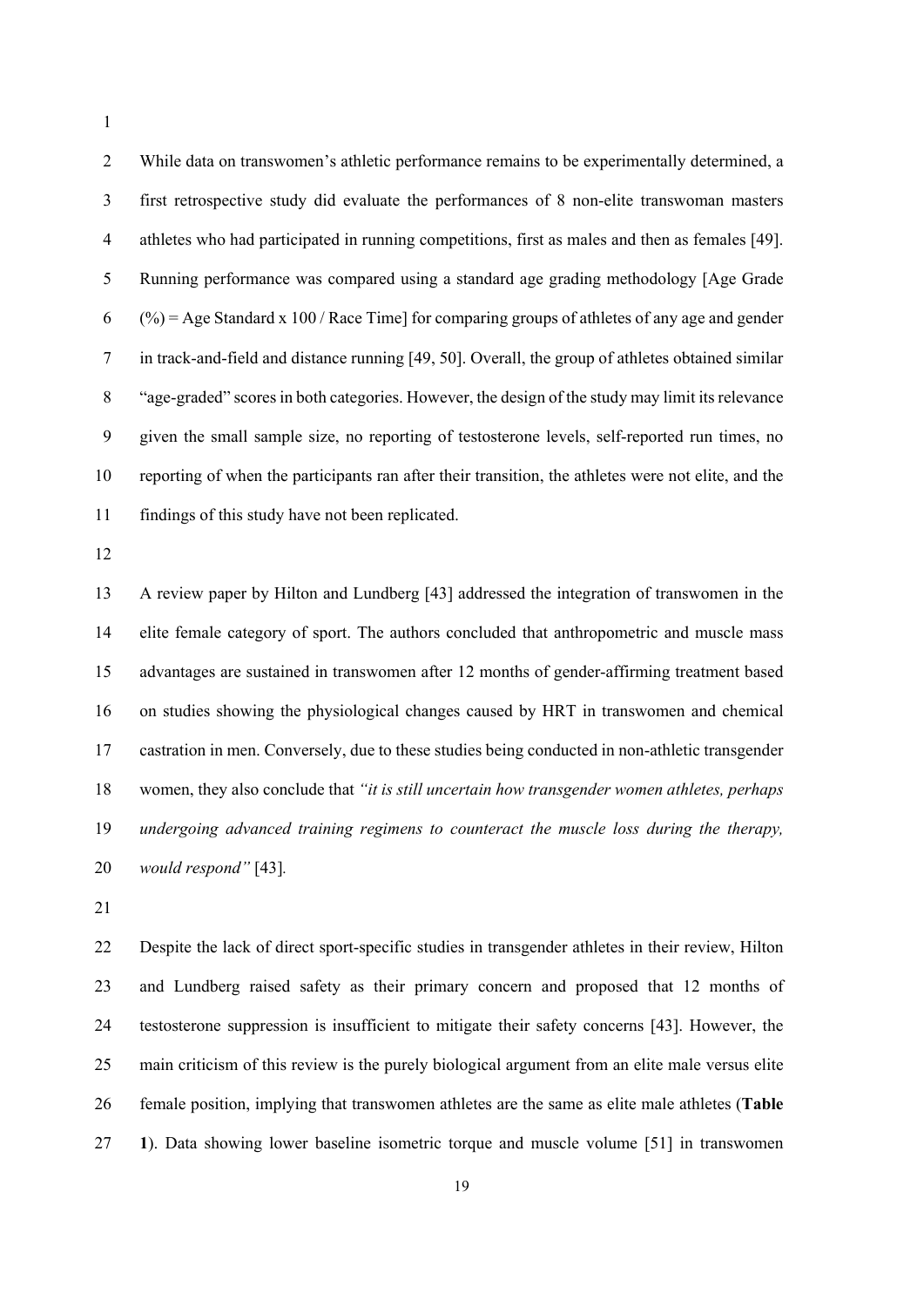compared to cisgender males highlight the problematic nature of inferring that transwomen and cisgender males are the same, as this ignores the impact of gender-affirming treatments such as HRT and GAS and the psychological effects of gender dysphoria such as low self-esteem, anxiety and/or depression, and becoming socially isolated [52].

 Recently, Roberts *et al.,* [53] retrospectively reviewed pre- and post-HRT military fitness test results in transwomen individuals (n=46) of the U.S. Air Force. These authors found that the push-up (31% more than their female counterparts) and sit-up (15% more than their female counterparts) advantages over ciswomen at baseline had been negated after 2 years, but not after 1 year. This finding agrees with previous studies that have shown that baseline muscular strength in transwomen is not significantly diminished after 1 year [51, 53] but after 2 years of HRT [53]. Roberts *et al.,* also found that running performance in the 1.5 mile run remained 12% faster on average in transwomen after 2 years of HRT [53]. These findings require replication in trained transwomen athletes, although they would suggest a different rate and extent of mitigation of the advantages held by transwomen given that the strength advantages, but not the cardiovascular advantages of transwomen were mitigated after 2 years of HRT. These observations also question the required testosterone suppression time of 12 months for transwomen to be eligible to compete in women's sport, as most advantages over ciswomen were not negated after 12 months of HRT. How applicable these performance data are from both Harper [49] and Roberts *et al,.* [53] in determining the extent of advantage remaining in transwomen athletes' post-gender-affirming treatment remains to be determined. This will require longitudinal transgender athlete case-comparison studies that control for variations in hormonal exposure and involve numerous indices of performance (**[Table 1](#page-7-0)**).

## **4.3 The Present Rulings in Elite Sport**

 The participation of transgender athletes in the Olympic Games was approved following the *2003 Stockholm Consensus on Sex Reassignment in Sports*, which recommended that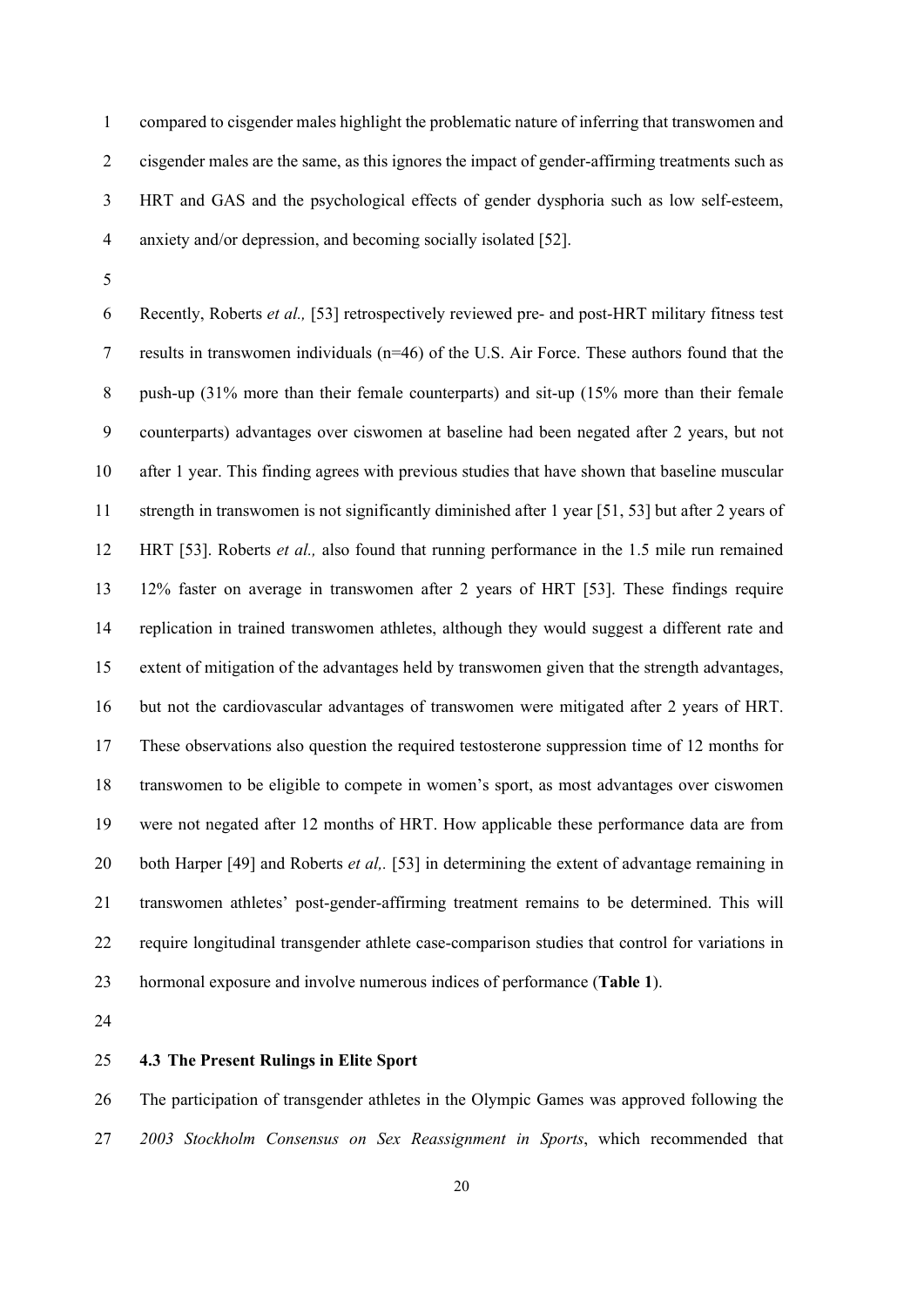transwomen athletes undergoing sex reassignment after puberty be eligible for competition two years post gonadectomy, HRT, and legal recognition of assigned sex [42]. The IOC released one update of the recommendations in 2015 [54]. Most sports governing bodies adopted this policy, declaring the eligibility of transwomen athletes with serum testosterone concentrations <10 nmol/L for at least 12 months before the first competition and throughout the competition period. There was also no requirement for surgical procedures for any anatomical changes. World Athletics [55], World Rowing [56] and Union Cycliste Internationale (UCI) [57] have all adopted the lower serum testosterone concentration limit of 5 nmol/L for transwomen athletes. Some would consider a 5 nmol/L limit high, as healthy premenopausal women typically have a testosterone concentration <5 nmol/L (e.g., <1.7 nmol/L) [19]). The support for the <5 nmol/L limit (**[Table 1](#page-7-0)**) for transwomen athletes emerges from a study where 24 healthy, physically active women aged 18–35 years old underwent 10 weeks of testosterone treatment [22]. This study reported improved running time to exhaustion during an incremental maximal test on a treadmill by 21.17 s (8.5%) and an increase in lean body mass. However, the 15 average testosterone concentrations of these participants did not exceed 5 nmol/L (from  $0.9 \pm 10^{-1}$ ) 16 0.4 to  $4.3 \pm 2.8$  nmol/L) [22], which is considerably below the 10 nmol/L threshold used by the IOC [54].

 World Rugby became the first international sports governing body to ban the participation of transwomen in the elite female level of sport in October 2020. They state that *"Transgender women may not currently play women's rugby because of the size, force- and power producing advantages conferred by testosterone during puberty and adolescence, and the resultant player welfare risks this creates [58]"*. The policy, by its admission, is based on a *"hypothetical cross- over scenario in which a typical male tackler mass is involved in a tackle against a ball carrier with a typical female mass [58]"*. The policy itself speaks to the "common sense" view that transwomen athletes are larger and stronger than their cisgender peers, which mischaracterises transwomen athletes as elite male athletes (**[Table 1](#page-7-0)**) and has been opposed by rugby unions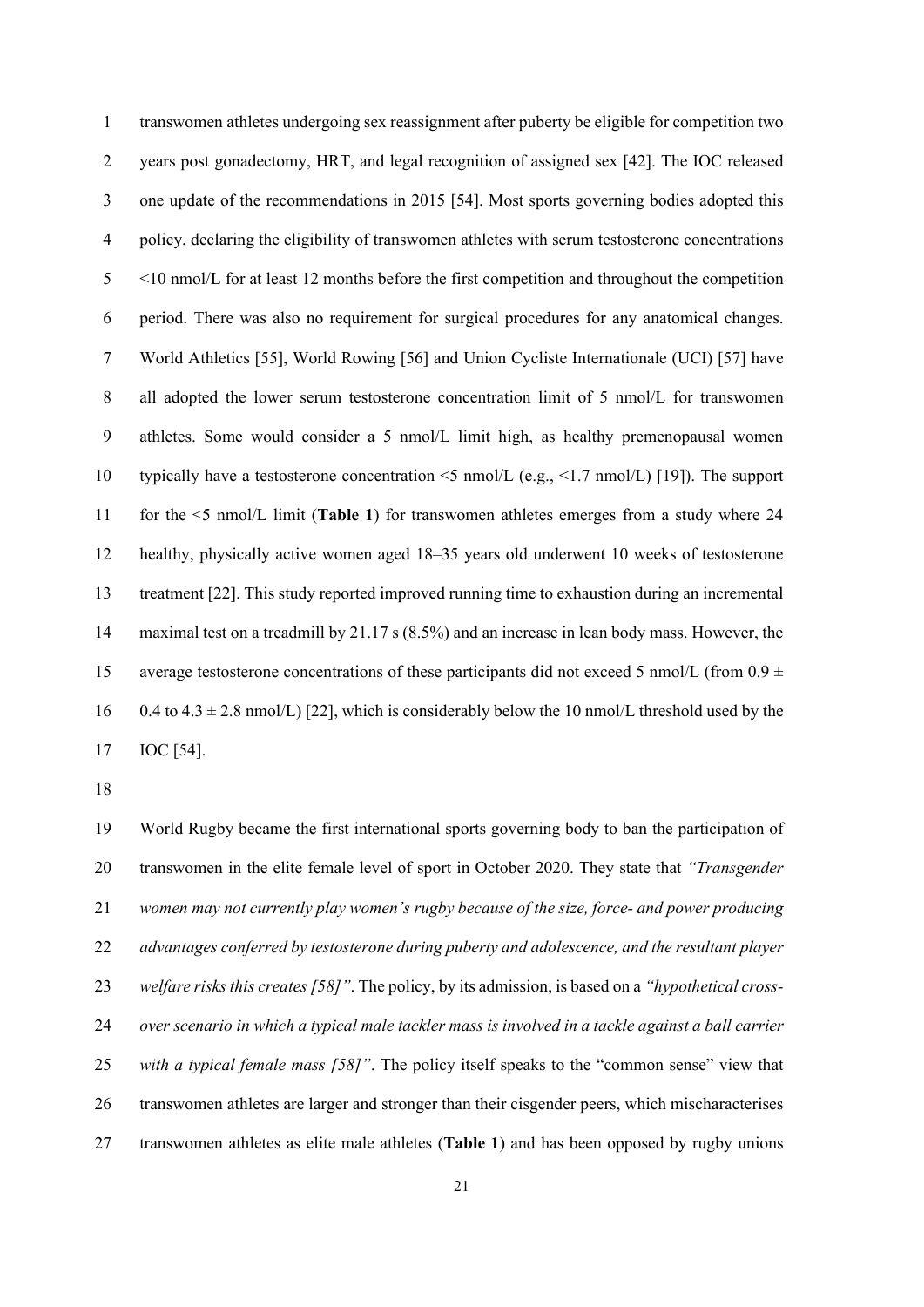such as the USA and Canada. England Rugby will also not implement the policy stating to the media that it "*believes further scientific evidence is required alongside detailed consideration of less restrictive measures in relation to the eligibility of transgender players [59]*". World Rugby's ruling is a prominent polarising example of the need for sports-specific performance data for transwomen athletes.

- 
- 

## <span id="page-21-0"></span>**5. Future Research Considerations**

## **5.1 Testosterone as the Primary Biomarker for Eligibility**

 Despite being imperfect, serum testosterone concentrations are being considered as the primary biomarker to regulate the inclusion of athletes into the female category. At this time, it is the only method based on an objective biomarker supported by most available scientific literature (**[Table 1](#page-7-0)**), while also accomplishing the integration of DSD women athletes and transwomen athletes into the female category of sports. This is consistent with the fundamental principles of the Olympic Charter and is an attempt to be fair to all participants by ensuring an equitable competitive environment. However, many unresolved issues need clarification before unreservedly adopting testosterone concentration, or any biomarkers, to define *"athletic gender"* [3]. Resolving these issues will require the scientific and sports medicine community to employ innovative research ideas (e.g., a combination of cell, animal, and human research paradigms[**[Table 1](#page-7-0)**]) to generate the biological data needed to inform the inclusion or exclusion of transwomen and DSD women athletes in elite female sports.

 Areas of research focus could include better methods for quantifying bioavailable testosterone, also known as free testosterone, as a potentially better alternative to total circulating testosterone as a criterion for participation in the female category of sports. Bioavailable testosterone is the testosterone that is taken up and used by the body's cells and could be measured in conjunction with an allowance for androgen insensitivity [3]. An increase in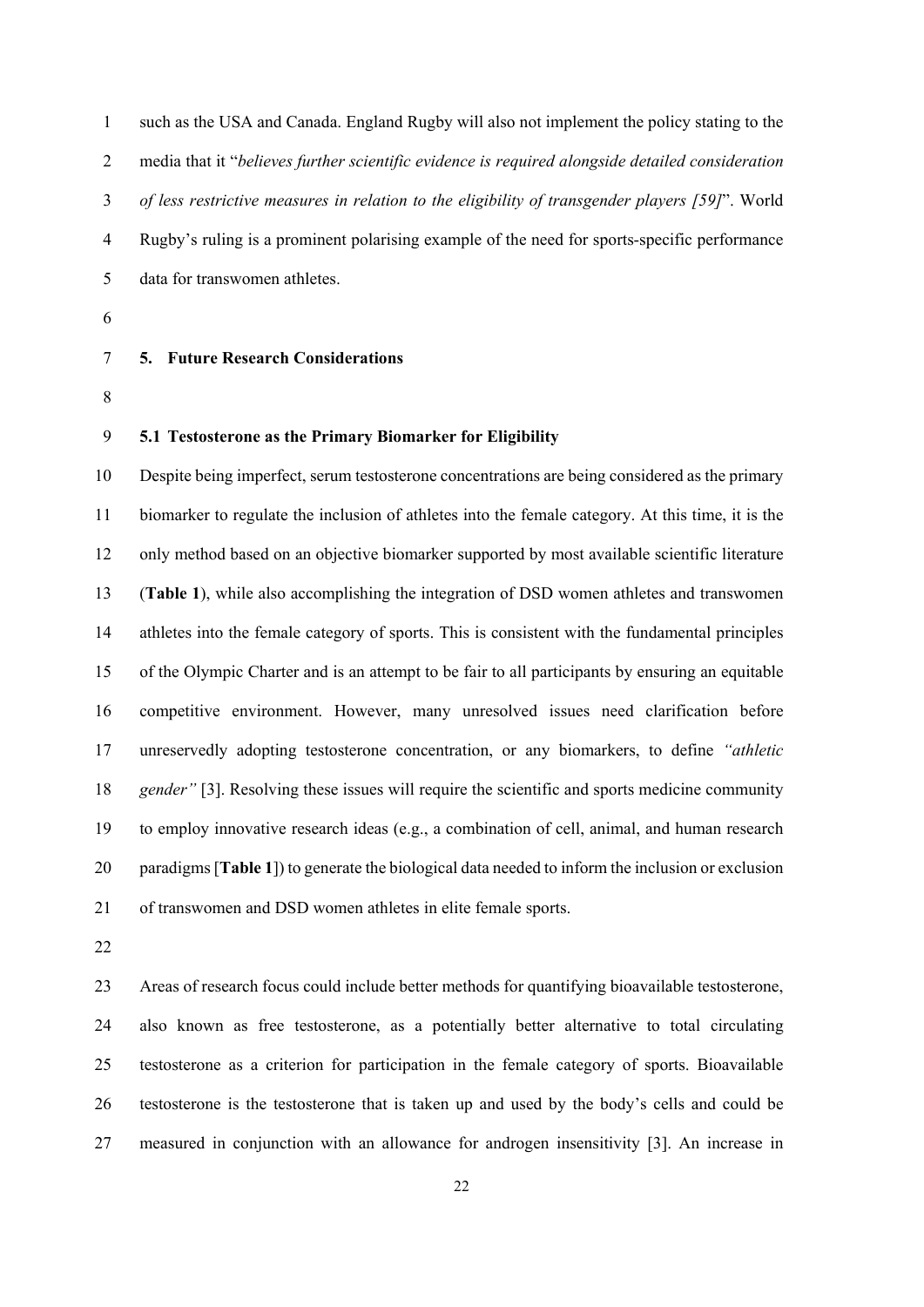bioavailable testosterone over time seems to induce a greater increase in muscle mass and strength [60] although this finding has been recently disputed [61]. In contrast, when bioavailable testosterone was reduced to castrate levels in young men, isometric strength did not increase after resistance exercise training [62]. Assuming these findings are replicated and if extrapolated to elite DSD women athletes and transwomen athletes, they would imply that decreasing bioavailable testosterone concentrations would mitigate to some extent any previous sporting advantage due to the previously high testosterone concentrations. This is a particularly encouraging future avenue of research.

 The role of testosterone in muscle anabolism (i.e., tissue growth, substrate restoration, and recovery) and catabolism (i.e., tissue breakdown and metabolic regulation) is well described [63] and, therefore, could be another avenue of research. The hypothesis is that the low testosterone concentrations induced in transwomen or DSD women will impact negatively on muscle performance and recovery. Therefore, it is essential that researchers replicate or determine the precise time frame, individual variability, and mechanism(s) of this drop off in 16 strength with HRT in trained athletes.

## **5.2 Genetics**

 Another pertinent issue is genetic factors (i.e., sex chromosome composition) in influencing athletic performance. Boys and girls demonstrate differences in a range of physical characteristics, including body composition and skinfold thickness [64], height, and explosive strength, even before puberty [65], suggesting that sex chromosome composition plays a role in determining differences in adult athletic performance. Consistent with this, different populations of muscle cells may express different phenotypes in androgen sensitivity, raising the possibility that the muscle response to training may be different between men and women at the same testosterone concentrations. Animal model studies are a feasible option to examine the influences of sex chromosomes and pubertal hormones. For example, the four core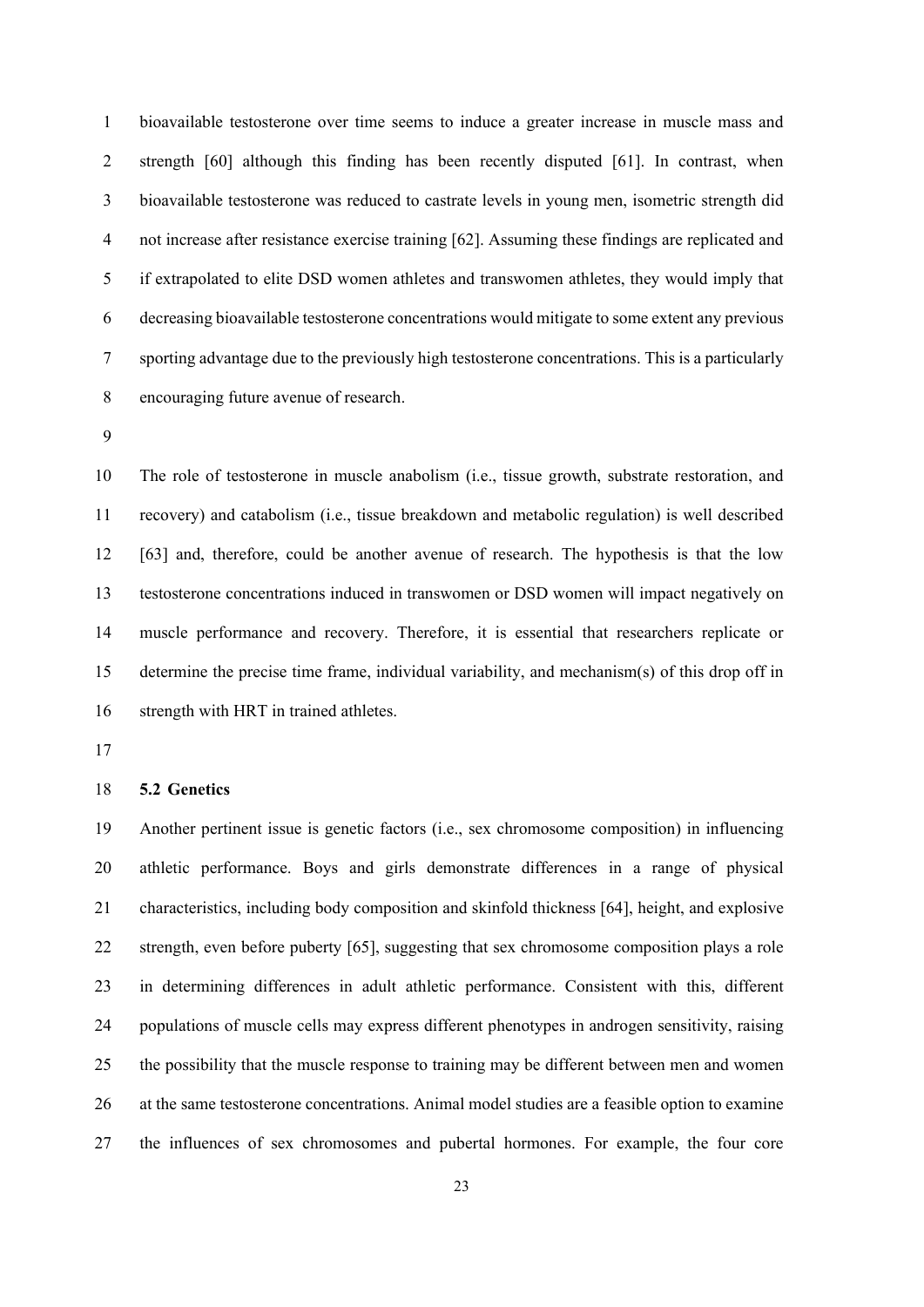genotypes mouse model which incorporates mice with four different combinations of gonads 2 and sex chromosomes [66, 67], has helped identify the influence of sex chromosomes on physical traits, such as obesity and food intake [68, 69]. This model represents an ideal opportunity to study muscle function in the present context as the different combinations of gonads and sex chromosomes will result in different testosterone concentrations. This model may highlight the true effect of testosterone on muscle function.

## **5.3 Androgen Receptor Function**

 Elucidating further androgen receptor function is another relevant future avenue of research. Androgen receptors can be modulated by specific proteins called coregulators [70-72] or mediated via the activation of membrane-bound protein receptors to initiate intracellular signalling pathways [73], which can occur even in the presence of low levels of androgens [74]. Investigations into the non-genomic actions of the androgen receptor have been limited to *in vitro* studies [75, 76] rather than *in vivo* due to the lack of an appropriate animal model that can distinguish between genomic and non-genomic receptor actions [75]. Androgen receptor knockout mice such as DBD-ARKO [40], which has a deletion of the 2nd zinc-finger of the DNA binding domain, has been created for such research purposes. Given the inherent challenges of human studies, investigators need to adopt similar creative approaches if they are to elucidate the role of androgen receptors in elite DSD women and transwomen athletes.

## **5.4 Athlete Health**

 It is important to note that the World Medical Association has urged physicians not to implement the World Athletics policy on classifying women athletes, arguing that the policy is not in line with medical ethics and could be harmful to the athlete [77]. This argument is an outdated approach to protect the privacy of patients. If the athlete is fully informed of the consequences of treatment and not coerced into undergoing treatment, the athlete has free choice to do so (**[Table 1](#page-7-0)**), which is a fundamental human right [32]. However, when the sex of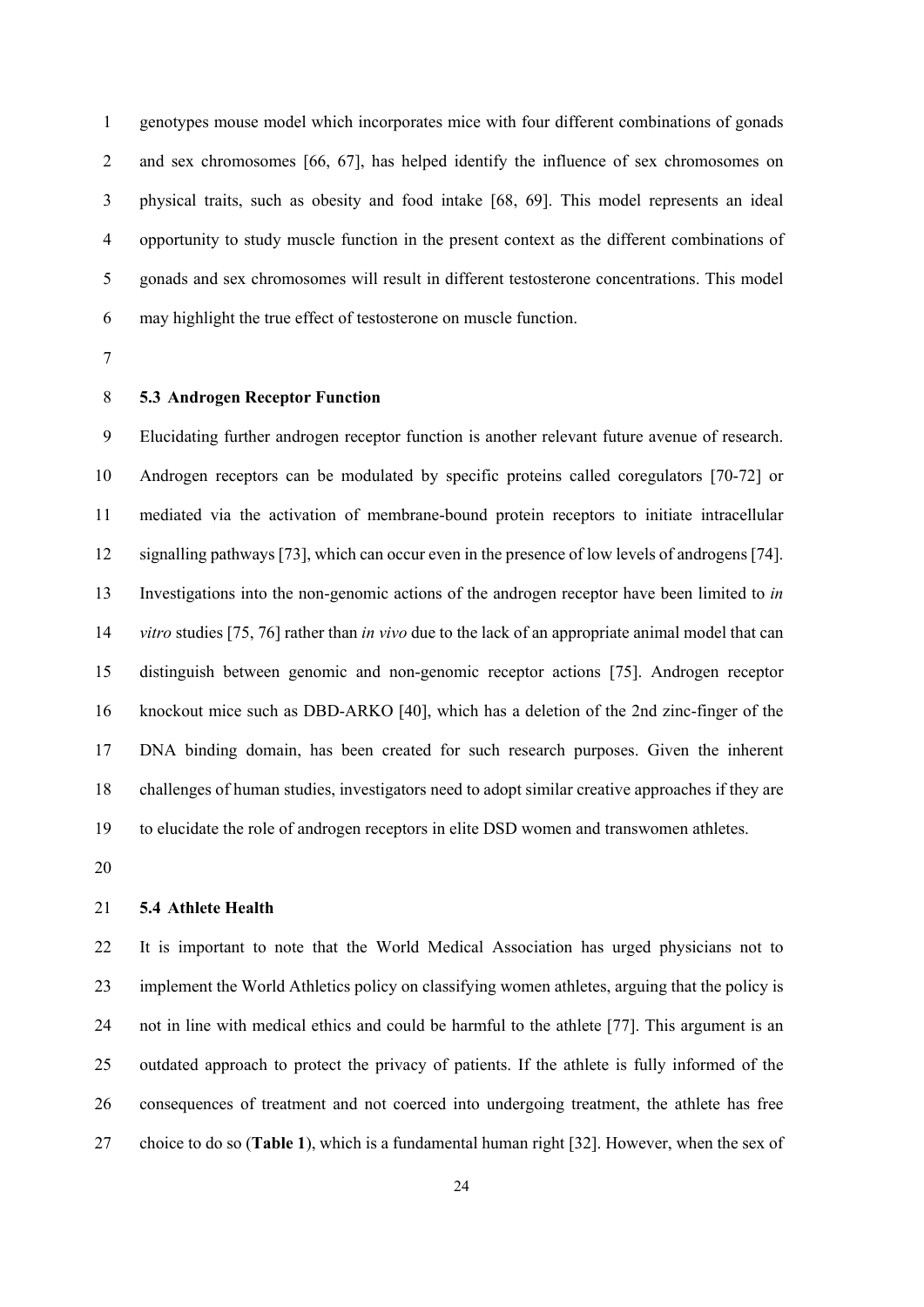an athlete is challenged or uncertain, eligibility would need to be determined for women's events. Such a concept to request eligibility is currently being implemented by World Rowing [56]. The justification is that it is ethical and may be necessary for a medical doctor to assist an athlete in determining their eligibility for a sex restricted event. This requirement is not about treatment and treatment choices, which are always private and not relevant to the sports community. This process is essential to ensure all athletes, including transwomen and DSD women athletes, can compete on an even playing field with cisgender athletes, and currently, as the best proxy, transgender athletes have to demonstrate testosterone concentrations in a similar range to those athletes they wish to compete against. The eligibility of DSD women athletes must follow the same principles based on testosterone concentrations, but also needs to consider testosterone receptor function.

 The health of athletes should be the number one priority of any sport, and it is clear that World Rugby's new transwomen exclusion policy [58] has the health of athletes at the heart of its policy. However, such exclusion policies should be based on generally accepted scientific consensus, including results from studies conducted in transwomen athletes. The authors of the World Rugby guidelines may be correct in their assumptions using hypothetical modelling of elite male versus elite female athletes [58], however, until relevant transwomen athletic performance data becomes available, there is just as much circumstantial evidence to support this policy by World Rugby than there is to oppose it. For example, a study of young untrained women with polycystic ovary syndrome found greater muscle mass did not equate to greater peak muscle force [78]. There is an urgent need, therefore, for well-designed longitudinal studies throughout a transwomen's transition that assesses at regular intervals the main indices of performance relevant to all sports. Such data will prove invaluable to directly evaluate the true safety risks inherent from transwomen playing in the elite female category of sport.

#### <span id="page-24-0"></span>**5.5 Muscle Memory**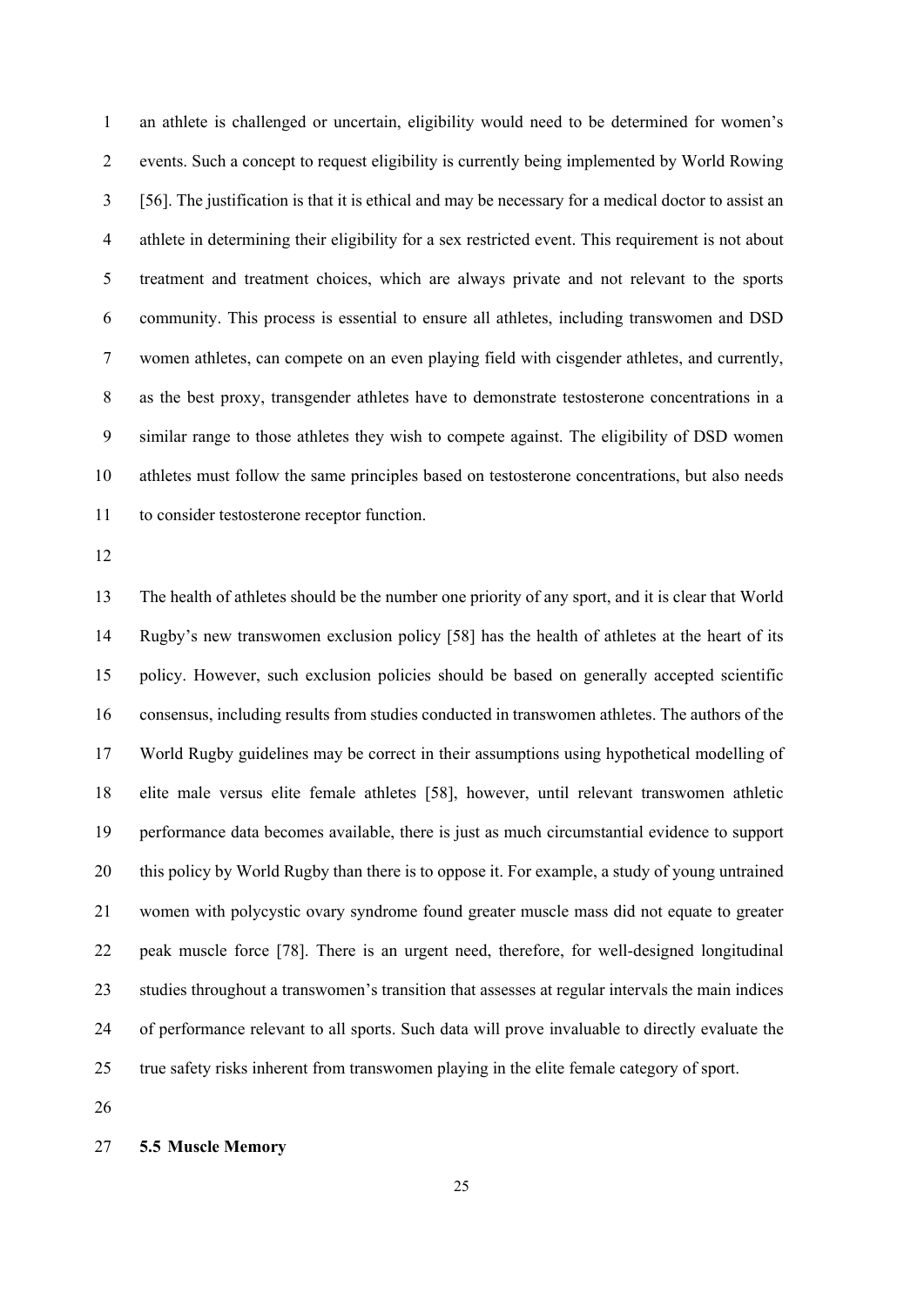Muscle memory refers to the persistence of cellular phenotype related to previous testosterone exposure [79]. Research shows that in addition to hormone concentrations, the number of myonuclei can affect skeletal muscle training [79, 80]. Indeed, muscle cells have multiple nuclei and their number increases with muscle hypertrophy [81, 82]. In female mice, short-term treatment with testosterone increased both muscle fibre cross-sectional area (CSA) and myonuclei number [79]. After cessation of exposure, muscle fibre CSA reverted to that of the control arm, but the number of myonuclei remained 42% higher than controls for at least three months. These resident myonuclei facilitated enhanced muscle hypertrophy during 6-days resistance training overload (31% increase in the fibre CSA vs. 6% in controls); this increase remained 20% higher compared with controls after 14-days overload [79]. The number of myonuclei not only reflects the current size of the fibre, but also the history of the fibre. Current data might fit a *"peak pegging"* hypothesis, where the number of myonuclei found in the fibre represents the largest size the fibre has achieved, and new myonuclei are only added if the fibre grows beyond that size. However, this *"peak pegging"* hypothesis found in female mice does not transfer in young healthy, physically active women. Horwath *et al,.* showed no change in the myonuclei content following a 10-week testosterone administration of 10 mg daily protocol [83] coupled with an interesting finding of a 31% increase in satellite cells associated with type II fibres in the testosterone group. Satellite cells exit quiescence by extrinsic mechanical stretch to the fibre, generating differentiated cells and self-renewing stem cells by asymmetric division [84], meaning that the myofibres could feasibly repair quicker with exogenous testosterone administration.

 Testosterone has been shown to increase the myonuclear number in men in a dose-dependent manner alongside muscle fibre CSA being well correlated with the myonuclear number [82, 81]. Nevertheless, further data is needed to confirm the extent to which myonuclei are retained through time after human muscle fibres have been exposed to a high testosterone environment. If high numbers of myonuclei are confirmed to be retained in transwomen or DSD women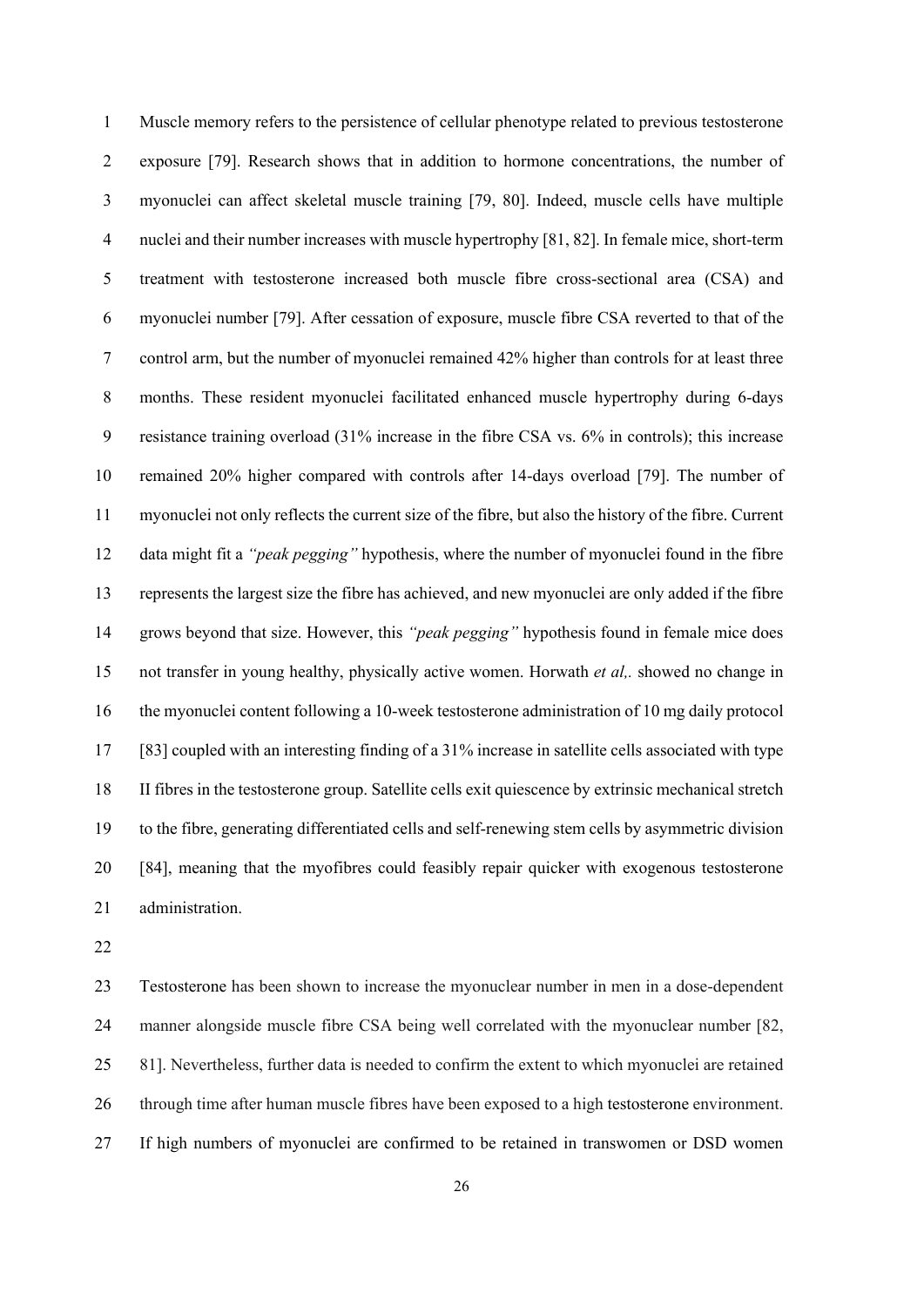athletes, these results could imply that an advantage of previously high testosterone concentrations remains even after testosterone suppression. The relevant question would remain whether this potential effect is relevant to regulations that seek to prohibit individuals who have this potential advantage from competition.

- 
- 

## **5.6 Previous Failings Present Opportunity**

 Finally, it is important to stress that the current physiological data are insufficient to adequately inform policy and result from both a distinct lack of research funding and a limited number of elite athletes available to participate in this research area. For eligibility to be determined in the fairest manner possible, more funding and subsequent research are required to allow specialists in biological sciences and sports medicine to conduct experiments, to determine the best solutions for integrating DSD women and transwomen athletes into the elite level of female sport.

# **6. FIMS Consensus Statements for the Integration of DSD Women and Transwomen**

## **Athletes into Elite Female Sport**

 Although serum testosterone concentrations constitute an indicator of androgen production and availability, a reliable biological index of androgen action is still lacking. Promising new developments in sport and exercise science are destined to contribute to the fair inclusion of DSD women and transwomen athletes. A well-coordinated multidisciplinary international research approach should include well-designed, controlled studies on the effect of testosterone on training and sports performance. Providing scientific evidence to use a system of biology multi-omics adequately and ethically (i.e., genomics, transcriptomics, metabolomics, and proteomics) to generate the necessary data and downstream biomarkers will be needed to address all open issues. There must be a transparent roadmap for the scientific community to focus on the best possible outcome of such new research. The authors, therefore, propose the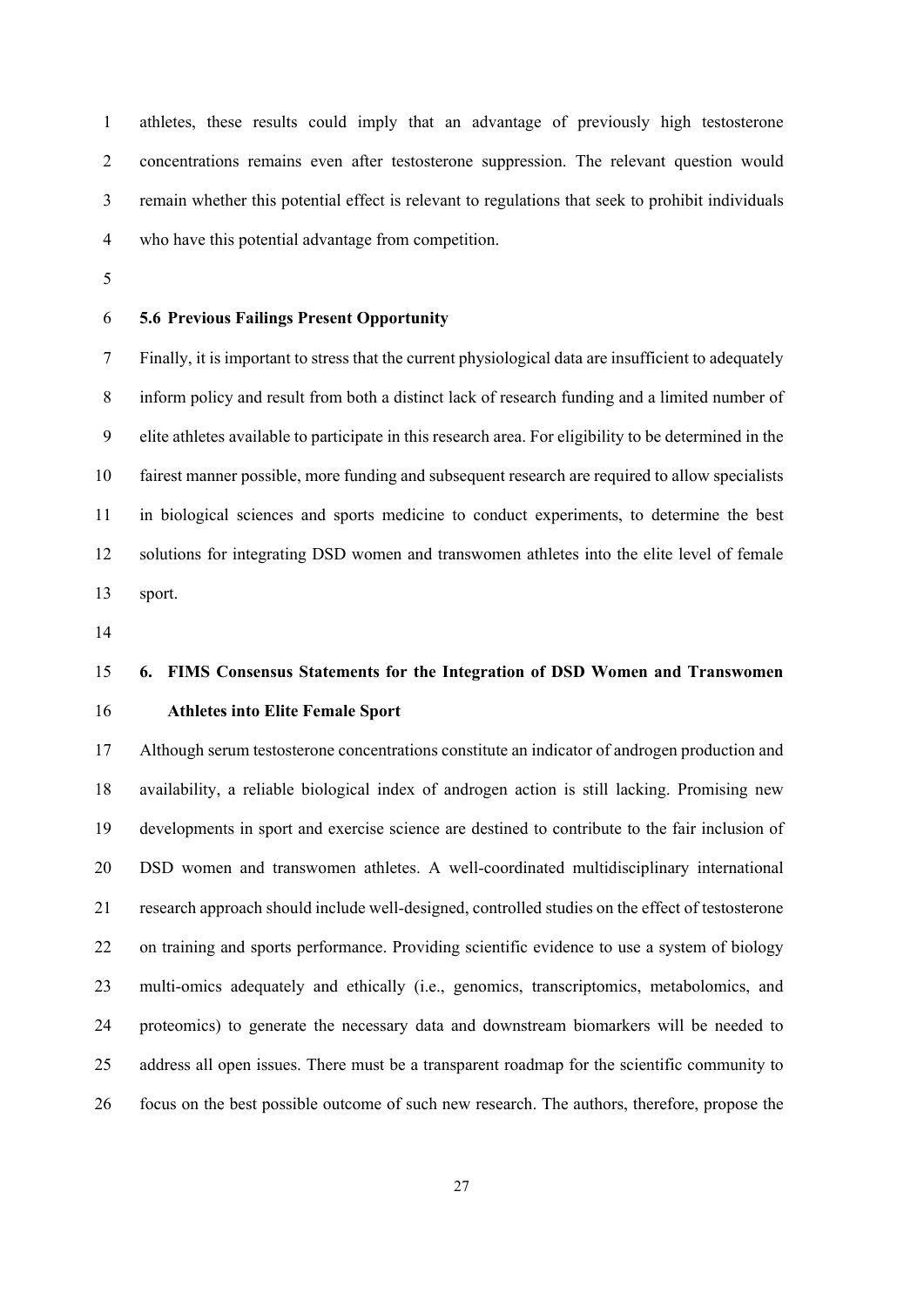following FIMS consensus statements and roadmap to facilitate the integration of DSD women and transwomen athletes in elite female sport:

 • The inclusion of a third category in elite sport is not currently plausible, as the numbers of elite DSD women and transwomen athletes are relatively small.

 • The prevalence of transwomen athletes in elite competition is likely to increase in the future, due to the increased visibility of transgender individuals in society [85, 86], which in turn may drive more people to consider expressing their chosen gender identity [87]. Research into transwomen sporting performance is highly relevant for leading scientists, leading clinicians, sport's governing bodies, the World Anti-Doping Agency and is already 12 a priority for the IOC [88].

14 • Transwomen have the right to compete in sports. However, cisgender women have the right to compete in a protected category.

17 • Any inclusion or exclusion policies on DSD women and/or transwomen athletes should be free of any social and/or religious prejudice, bias, or discrimination and should be based solely on the governance of fair competition.

 • As each sport can vary greatly in terms of physiological demands, we support the view held also by others [43] stating that individual sport's governing bodies should develop their own individual policies based on broader guidelines developed on the best available scientific evidence, determined experimentally from a variety of sources with a particular preference on studies on transwomen and DSD women athletes.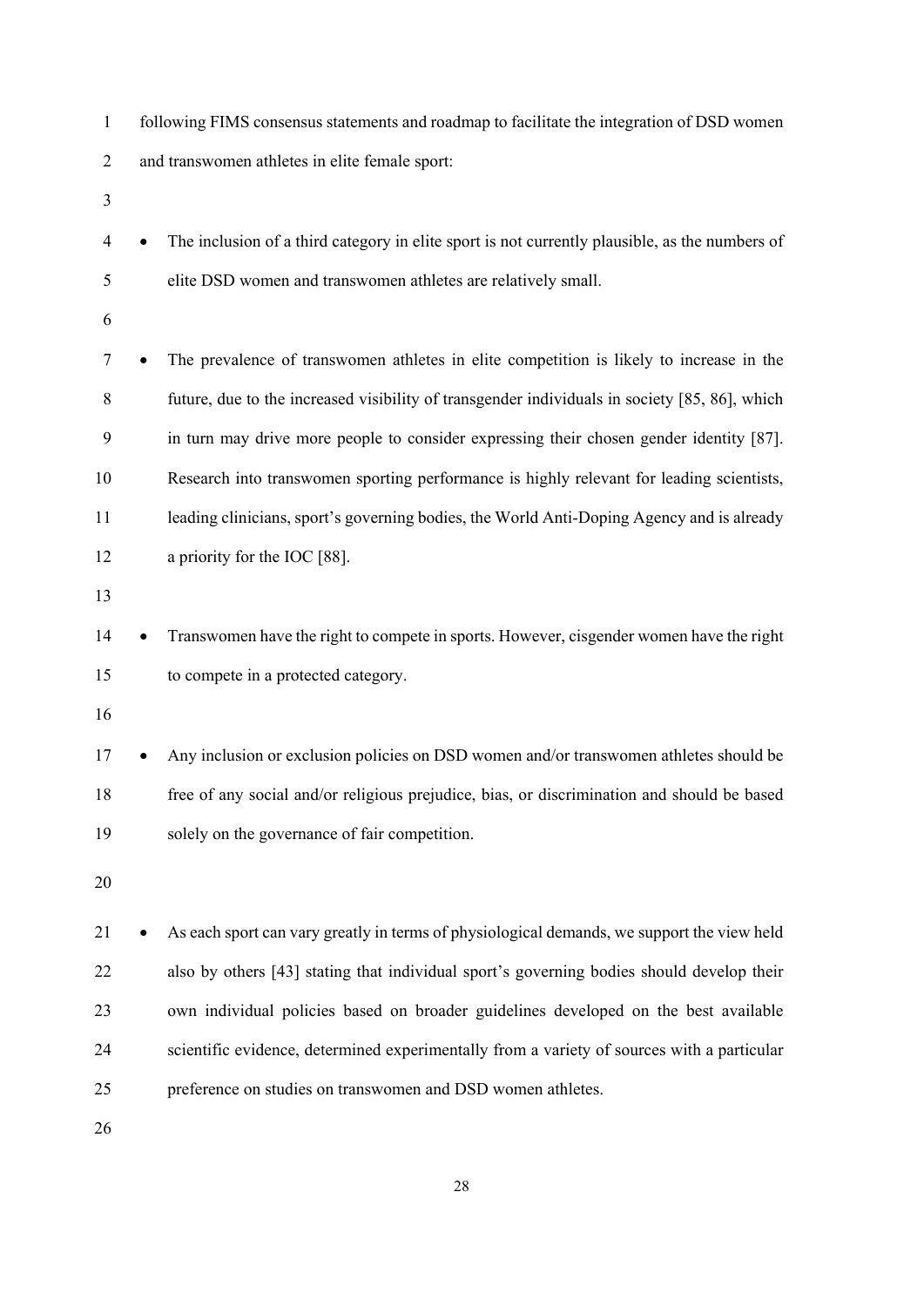| $\mathbf{1}$   | With data showing reductions in haemoglobin following testosterone suppression [45], data      |
|----------------|------------------------------------------------------------------------------------------------|
| $\overline{2}$ | on DSD women and transwomen athletes cardiovascular performance, such as maximal               |
| 3              | oxygen uptake, should be a priority for researchers due to the importance of the               |
| 4              | cardiovascular system to numerous sports performance.                                          |
| 5              |                                                                                                |
| 6              | The use of serum testosterone concentrations as the primary biomarker to regulate the          |
| 7              | inclusion of athletes into male and female categories is currently the most justified solution |
| 8              | as it is supported by the available scientific literature (Table 1) and should be implemented  |
| 9              | at the elite level, where there is an emphasis on performance enhancement.                     |
| 10             |                                                                                                |
| 11             | DSD women or transwomen athletes should be fully informed by medical personnel of the          |
| 12             | risks and consequences of testosterone suppression treatment and must never be coerced or      |
| 13             | forced into testosterone suppression. The athletes must be free to make the decision that is   |
| 14             | best for them (Table 1).                                                                       |
| 15             |                                                                                                |
| 16             | No sport's governing body should provide recommendations on treatment; this should be          |
| 17             | done by medical personnel (Table 1).                                                           |
| 18             |                                                                                                |
| 19             | If DSD women and transwomen athletes choose not to have suppressed testosterone, as it         |
| 20             | is their right, they cannot compete in the restricted female category with high testosterone   |
| 21             | concentrations above the policy threshold. Instead, they should be offered the chance to       |
| 22             | compete in the male category.                                                                  |
| 23             |                                                                                                |
| 24             | A testosterone concentration threshold of 5 nmol/L in DSD women and transwomen                 |
| 25             | athletes should be used as a global recommendation for sport's governing bodies at this        |
| 26             | present time and may be modified as new evidence arises for an event or sport-specific         |
| 27             | concentrations (Table 1).                                                                      |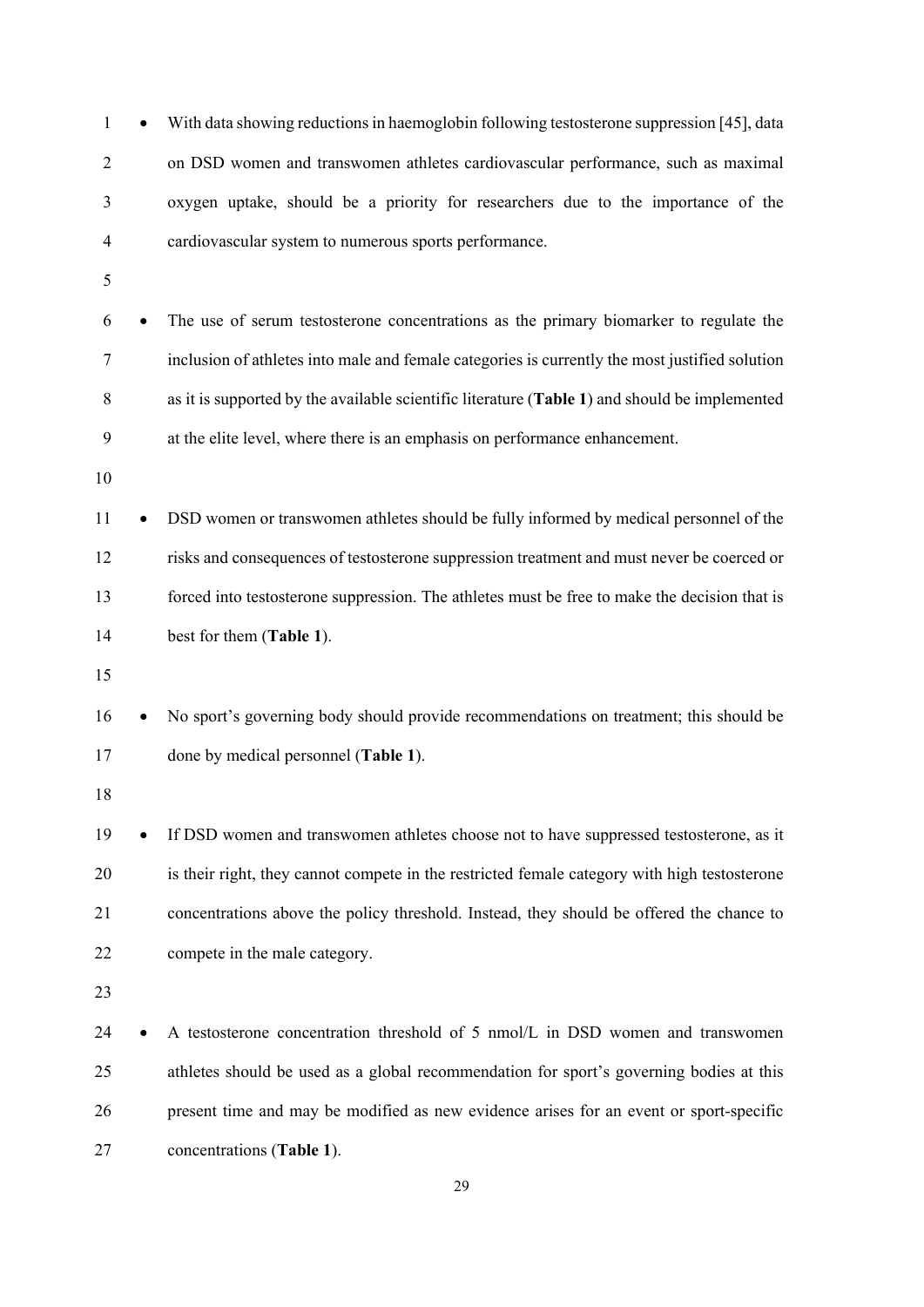• The statement on the testosterone concentration threshold for transwomen and DSD women athletes was the only point of contention for the FIMS Panel. All 70 authors voted, of which 87% were in favour of the 5 nmol/L threshold, 2% of authors in favour of a threshold of 8 nmol/L, 2% were in favour of a threshold around the upper testosterone concentration of normal healthy females of 0.2 - 1.7 nmol/L [89], and 8% of authors were in favour of no change to the limit until further evidence was acquired. This large but not unanimous majority consensus highlights the area most in need of research i.e., altered bioavailability of testosterone and performance indices in DSD women and transwomen athletes. • New innovative avenues must be explored to guide improved, up to date policy (**[Table 1](#page-7-0)**), for example, quantifying bioactive testosterone and individual sensitivity to testosterone,

 the role of sex chromosomes on athletic performance, the role of androgen receptors, and the extent to which muscle memory is retained after high testosterone exposure. In addition, the identification of other biomarkers (e.g., metabolomics, proteomics) is needed that may better differentiate individual sensitivity to testosterone. Liquid chromatography-mass spectrometry is well accepted as the preferred technique for the analysis of testosterone [90, 91].

 • The best available scientific methods, such as well-designed, controlled studies must be conducted to acquire new scientific evidence on sporting performance measures to derive policies on DSD women and/or transwomen sporting participation. This should be on a sport-by-sport basis when the evidence arises, rather than the universal approach to sports regulations at present due to the lack of individual sports data.

## **7. Dissenting Opinions During Consensus Discussions**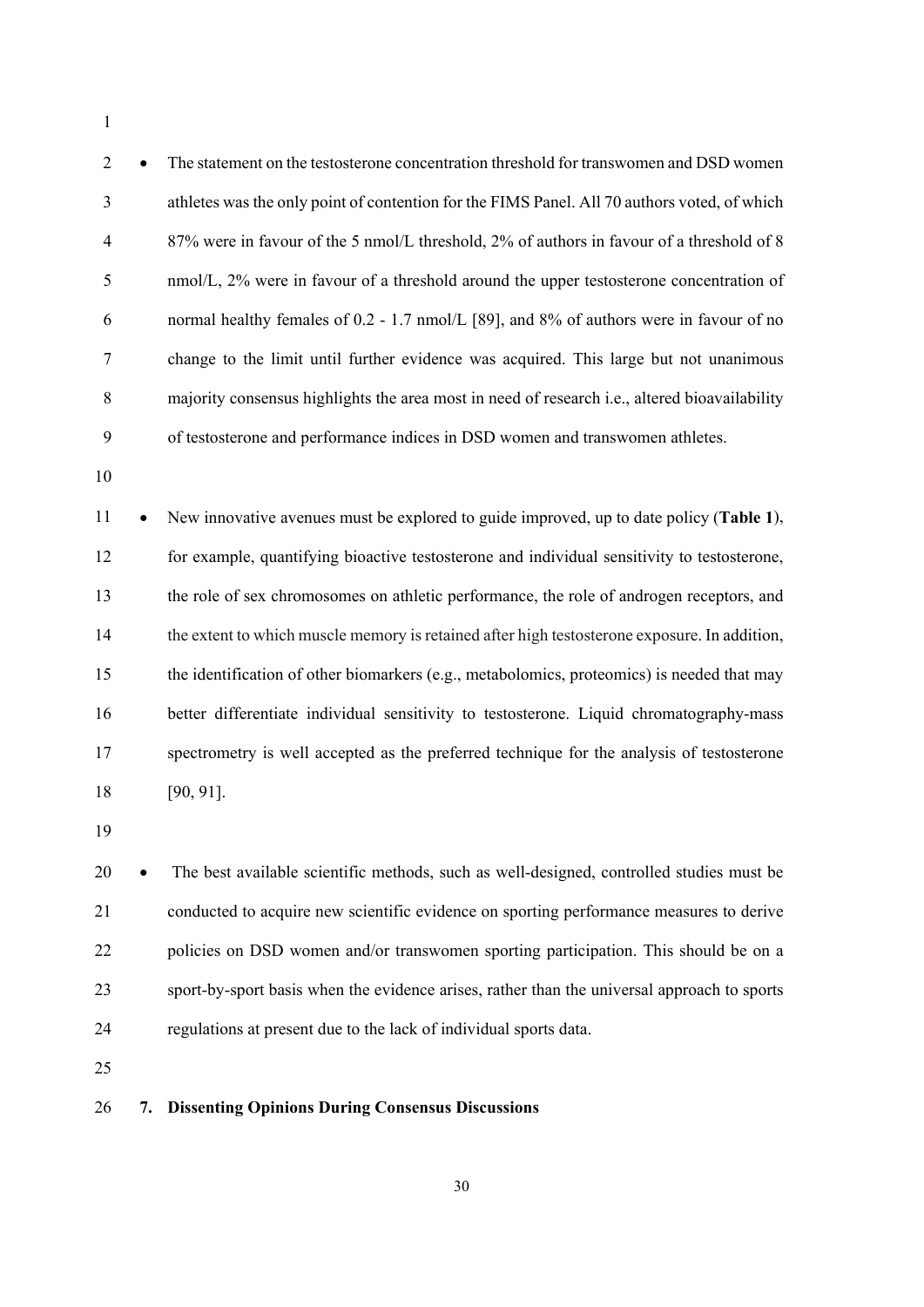During the consensus discussions, there was a constructive debate on the testosterone limit in 2 the elite category of female sports. One author agreed that the concentration of 5 nmol/L was a median value between the upper and lower ranges of female and male testosterone. However, the 5 nmol/L adopted by World Athletics is based on the inference that there is a relationship between performance and testosterone concentrations and is meant to represent the value above which a performance advantage is no longer within the bounds of healthy cisgender females. This assumption is likely false due to the multifactorial nature of different sports. Although there is evidence to suggest that performance of female athletes with high testosterone levels may be enhanced, it is still a contentious issue that requires research before and after testosterone suppression to identify where the testosterone threshold should be set for such athletes and the limit may have to follow a sport-by-sport evidenced basis instead of a holistic approach.

 The authors also discussed the issue of athletes' health, which is timely given the announcement of World Rugby's transgender guideline which excludes transwomen players to safeguard cisgender female players at the international level. One author opposed the "one size does not fit all" notion of World Rugby's policy due to its assumption that all transwomen are larger in stature and heavier than their cisgender counterparts. This assumption is due to studies like Roberts *et al,.* showing that transwomen are heavier when presented as a pre-treatment average [53]. However, some cisgender women athletes are taller than transwomen or have greater muscle mass than transwomen and anthropometric variation is a part of sport. If the modelling scenario in World Rugby's policy of a *"typical male tackler mass"* involved in a rugby tackle with a *"typical female tackler mass [58]"* is confirmed, an exclusion policy could be implemented on an individual basis and resolving all the practical challenges that this would entail. Safety in sport is of great importance and exclusion based on safety is a justifiable cause but exclusion needs to be evidenced-based and some consideration of transwomen athletic performance metrics.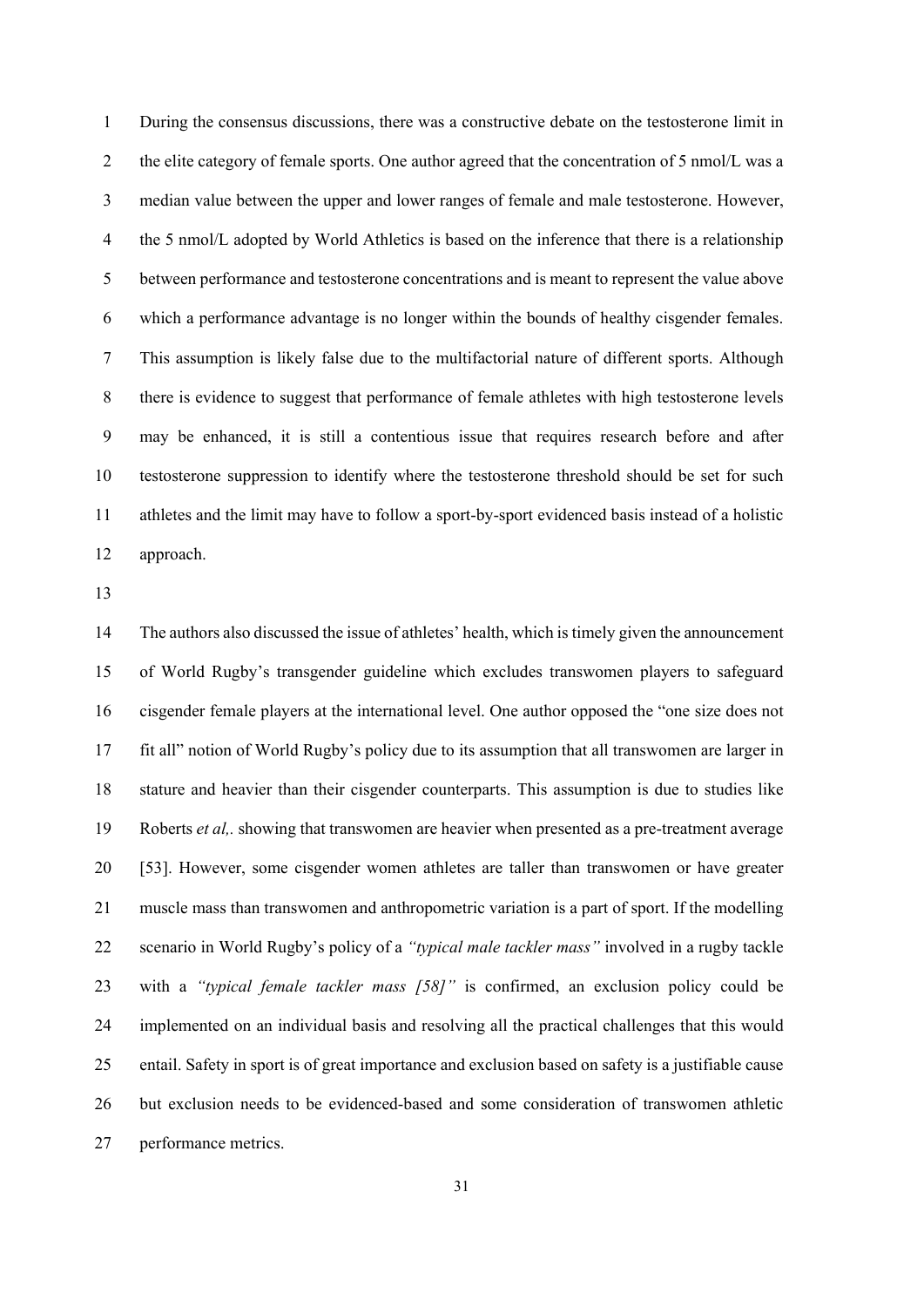Another author strongly affirmed that all cut-offs for hormones that are out of normal ranges for age and/or gender are pathological, not physiological, and are associated with different side effects, some of them increasing health risks and some potentially useful at different levels for physiological performance. The author stated, *"that as sports physicians we have to decide if firstly, we protect athlete's health issues or social issues"* and that sports physicians should mimic society's physicians and be *"a cornerstone for athletes health".*

#### **8. Conclusions**

 Ultimately, even the most evidence-based policies will not eliminate differences in sporting performance between athletes in the elite category of female sports. However, any advantage, held by a person belonging to an athlete in this category could be considered part of the athlete's unique individuality. Whatever the solution, there is an urgent need for a well-coordinated multidisciplinary international research program, backed by appropriate research grant funding and athlete participation, to generate the evidence to inform future objective policy decisions. Such decisions should be based on the best available scientific evidence from the best available 17 scientific practice and the decisions made will also require a firm political resolve to fairly integrate transwomen and DSD women athletes into the elite female sport.

## **Acknowledgements**

 Yannis Pitsiladis was responsible for the manuscript conception. The first draft of the manuscript was written by BH and YP and all authors commented on subsequent versions of the manuscript. All authors read and approved the final manuscript.

**Funding:** This manuscript was not funded.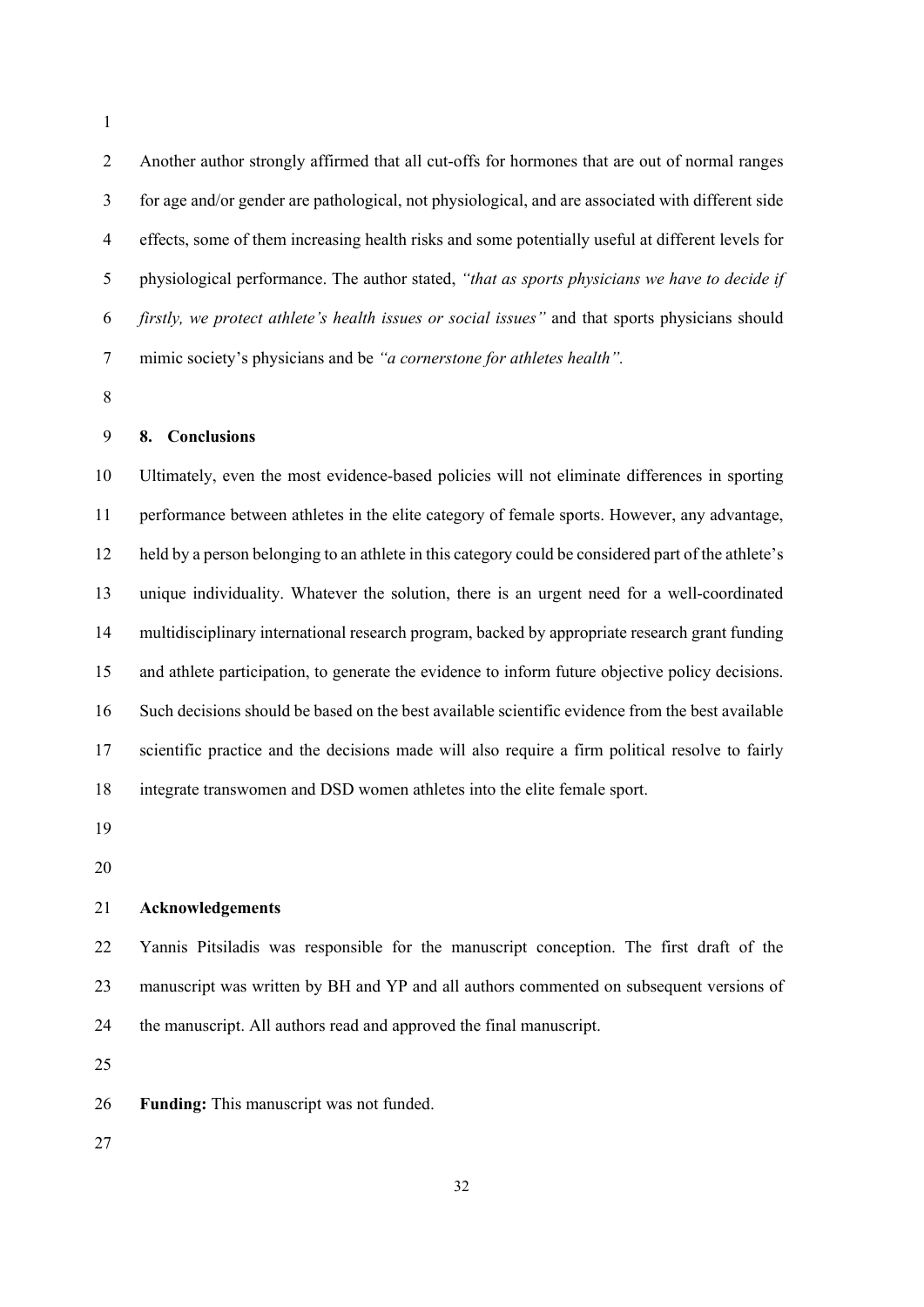**Ethics approval:** No ethics approval was required for this manuscript.

#### **Conflicts of Interest**

4 Blair Hamilton, Gicard Lima, James Barrett, Leighton Seal, Alexander Kolliari- Turner, Guan Wang, Antonia Karanikolou, Xavier Bigard, Herbert Lollgen, Petra Zupet, Anca Ionescu, Andre Debruyne, Nigel Jones, Karin Vonbank, Federica Fagnani, Chiara Fossati, Maurizio Casasco, Demitri Constantinou, Bernd Wolfarth, David Niederseer, Andrew Bosch, Borja Muniz, Jose Casajus, Christian Schneider, Sigmund Loland, Michele Verroken, Pedro Manonelles Marqueta, Francisco Arroyo, André Pedrinelli, Kostas Natsis, Evert Verhagen, William Roberts, José Kawazoe Lazzoli, Rogerio Friedman, Ali Erdoğan, Ana Cintron, Patrick Yung, Christa Janse van Rensburg, Dimakatso Ramagole, Sandra Rozenstoka, Felix Drummond, Theodora Papadopoulou, Paulette Kumi, Richard Twycross-Lewis, Joanna Harper, Vasileios Skiadas, Jonathan Shurlock, Kumpei Tanisawa, Jane Seto, Kathryn North, Siddhartha Angadi, Maria Patino, Mats Borjesson, Luigi Di Luigi, Michiko Dohi, Jeroen Swart, James Bilzon, Victoriya Badtieva, Irina Zelenkova, Juergen Steinacker, Norbert Bachl, Fabio Pigozzi, Michael Geistlinger, Dimitrios Goulis, Fergus Guppy, Nick Webborn, Bulent Yildiz, Mike Miller, Patrick Singleton and Yannis Pitsiladis declare that they have no conflicts of interest relevant to the content of this review. 

- 
- 
- 

**References**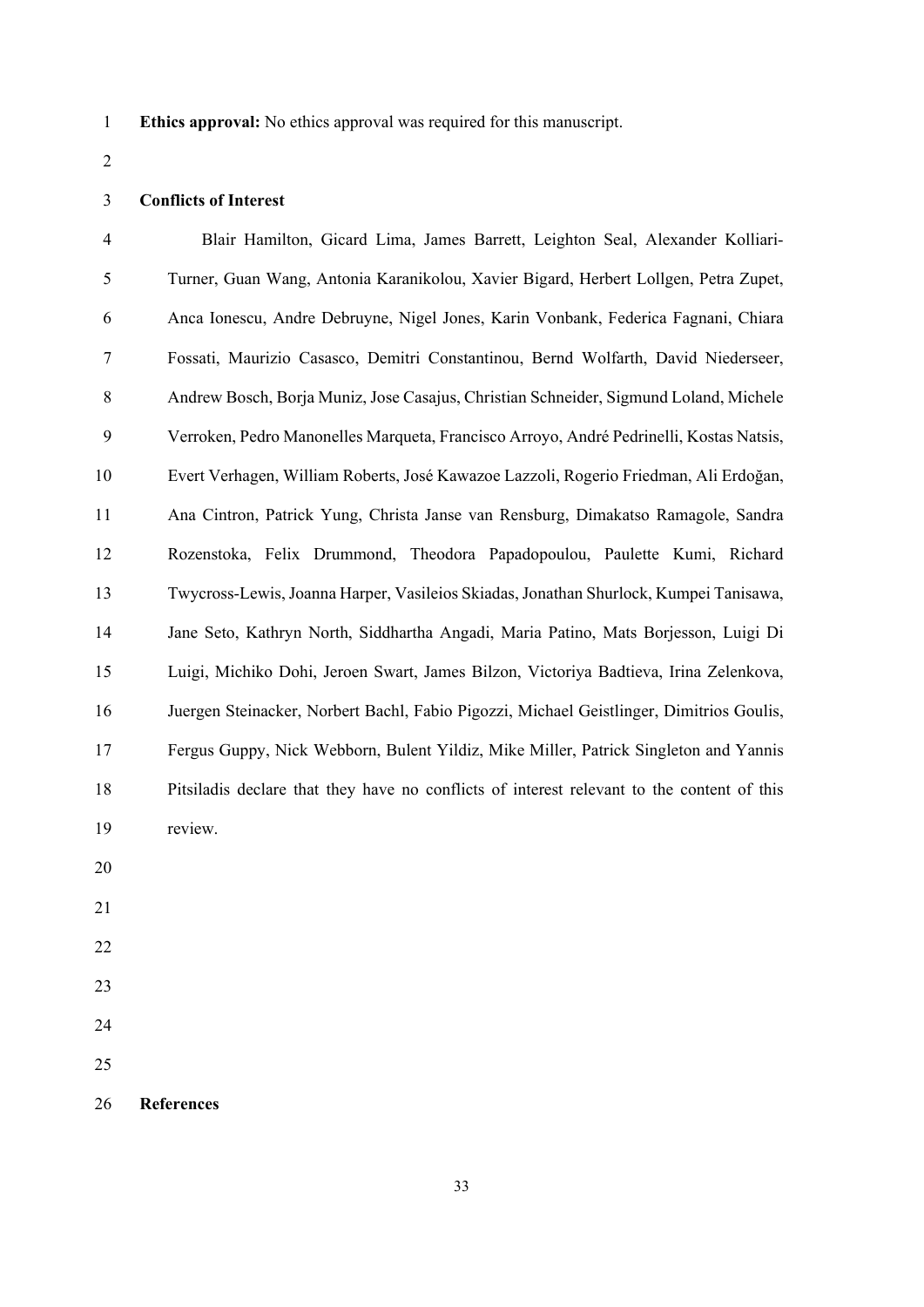- 1. Archives TN. Equality Act 2010[. http://www.legislation.gov.uk/ukpga/2010/15/section/195.](http://www.legislation.gov.uk/ukpga/2010/15/section/195)
- Accessed March 4th 2020.
- 2. Sánchez FJ, Martínez-Patiño MJ, Vilain E. The new policy on hyperandrogenism in elite female athletes is not about "sex testing". J Sex Res. 2013;50(2):112-5.
- 3. Harper J, Martinez-Patino M-J, Pigozzi F, Pitsiladis Y. Implications of a third gender for elite sports. Curr Sports Med Rep. 2018;17(2):42-4.
- 4. Harper J, Lima G, Kolliari-Turner A, Malinsky FR, Wang G, Martinez-Patino MJ et al., The
- fluidity of gender and implications for the biology of inclusion for transgender and intersex
- athletes. Curr Sports Med Rep. 2018;17(12):467-72. doi:10.1249/JSR.0000000000000543.
- 5. Sudai M. The testosterone rule—constructing fairness in professional sport. J Law Biosci. 2017;4(1):181-93.
- 6. Jones BA, Arcelus J, Bouman WP, Haycraft E. Sport and transgender people: a systematic
- review of the literature relating to sport participation and competitive sport policies. Sports
- Med. 2017;47(4):701-16.
- 7. Committee IO. Olympic Charter. 2020. www.olympic.org/documents/olympic-charter. Accessed June 15th 2020.
- 8. Walker PL, Cook DC. Brief communication: Gender and sex: Vive la difference. Am J Phys
- Anthropol. 1998;106(2):255-9.
- 9. Vilain E, Betancurt JO, Bueno-Guerra N, Martinez-Patiño MJ. Transgender athletes in elite
- sport competitions. Transgender Athletes in Competitive Sport. 2017.
- 10. Reisner SL, Hughto JM. Comparing the health of non-binary and binary transgender adults 22 in a statewide non-probability sample. PLoS one. 2019;14(8):e0221583.
- 11. NHS. Differences in sex development. 2019. [https://www.nhs.uk/conditions/differences-](https://www.nhs.uk/conditions/differences-in-sex-development/)[in-sex-development/.](https://www.nhs.uk/conditions/differences-in-sex-development/) Accessed September 15th 2020.
- 12. Jung EJ, Im DH, Park YH, Byun JM, Kim YN, Jeong DH et al., Female with 46, XY
- karyotype. Obstet Gynecol Sci. 2017;60(4):378-82.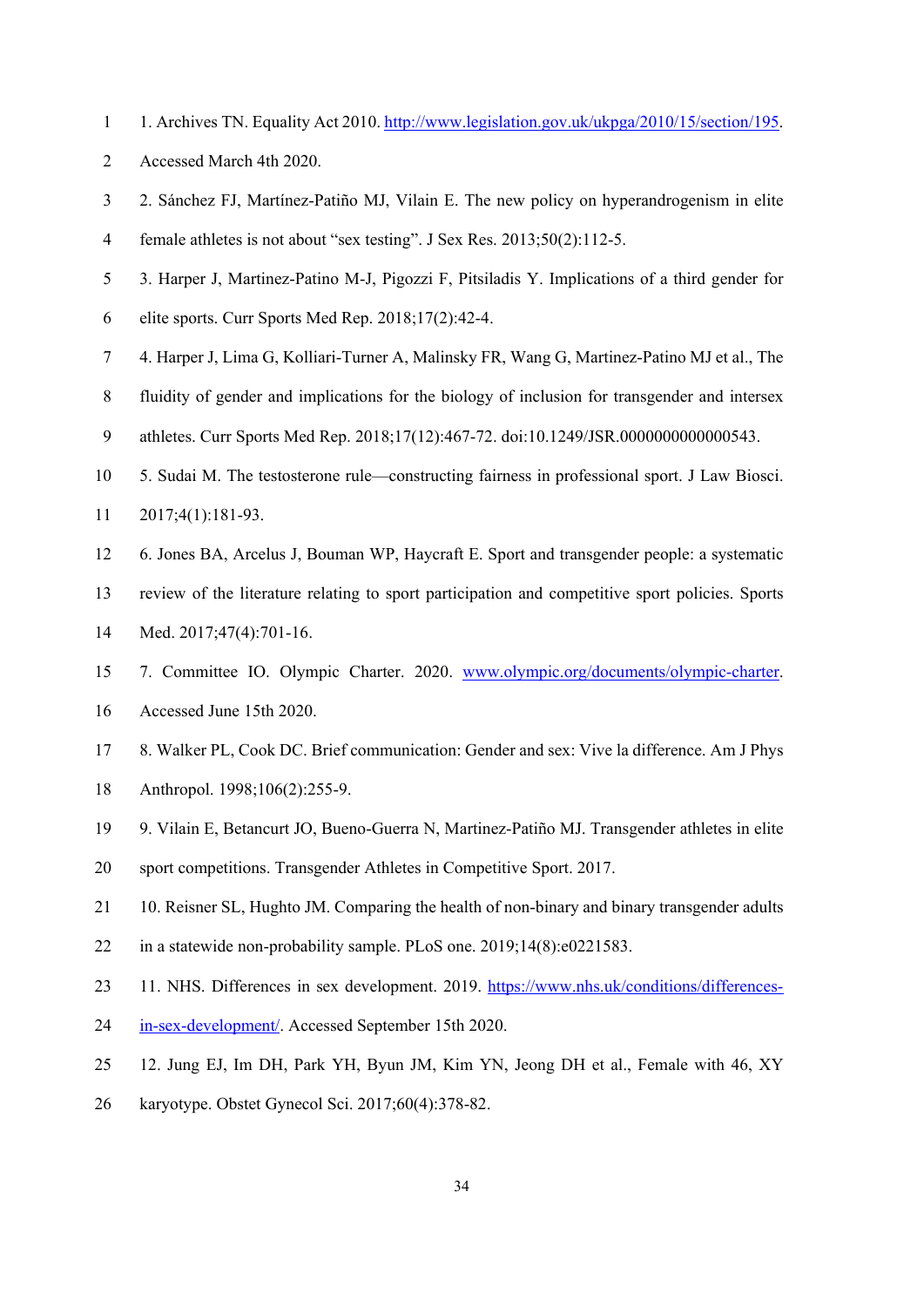|  |  |  |  |  | 13. Court GFC. Act on amending the act on the civil status of persons (Personenstandsgesetz). |  |
|--|--|--|--|--|-----------------------------------------------------------------------------------------------|--|
|  |  |  |  |  |                                                                                               |  |

- In: Article 4 of the Act of 18.12.2018. 2018. [http://www.gesetze-im-](http://www.gesetze-im-internet.de/englisch_gg/englisch_gg.pdf)[internet.de/englisch\\_gg/englisch\\_gg.pdf.](http://www.gesetze-im-internet.de/englisch_gg/englisch_gg.pdf) BGBl. 2018 IS. 2369.
- 14. Court TFC. Order of the First Senate of 10th October. 2017. [http://www.bverfg.de/e/rs20171010\\_1bvr201916en.html.](http://www.bverfg.de/e/rs20171010_1bvr201916en.html) Accessed June 25th 2020.
- 15. Sport CoAf. CAS 2014/A/3759 Dutee Chand v. Athletics Federation of India (AFI) & The
- International Association of Athletics Federations (IAAF). 2014.
- 8 https://www.doping.nl/media/kb/3317/CAS%202014 A 3759%20Dutee%20Chand%20vs.%
- [20AFI%20%26%20IAAF%20%28S%29.pdf.](https://www.doping.nl/media/kb/3317/CAS%202014_A_3759%20Dutee%20Chand%20vs.%20AFI%20%26%20IAAF%20%28S%29.pdf) Accessed February 26th 2020.
- 16. Sport CoAf. CAS 2018/0/5794 Mokgadi Caster Semenya v. International Association of
- Athletics Federations and CAS 2018/0/5798 Athletics South Africa v. International Association
- of Athletics Federations. 2018. [https://www.tas-cas.org/fileadmin/user\\_upload/CAS\\_Award\\_-](https://www.tas-cas.org/fileadmin/user_upload/CAS_Award_-_redacted_-_Semenya_ASA_IAAF.pdf)
- 13 redacted Semenya ASA IAAF.pdf. Accessed February 26th 2020.
- 17. Council UNHR. Promotion of the cultural rights of everyone and respect for cultural
- 15 diversity. 2019. [https://documents-dds-](https://documents-dds-ny.un.org/doc/UNDOC/GEN/G19/098/67/PDF/G1909867.pdf?OpenElement)
- [ny.un.org/doc/UNDOC/GEN/G19/098/67/PDF/G1909867.pdf?OpenElement.](https://documents-dds-ny.un.org/doc/UNDOC/GEN/G19/098/67/PDF/G1909867.pdf?OpenElement) Accessed April
- 19th 2020.
- 18. Ellaithi M, Kamel A, Saber O. Consanguinity and disorders of sexual developments in the
- Sudan. Sudan J Med Sci. 2011;6(4).
- 19. Handelsman DJ, Hirschberg AL, Bermon S. Circulating testosterone as the hormonal basis
- of sex differences in athletic performance. Endocr Rev. 2018;39(5):803-29. doi:10.1210/er.2018-00020.
- 20. Bermon S, Garnier PY, Hirschberg AL, Robinson N, Giraud S, Nicoli R et al., Serum androgen levels in elite female athletes. J Clin Endocrinol Metab. 2014;99(11):4328-35.
- 21. Morel Y, Rey R, Teinturier C, Nicolino M, Michel-Calemard L, Mowszowicz I et al.,
- Aetiological diagnosis of male sex ambiguity: a collaborative study. Eur J Pediatr. 2002;161(1):49-59.
	-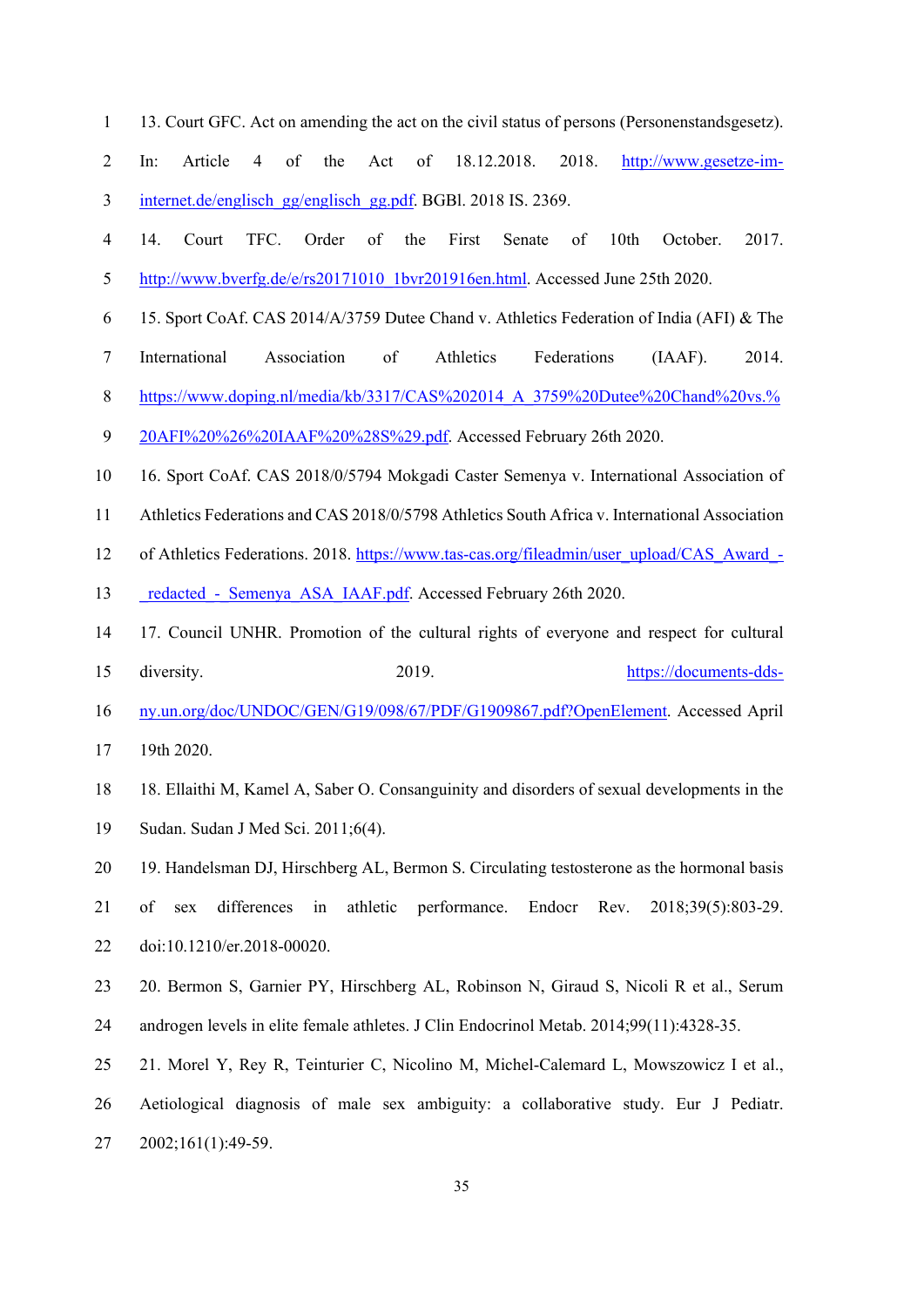|   | 22. Hirschberg AL, Knutsson JE, Helge T, Godhe M, Ekblom M, Bermon S et al., Effects of   |
|---|-------------------------------------------------------------------------------------------|
|   | moderately increased testosterone concentration on physical performance in young women: a |
|   | double blind, randomised, placebo controlled study. Br J Sports Med. 2019:bisports-2018-  |
| 4 | 100525.                                                                                   |

- 23. Bermon S. Androgens and athletic performance of elite female athletes. Curr Opin Endocrinol Diabetes Obes. 2017;24(3):246-51.
- 24. Bermon S, Garnier P-Y. Serum androgen levels and their relation to performance in track
- and field: mass spectrometry results from 2127 observations in male and female elite athletes.
- British journal of sports medicine. 2017;51(17):1309-14.
- 25. Federations. IAoA. Eligibility Regulations for the Female Classification (Athletes with
- Differences of Sex Development). Version 1.0. 2018. www.iaaf.org/about-iaaf/documents/rules-regulations. Accessed March 6th 2020.
- 26. Pielke R, Tucker R, Boye E. Scientific integrity and the IAAF testosterone regulations. Int
- Sports Law J. 2019;19(1-2):18-26.
- 27. Menier A. Use of event-specific tertiles to analyse the relationship between serum
- androgens and athletic performance in women. Br J Sports Med. 2018;52(23):1540-.
- 28. Koh B, Adair D, Elphick L. Not by gender, not by sex, but by testosterone saith the IAAF:
- International Athletics and the new female eligibility regulations. Law Sport J. 2018.
- 29. Bermon S, Hirschberg AL, Kowalski J, Eklund E. Serum androgen levels are positively
- correlated with athletic performance and competition results in elite female athletes. Br J Sports
- Med. 2018;52(23):1531-2.
- 30. Loland S. Caster Semenya, athlete classification, and fair equality of opportunity in sport.
- Journal of Medical Ethics. 2020;46(9):584-90.
- 31. Federations. IAoA. Eligibility Regulations for the female classification (athletes with
- differences of sex development). Version 2.0. 2019. www.iaaf.org/about-iaaf/documents/rules-
- regulations. Accessed June 1st 2020.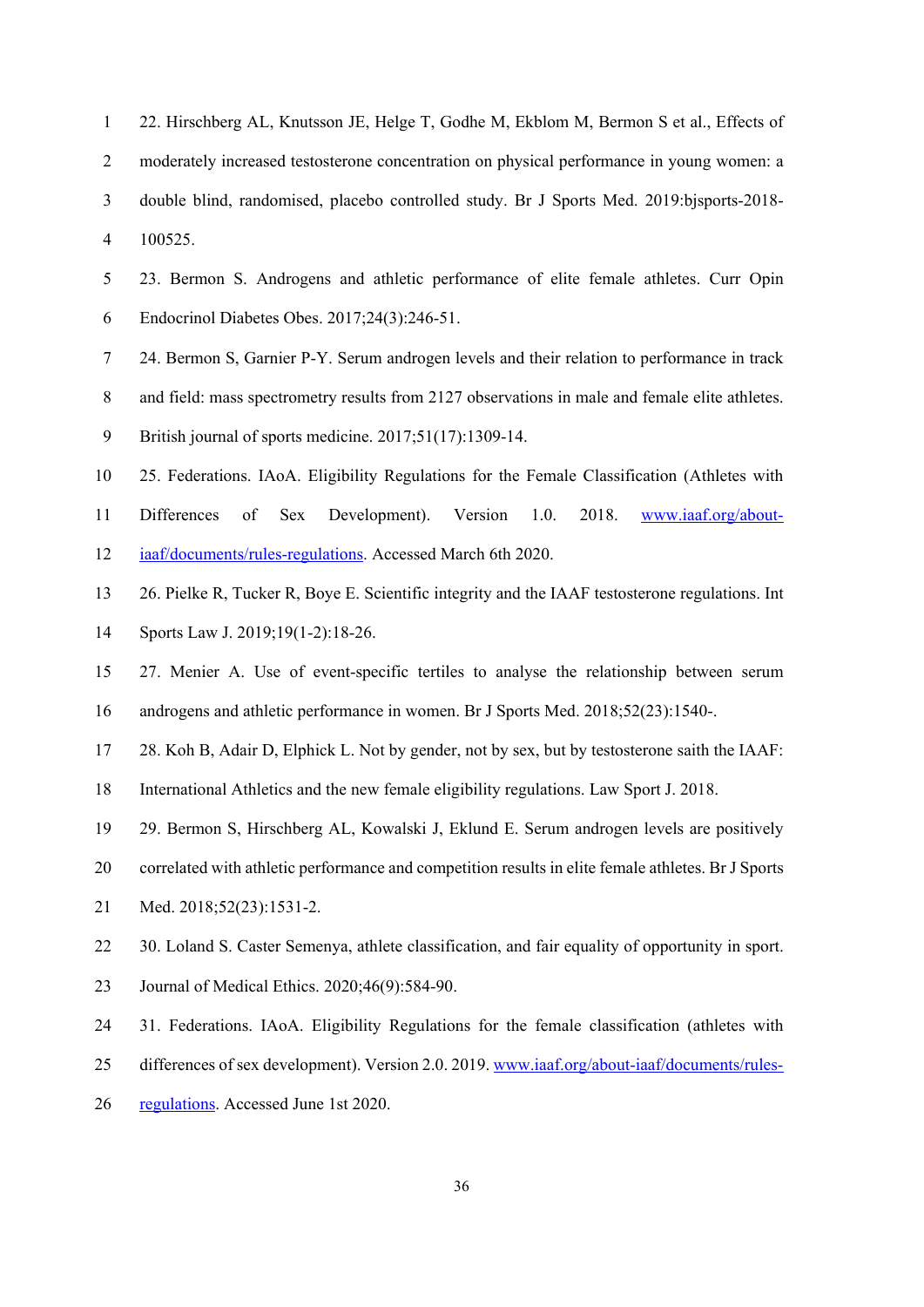- 32. Hamilton BR, Martinez-Patiño MJ, Barrett J, Seal L, Tucker R, Papadopoulou T et al., Response to the United Nations Human Rights Council's Report on Race and Gender Discrimination in Sport: An Expression of Concern and a Call to Prioritise Research. Sports Medicine. 2020. doi:10.1007/s40279-020-01380-y.
- 33. Court SFS. DSD Regulations: Caster Semenya's appeal against the decision of the Court of
- Arbitration for Sport dismissed. 2020.
- [https://www.bger.ch/files/live/sites/bger/files/pdf/en/4A\\_248\\_2019\\_yyyy\\_mm\\_dd\\_T\\_e\\_18\\_1](https://www.bger.ch/files/live/sites/bger/files/pdf/en/4A_248_2019_yyyy_mm_dd_T_e_18_18_10.pdf)
- 8 8<sup>10.pdf</sup>. Accessed October 10th 2020.
- 34. Johnson J, Sotherton K. Caster Semenya ruling: The case for and against IAAF's
- testosterone regulations. The Telegraph, Online. 2019.
- [https://www.telegraph.co.uk/athletics/2019/05/02/caster-semenya-ruling-case-against-iaafs-](https://www.telegraph.co.uk/athletics/2019/05/02/caster-semenya-ruling-case-against-iaafs-testosterone-regulations/)
- [testosterone-regulations/.](https://www.telegraph.co.uk/athletics/2019/05/02/caster-semenya-ruling-case-against-iaafs-testosterone-regulations/) Accessed April 8th 2020.
- 35. Tannenbaum C, Bekker S. Sex, gender, and sports. BMJ Pub Group; 2019.
- 36. Committee TGAFR. Fiscal Note HB 1572 2077. 2020. [http://www.capitol.tn.gov/Bills/111/Fiscal/HB1572.pdf.](http://www.capitol.tn.gov/Bills/111/Fiscal/HB1572.pdf) Accessed April 1st 2020.
- 37. Luevano A. Fairness In Women's Sports Act bans some transgender athletes. Local News
- 8 and KIDK Eyewitness News 3, Online 2020.
- [https://localnews8.com/sports/2020/04/02/fairness-in-womens-sports-act-bans-some-](https://localnews8.com/sports/2020/04/02/fairness-in-womens-sports-act-bans-some-transgender-athletes/)
- [transgender-athletes/.](https://localnews8.com/sports/2020/04/02/fairness-in-womens-sports-act-bans-some-transgender-athletes/) Accessed June 15th 2020.
- 38. Idaho TSo. Fairness in Women's Sports Act. 2020.
- [https://legislature.idaho.gov/sessioninfo/billbookmark/?yr=2020&bn=H0500.](https://legislature.idaho.gov/sessioninfo/billbookmark/?yr=2020&bn=H0500) Accessed April
- 17th 2020.
- 39. Freedom AD. Idaho governor signs Fairness for Women in Sports Act into law. 2020.
- [http://www.adfmedia.org/News/PRDetail/10948.](http://www.adfmedia.org/News/PRDetail/10948) Accessed April 17th 2020.
- 40. Press A. Civil rights groups file suit against Idaho ban on trans athletes in women's sports.
- The Guardian. 2020. [https://www.theguardian.com/sport/2020/apr/15/idaho-transgender-ban-](https://www.theguardian.com/sport/2020/apr/15/idaho-transgender-ban-womens-sports-lawsuit)
- [womens-sports-lawsuit.](https://www.theguardian.com/sport/2020/apr/15/idaho-transgender-ban-womens-sports-lawsuit) Accessed April 17th 2020.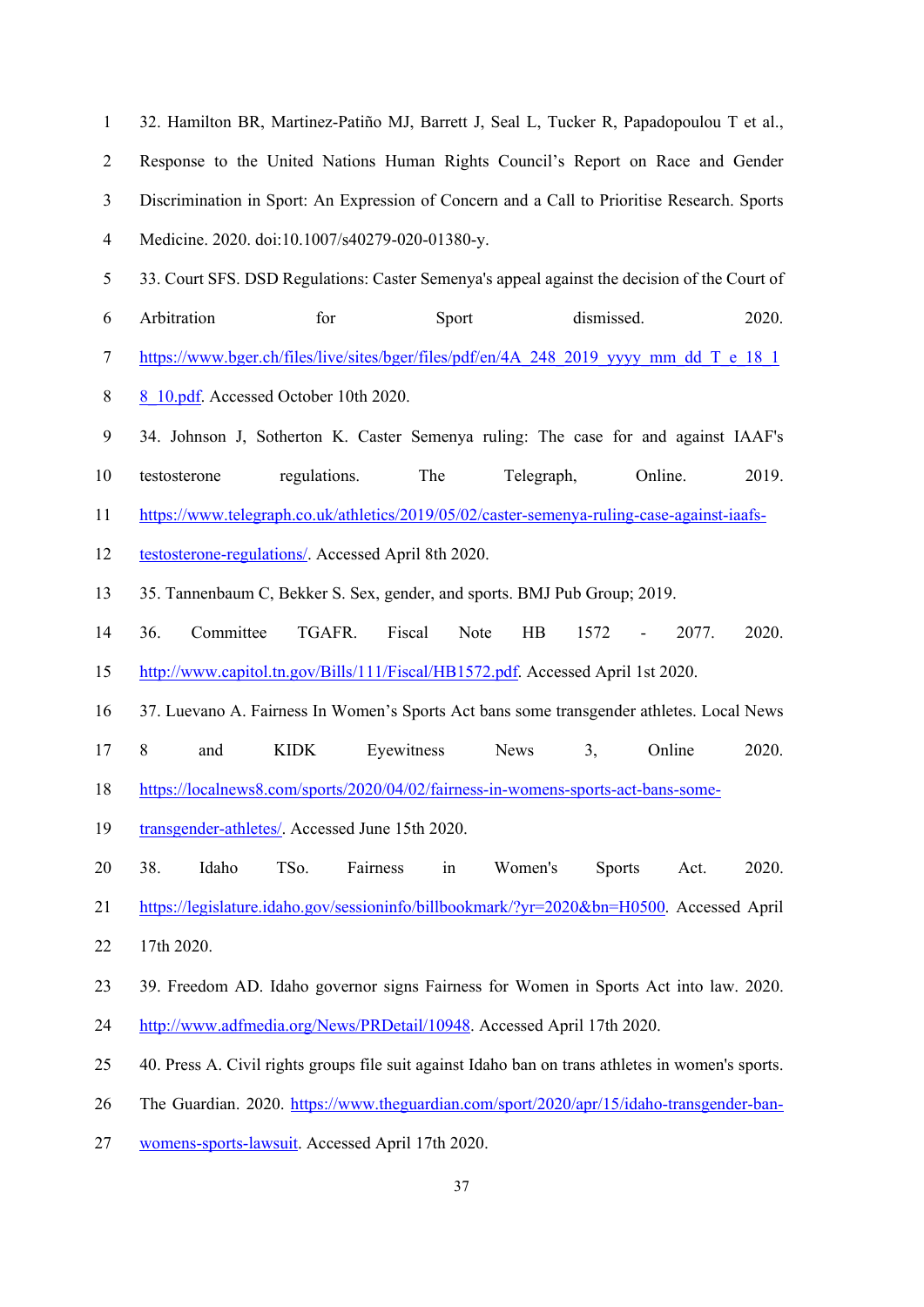| $\mathbf{1}$     | 41. Minsberg T. 'Boys are boys and girls are girls': Idaho Is first state to bar some transgender |             |     |                 |            |         |      |          |
|------------------|---------------------------------------------------------------------------------------------------|-------------|-----|-----------------|------------|---------|------|----------|
| $\overline{2}$   | athletes.                                                                                         | The         | New | York            | Times,     | Online. |      | 2020.    |
| 3                | https://www.nytimes.com/2020/04/01/sports/transgender-idaho-ban-sports.html.                      |             |     |                 |            |         |      | Accessed |
| $\overline{4}$   | April 17th 2020.                                                                                  |             |     |                 |            |         |      |          |
| 5                | 42. Cavanagh SL, Sykes H. Transsexual bodies at the Olympics: The International Olympic           |             |     |                 |            |         |      |          |
| 6                | Committee's policy on transsexual athletes at the 2004 Athens Summer Games. Body Soc.             |             |     |                 |            |         |      |          |
| 7                | 2006;12(3):75-102.                                                                                |             |     |                 |            |         |      |          |
| 8                | 43. Hilton EN, Lundberg TR. Transgender women in the female category of sport: perspectives       |             |     |                 |            |         |      |          |
| $\boldsymbol{9}$ | testosterone<br>on                                                                                | suppression |     | and performance | advantage. | Sports  | Med. | 2020.    |
| 10               | doi:10.1007/s40279-020-01389-3.                                                                   |             |     |                 |            |         |      |          |
| 11               | 44. Pitsiladis Y, Harper J, Betancurt JO, Martinez-Patino M-J, Parisi A, Wang G et al., Beyond    |             |     |                 |            |         |      |          |
| 12               | fairness: the biology of inclusion for transgender and intersex athletes. Curr Sports Med Rep.    |             |     |                 |            |         |      |          |
| 13               | 2016;15(6):386-8.                                                                                 |             |     |                 |            |         |      |          |
| 14               | 45. Gooren LJ, Bunck MC. Transsexuals and competitive sports. Eur J Endocrinol.                   |             |     |                 |            |         |      |          |
| 15               | 2004;151(4):425-30.                                                                               |             |     |                 |            |         |      |          |
| 16               | 46. Gooren LJ, Giltay EJ, Bunck MC. Long-term treatment of transsexuals with cross-sex            |             |     |                 |            |         |      |          |
| 17               | hormones: extensive personal experience. J Clin Endocrinol Metab. 2008;93(1):19-25.               |             |     |                 |            |         |      |          |
| 18               | 47. Karalexi MA, Georgakis MK, Dimitriou NG, Vichos T, Katsimpris A, Petridou ET et al.,          |             |     |                 |            |         |      |          |
| 19               | Gender-affirming hormone treatment and cognitive function in transgender young adults: a          |             |     |                 |            |         |      |          |
| 20               | systematic review and meta-analysis. Psychoneuroendocrinology. 2020:104721.                       |             |     |                 |            |         |      |          |
| 21               | 48. T'Sjoen G, Weyers S, Taes Y, Lapauw B, Toye K, Goemaere S et al., Prevalence of low           |             |     |                 |            |         |      |          |
| 22               | bone mass in relation to estrogen treatment and body composition in male-to-female                |             |     |                 |            |         |      |          |
| 23               | transsexual persons. J Clin Densitom. 2009;12(3):306-13.                                          |             |     |                 |            |         |      |          |
| 24               | 49. Harper J. Race times for transgender athletes. J Sport Cult Ident. 2015;6(1):1-9.             |             |     |                 |            |         |      |          |
| 25               | 50. Grubb H. Models for comparing athletic performances. J R Stat Soc, Ser D Stat.                |             |     |                 |            |         |      |          |
| 26               | 1998;47(3):509-21.                                                                                |             |     |                 |            |         |      |          |
|                  |                                                                                                   |             |     |                 |            |         |      |          |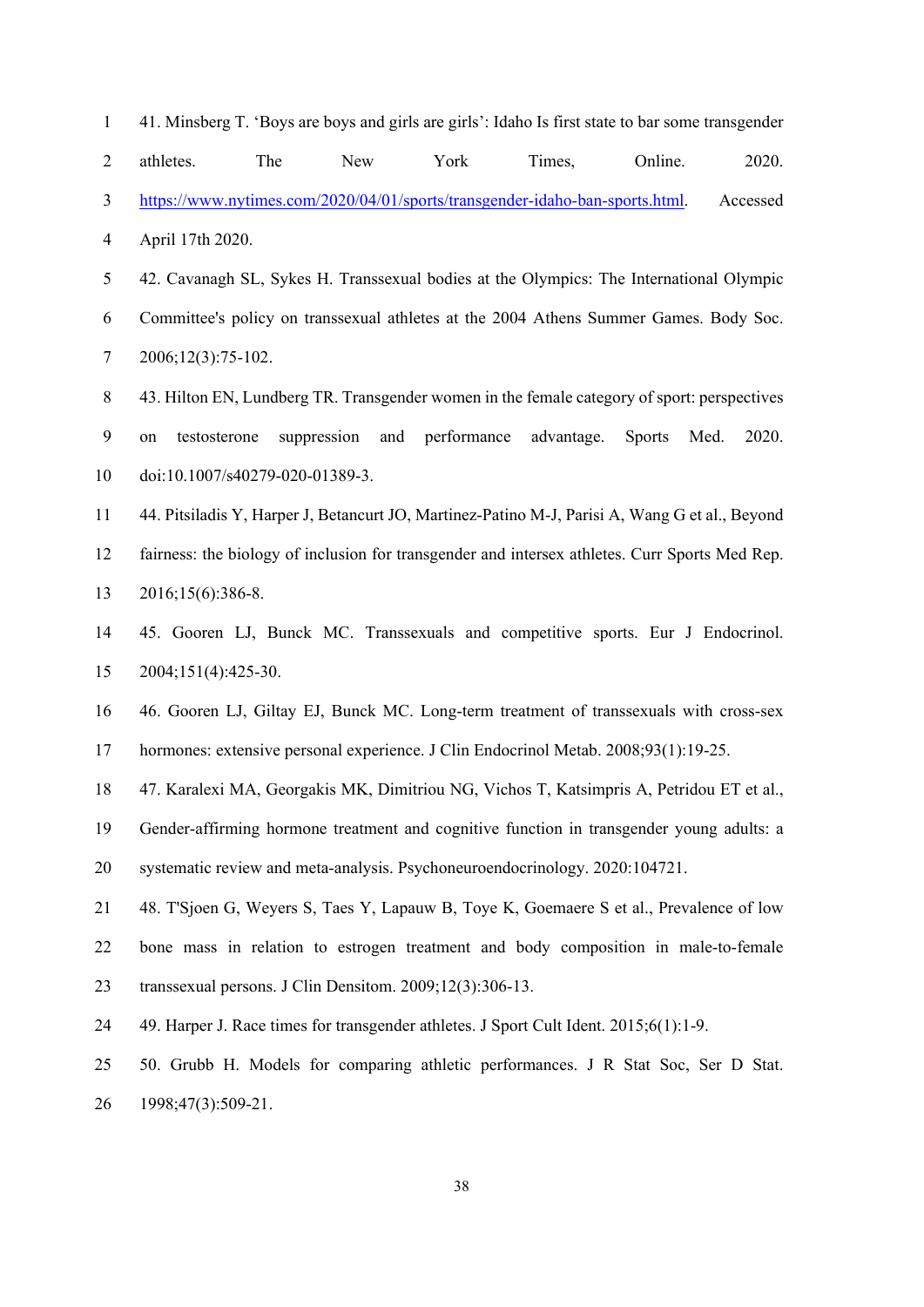| 51. Wiik A, Lundberg T, Rullman E, Andersson D, Holmberg M, Mandić M et al Muscle    |
|--------------------------------------------------------------------------------------|
| strength, size, and composition following 12 months of gender-affirming treatment in |
| transgender individuals. J Clin Endocrinol. 2020;105(3).                             |

- 52. NHS. Gender dysphoria. The National Health Service. 2020. [https://www.nhs.uk/conditions/gender-dysphoria/.](https://www.nhs.uk/conditions/gender-dysphoria/) Accessed July 29th 2020.
- 53. Roberts TA, Smalley J, Ahrendt D. Effect of gender affirming hormones on athletic performance in transwomen and transmen: implications for sporting organisations and legislators. Br J Sports Med. 2020:bjsports-2020-102329. doi:10.1136/bjsports-2020-102329.
- 54. Commitee IO. Consensus Meeting on Sex Reassignment and Hyperandrogenism. 2015.
- [https://stillmed.olympic.org/Documents/Commissions\\_PDFfiles/Medical\\_commission/2015-](https://stillmed.olympic.org/Documents/Commissions_PDFfiles/Medical_commission/2015-11_ioc_consensus_meeting_on_sex_reassignment_and_hyperandrogenism-en.pdf)
- 11 11 ioc\_consensus\_meeting\_on\_sex\_reassignment\_and\_hyperandrogenism-en.pdf. Accessed
- February 20th 2020.
- 55. Athletics W. Eligibility Regulations Transgender Athletes. 2019. [https://www.worldathletics.org/about-iaaf/documents/book-of-rules.](https://www.worldathletics.org/about-iaaf/documents/book-of-rules) Accessed October 22nd
- 2020.
- 56. Rowing W. Rule 13 and Bye law to rule 13– Men's and Women's Events. 2020. www.worldrowing.com. Accessed December 2nd 2020.
- 57. Internationale UC. Rule 13.5.028. 2020. [https://www.uci.org/docs/default-source/rules-](https://www.uci.org/docs/default-source/rules-and-regulations/part-xiii---medical-rules---01.03.2020.pdf)
- [and-regulations/part-xiii---medical-rules---01.03.2020.pdf.](https://www.uci.org/docs/default-source/rules-and-regulations/part-xiii---medical-rules---01.03.2020.pdf) Accessed December 5th 2020.
- 58. Rugby W. World Rugby Transgender Guideline. Online. 2020.
- [https://playerwelfare.worldrugby.org/?documentid=231.](https://playerwelfare.worldrugby.org/?documentid=231) Accessed November 2nd 2020.
- 59. Ingle S. RFU clears trans women to keep playing domestic women's rugby in England. The
- Guardian. 2020. [https://www.theguardian.com/sport/2020/oct/14/rfu-clears-trans-women-to-](https://www.theguardian.com/sport/2020/oct/14/rfu-clears-trans-women-to-play-womens-rugby-at-all-levels-in-england?fbclid=IwAR359QKhJiCxKr8a_u8yX1vGNN7opyvA52uJVykCfTR7B9ehb2EJvc8_kOM)
- [play-womens-rugby-at-all-levels-in-](https://www.theguardian.com/sport/2020/oct/14/rfu-clears-trans-women-to-play-womens-rugby-at-all-levels-in-england?fbclid=IwAR359QKhJiCxKr8a_u8yX1vGNN7opyvA52uJVykCfTR7B9ehb2EJvc8_kOM)
- [england?fbclid=IwAR359QKhJiCxKr8a\\_u8yX1vGNN7opyvA52uJVykCfTR7B9ehb2EJvc8](https://www.theguardian.com/sport/2020/oct/14/rfu-clears-trans-women-to-play-womens-rugby-at-all-levels-in-england?fbclid=IwAR359QKhJiCxKr8a_u8yX1vGNN7opyvA52uJVykCfTR7B9ehb2EJvc8_kOM)
- 26 kOM. Accessed November 2nd 2020.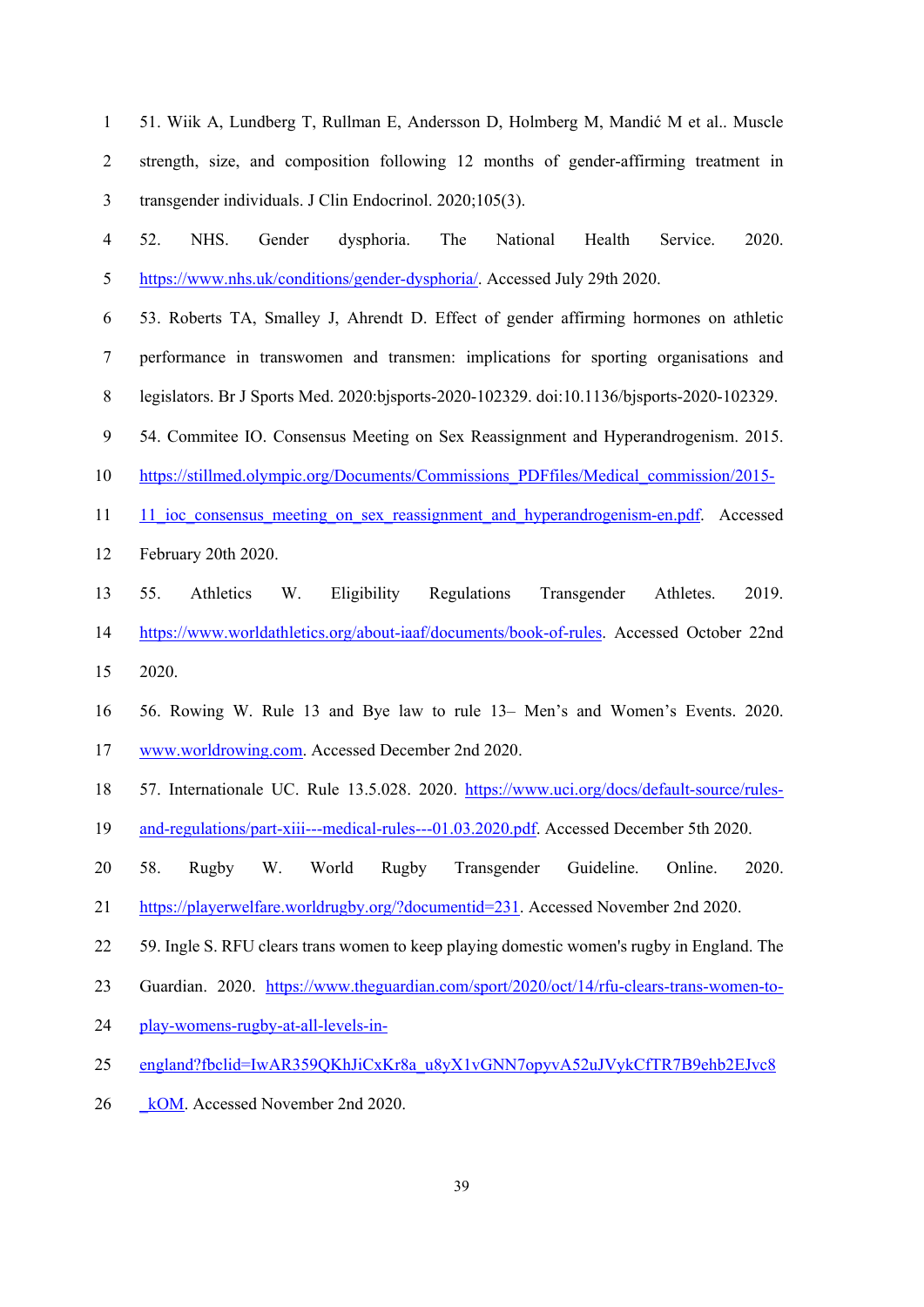60. Rønnestad BR, Nygaard H, Raastad T. Physiological elevation of endogenous hormones results in superior strength training adaptation. European journal of applied physiology. 2011;111(9):2249-59.

 61. Schwanbeck SR, Cornish SM, Barss T, Chilibeck PD. Effects of Training With Free Weights Versus Machines on Muscle Mass, Strength, Free Testosterone, and Free Cortisol Levels. J Strength Cond Res. 2020;34(7):1851-9.

- 62. Kvorning T, Andersen M, Brixen K, Madsen K. Suppression of endogenous testosterone
- production attenuates the response to strength training: a randomized, placebo-controlled, and
- blinded intervention study. Am J Physiol Endocrinol Metab. 2006;291(6):E1325-E32.

 63. Kraemer WJ, Ratamess NA, Nindl BC. Recovery responses of testosterone, growth hormone, and IGF-1 after resistance exercise. J Appl Physiol. 2017;122(3):549-58.

- 64. Kelso A, Vogel K, Steinacker JM. Ultrasound measurements of subcutaneous adipose tissue
- thickness show sexual dimorphism in children of three to five years of age. Acta Paediatrica. 2019;108(3):514-21.
- 65. Marta CC, Marinho DA, Barbosa TM, Izquierdo M, Marques MC. Physical fitness
- differences between prepubescent boys and girls. J Strength Cond Res. 2012;26(7):1756-66.

66. Arnold AP, Chen X. What does the "four core genotypes" mouse model tell us about sex

- differences in the brain and other tissues? Front Neuroendocrinol. 2009;30(1):1-9.
- 67. Burgoyne PS, Arnold AP. A primer on the use of mouse models for identifying direct sex
- chromosome effects that cause sex differences in non-gonadal tissues. Biol Sex Differ. 2016;7(1):68.
- 68. Chen X, McClusky R, Chen J, Beaven SW, Tontonoz P, Arnold AP et al., The number of
- x chromosomes causes sex differences in adiposity in mice. PLoS genetics. 2012;8(5).
- 69. Chen X, Wang L, Loh DH, Colwell CS, Taché Y, Reue K et al., Sex differences in diurnal
- rhythms of food intake in mice caused by gonadal hormones and complement of sex
- chromosomes. Horm Behav. 2015;75:55-63.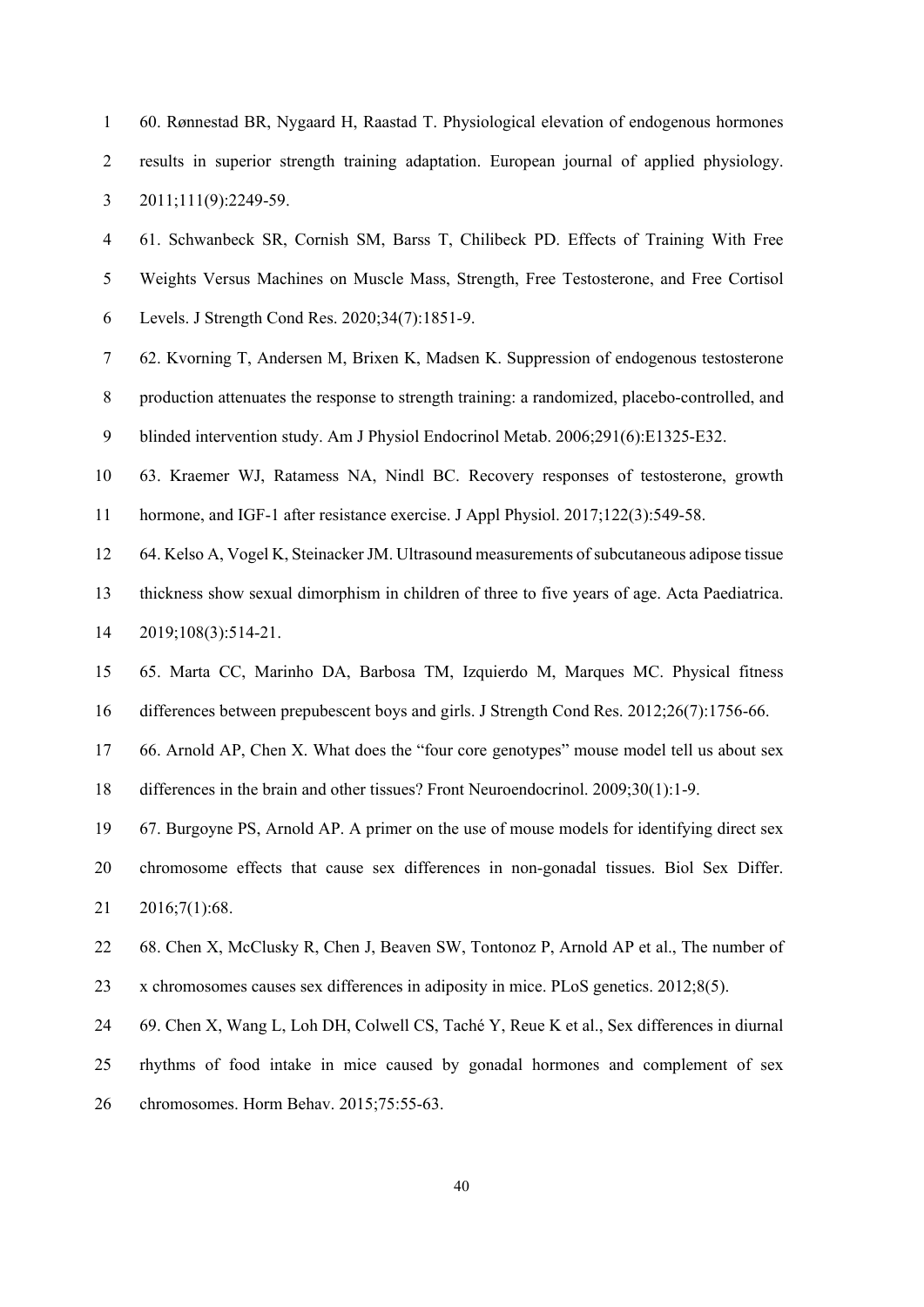70. Heinlein CA, Chang C. Androgen receptor (AR) coregulators: an overview. Endocr Rev.

2002;23(2):175-200.

- 71. Heemers HV, Tindall DJ. Androgen receptor (AR) coregulators: a diversity of functions converging on and regulating the AR transcriptional complex. Endocrine reviews. 2007;28(7):778-808.
- 72. van de Wijngaart DJ, Dubbink HJ, van Royen ME, Trapman J, Jenster G. Androgen receptor coregulators: recruitment via the coactivator binding groove. Mol Cell Endocrinol. 2012;352(1-2):57-69.
- 73. Papakonstanti EA, Kampa M, Castanas E, Stournaras C. A rapid, nongenomic, signaling
- pathway regulates the actin reorganization induced by activation of membrane testosterone
- receptors. J Mol Endocrinol. 2003;17(5):870-81.
- 74. Lamont KR, Tindall DJ. Minireview: Alternative activation pathways for the androgen
- receptor in prostate cancer. Molecular endocrinology. 2011;25(6):897-907.
- 75. Davey RA, Grossmann M. Androgen receptor structure, function and biology: from bench
- to bedside. Clin Biochem Rev. 2016;37(1):3.
- 76. Heinlein CA, Chang C. The roles of androgen receptors and androgen-binding proteins in
- nongenomic androgen actions. J Mol Endocrinol. 2002;16(10):2181-7.
- 77. Association WM. World Medical Association urges physicians not to implement IAAF
- rules on classifying women athletes. 2020. [https://www.wma.net/news-post/wma-urges-](https://www.wma.net/news-post/wma-urges-physicians-not-to-implement-iaaf-rules-on-classifying-women-athletes/)
- [physicians-not-to-implement-iaaf-rules-on-classifying-women-athletes/.](https://www.wma.net/news-post/wma-urges-physicians-not-to-implement-iaaf-rules-on-classifying-women-athletes/) Accessed July 8th 2020.
- 78. Caliskan Guzelce E, Eyupoglu N, Torgutalp S, Aktoz F, Portakal O, Demirel H et al., Is
- muscle mechanical function altered In polycystic ovary syndrome? J Endocr Soc. 2019;3(Supplement\_1):MON-205.
- 79. Egner IM, Bruusgaard JC, Eftestøl E, Gundersen K. A cellular memory mechanism aids
- overload hypertrophy in muscle long after an episodic exposure to anabolic steroids. J Physiol.
- 2013;591(24):6221-30.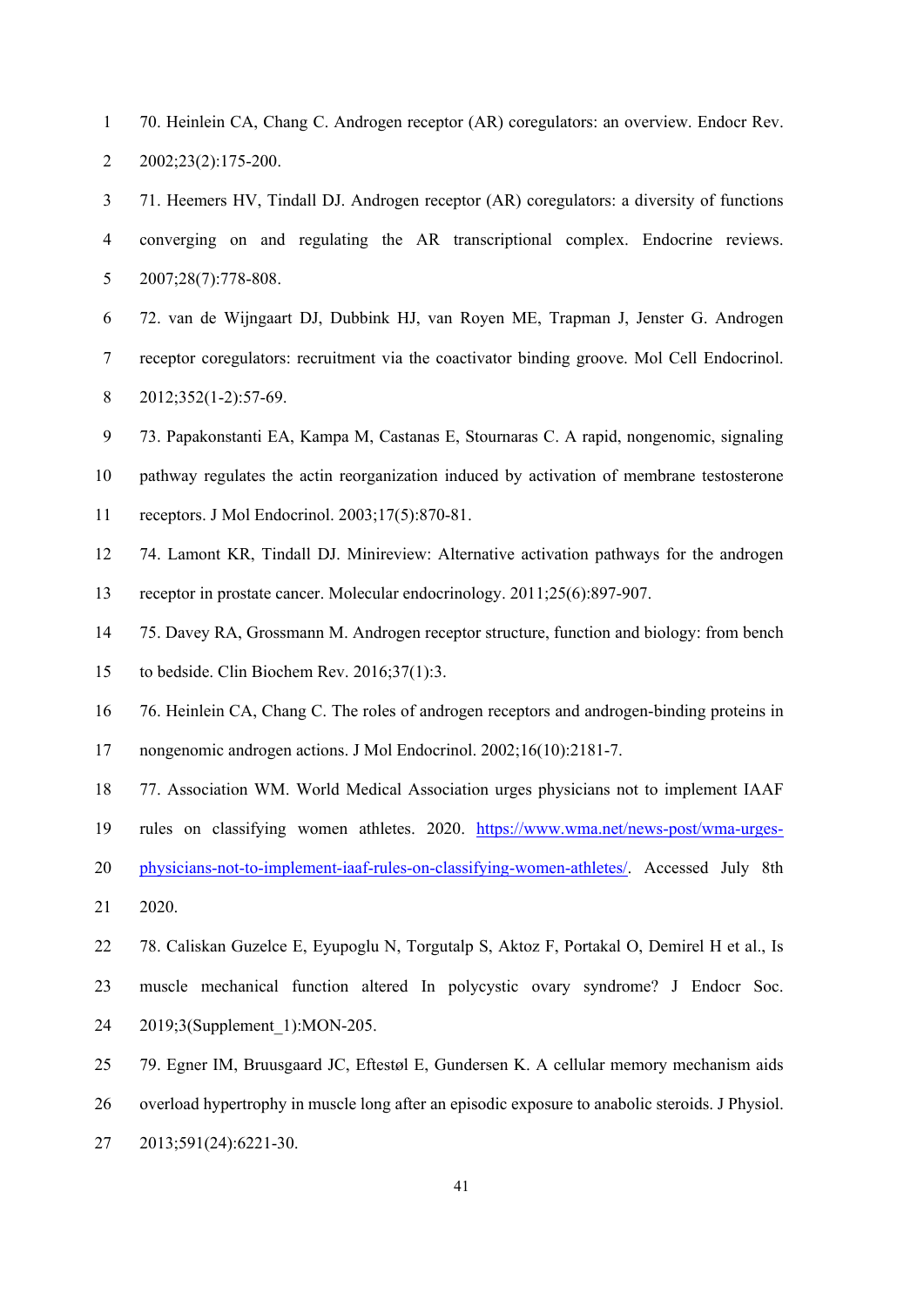| $\mathbf{1}$             | 80. Bruusgaard JC, Johansen I, Egner I, Rana Z, Gundersen K. Myonuclei acquired by overload    |
|--------------------------|------------------------------------------------------------------------------------------------|
| $\overline{2}$           | exercise precede hypertrophy and are not lost on detraining. Proc Natl Acad Sci U S A.         |
| 3                        | 2010;107(34):15111-6.                                                                          |
| $\overline{\mathcal{A}}$ | 81. Sinha-Hikim I, Roth SM, Lee MI, Bhasin S. Testosterone-induced muscle hypertrophy is       |
| 5                        | associated with an increase in satellite cell number in healthy, young men. Am J Physiol       |
| 6                        | Endocrinol Metab. 2003;285(1):E197-E205.                                                       |
| 7                        | 82. Sinha-Hikim I, Cornford M, Gaytan H, Lee ML, Bhasin S. Effects of testosterone             |
| $8\,$                    | supplementation on skeletal muscle fiber hypertrophy and satellite cells in community-dwelling |
| 9                        | older men. J Clin Endocrinol Metab. 2006;91(8):3024-33.                                        |
| 10                       | 83. Horwath O, Apró W, Moberg M, Godhe M, Helge T, Ekblom M et al., Fiber type-specific        |
| 11                       | hypertrophy and increased capillarization in skeletal muscle following testosterone            |
| 12                       | administration in young women. J Appl Physiol. 2020;128(5):1240-50.                            |
| 13                       | 84. Le Grand F, Rudnicki MA. Skeletal muscle satellite cells and adult myogenesis. Curr Opin   |
| 14                       | Cell Biol. 2007;19(6):628-33.                                                                  |
| 15                       | 85. Aitken M, Steensma TD, Blanchard R, VanderLaan DP, Wood H, Fuentes A et al.,               |
| 16                       | Evidence for an altered sex ratio in clinic-referred adolescents with gender dysphoria. J Sex  |
| 17                       | Med. 2015;12(3):756-63.                                                                        |
| 18                       | 86. De Vries A, Kreukels B, T'sjoen G, Ålgars M, Mattila A. Increase of referrals to gender    |
| 19                       | identity clinics: a European trend. Transgender healthcare in Europe. Book of abstracts. 2015. |
| 20                       | 87. Bouman WP, de Vries AL, T'Sjoen G. Gender dysphoria and gender incongruence: an            |
| 21                       | evolving inter-disciplinary field. Taylor & Francis; 2016.                                     |
| 22                       | 88. Committee. IO. Call for Applications. 2019. https://www.olympic.org/news/2019-call-for-    |
| 23                       | applications. Accessed April 16th 2020.                                                        |
| 24                       | Testosterone. 2020. https://www.nbt.nhs.uk/severn-pathology/requesting/test-<br>89.<br>NHS.    |
| 25                       | information/testosterone. Accessed August 2nd 2020.                                            |
| 26                       | 90. Stanczyk FZ, Clarke NJ. Advantages and challenges of mass spectrometry assays for steroid  |

hormones. J Steroid Biochem Mol Bio. 2010;121(3-5):491-5.